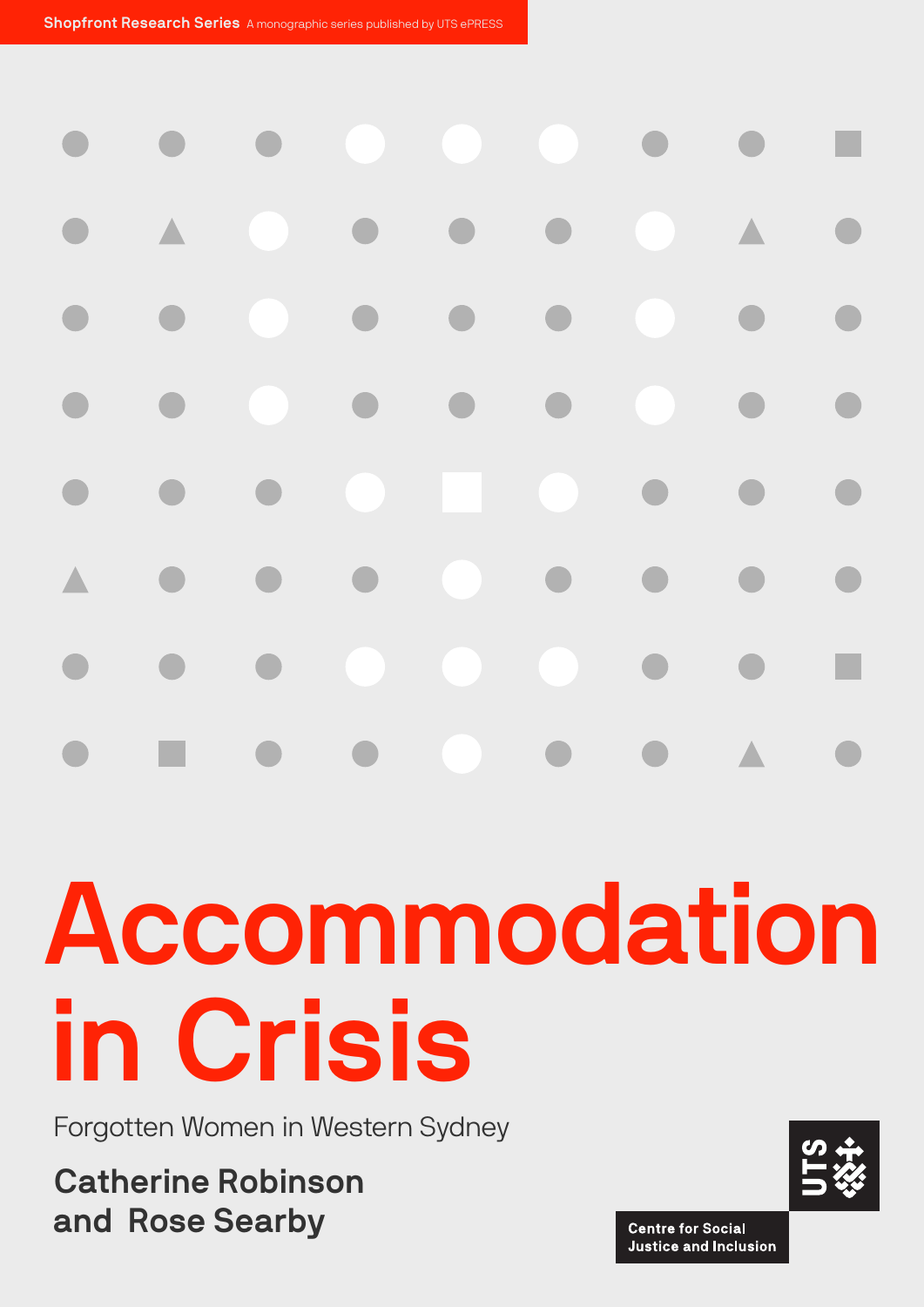## ACCOMMODATION IN CRISIS FORGOTTEN WOMEN IN WESTERN SYDNEY

Catherine Robinson and Rose Searby



A Partnership Project of Parramatta Mission and UTS Shopfront

UTS Shopfront Monograph Series No 1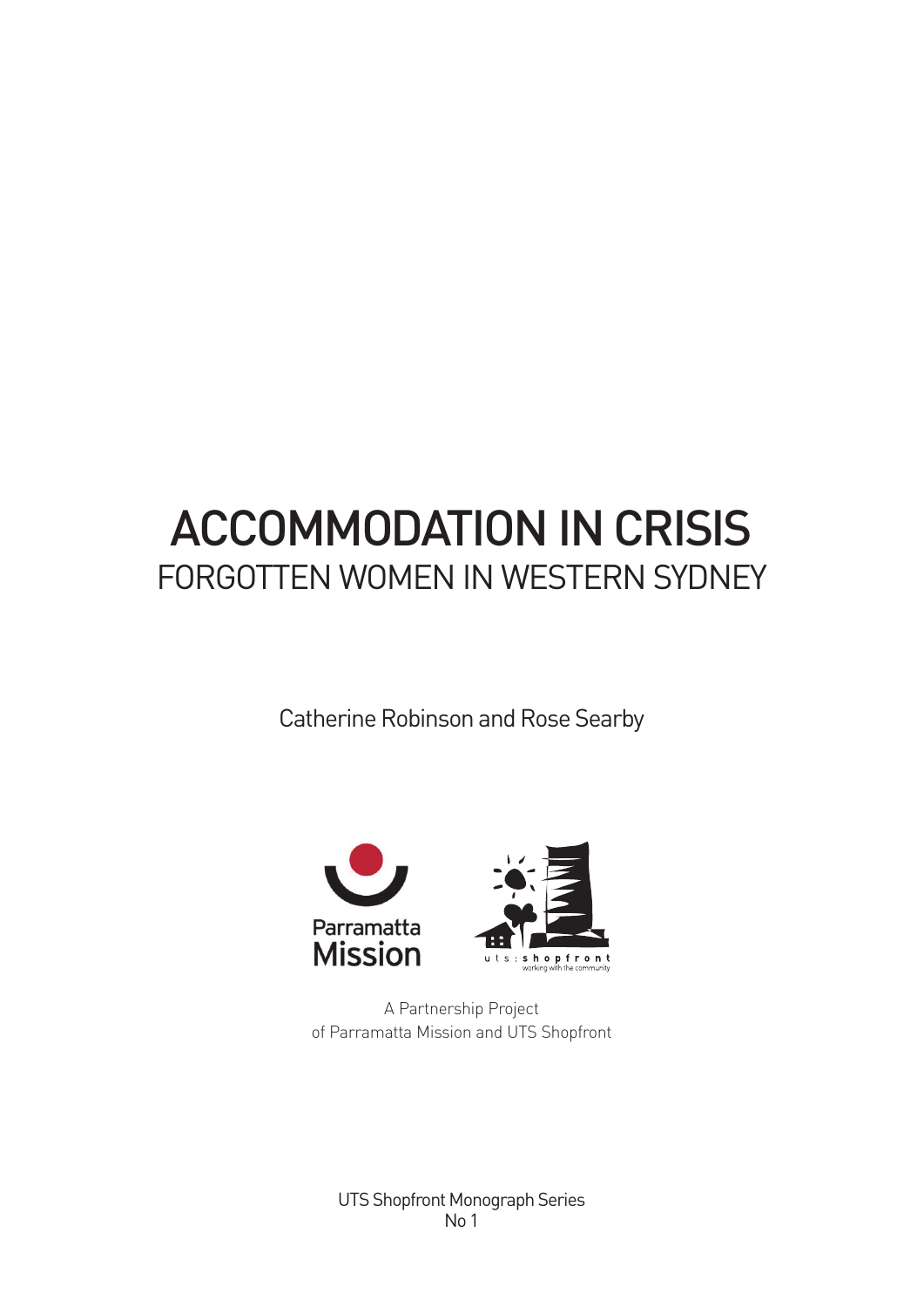#### UTS Shopfront: Working with the Community

UTS Shopfront Community Program acts as a gateway for community access to the University of Technology, Sydney. It links the community sector to University skills, resources and expertise to undertake both projects and research to provide flexible community-based learning for students.

The UTS Shopfront Monograph Series publishes high impact research which is relevant to communities of interest or practice beyond the University. This community-engaged research, also known as 'the scholarship of engagement', is academically relevant work that simultaneously meets campus mission and goals and community needs. This scholarly agenda integrates community concerns and academic interest in a collaborative process that contributes to the public good.



Published by UTSePress UTS Shopfront Monograph Series No 1 This monograph series is refereed.

© 2006 UTS Shopfront in the Monograph Series

© 2006 Catherine Robinson and Rose Searby

This monograph is copyright. Apart from any fair dealing for the purpose of study, research, criticism, review or as otherwise permitted under the Copyright Act no part may be reproduced by any process without written permission. Inquiries should be made to UTS Shopfront, UTS, PO Box 123, Broadway NSW 2007 www.shopfront.uts.edu.au.

National Library of Australia Cataloguing-in-Publication entry

Robinson, Catherine (Catherine Francoise). Accommodation in crisis: forgotten women in Western Sydney

1. Homeless women - New South Wales - Sydney. 2. Homeless women - Housing - New South Wales - Sydney. 3. Emergency housing - New South Wales - Sydney. 4. Homeless women - Services for - New South Wales - Sydney. i. Searby, Rose. ii. University of Technology Sydney. Shopfront. iii. Parramatta Mission. iv. Title. (Series : UTS Shopfront monograph series ; no. 1).

305.4896942

Bibliography. ISSN 1863 2035 (Online) 1834 2027 (Print) ISBN 1 86365 422 4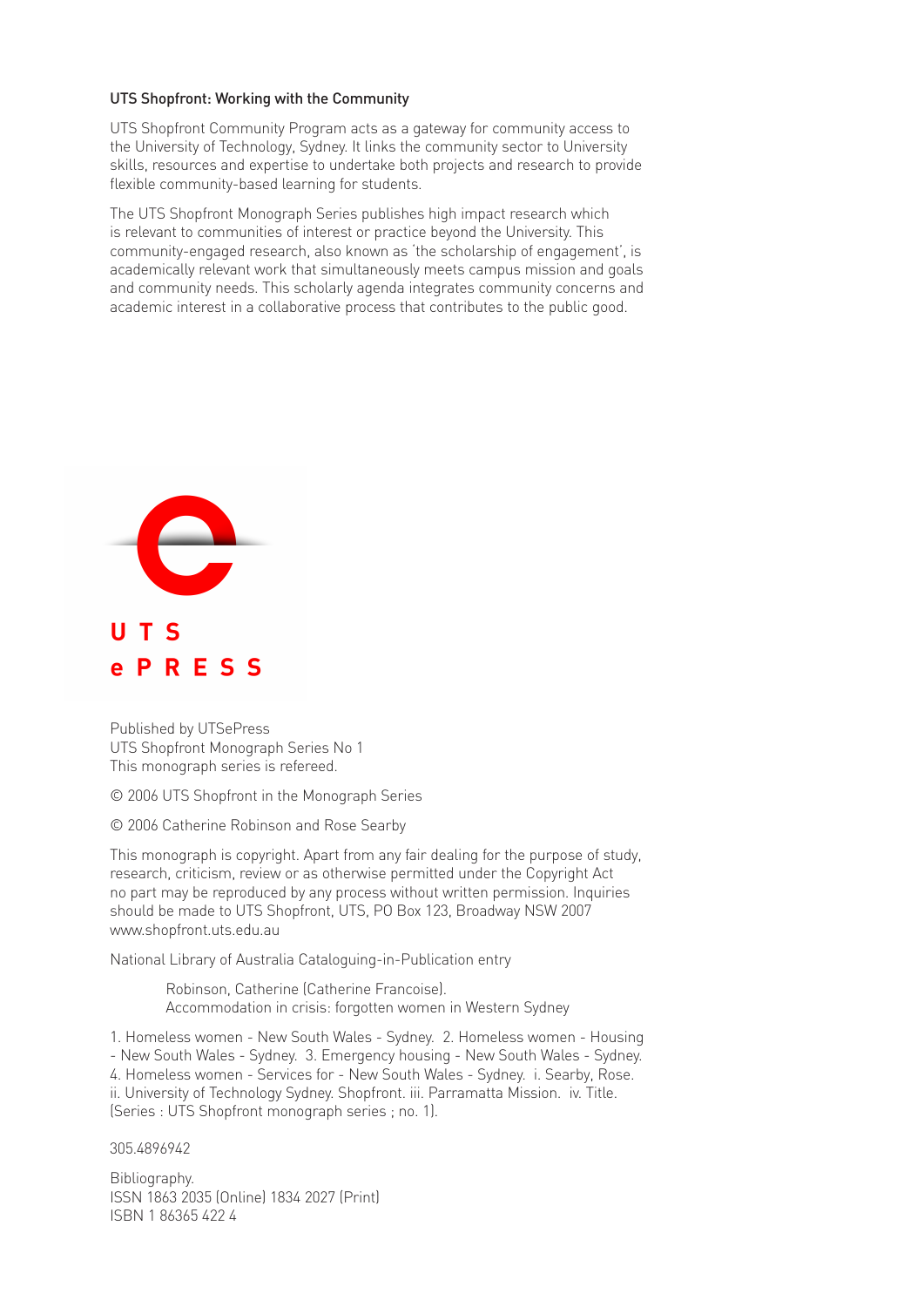## ACKNOWLEDGMENTS

This research would not have been possible without funding provided by Parramatta Mission and UTS Shopfront. The authors also acknowledge the continued advocacy of both Superintendent Brian Smith and Trish Bramble, Manager, Support Programs at Parramatta Mission who instigated the call for this research and who were key research partners in the project with UTS Shopfront.

We would like to sincerely thank all of those service providers who took part in this research. We valued your time and passion and hope you find it reciprocated in this report.

We would also like to thank Rose Lai, SAAP Data Analyst, and Felicity Reynolds, Senior Project Manager and Mauricio Parraguez, Acting Project Coordinator, Homelessness City of Sydney Council for their assistance in collating data on single homeless women in the Sydney region. Pauline O'Loughlin, Program Manager at UTS Shopfront, also provided project support and coordinated funding provided by UTS Shopfront. A special thanks to Paul Ashton, Director, UTS Shopfront and Pauline O'Loughlin who produced the report as the first UTS Shopfront Monograph. Thanks also to Andrew Hughes and Siobhan Ryley for their support during the project, and to two anonymous referees who provided constructive feedback on the monograph.

We acknowledge the absence of single homeless women's voices in this report and hope further and fully-funded research can capture their important contribution to any discussion of how to better respond to their needs.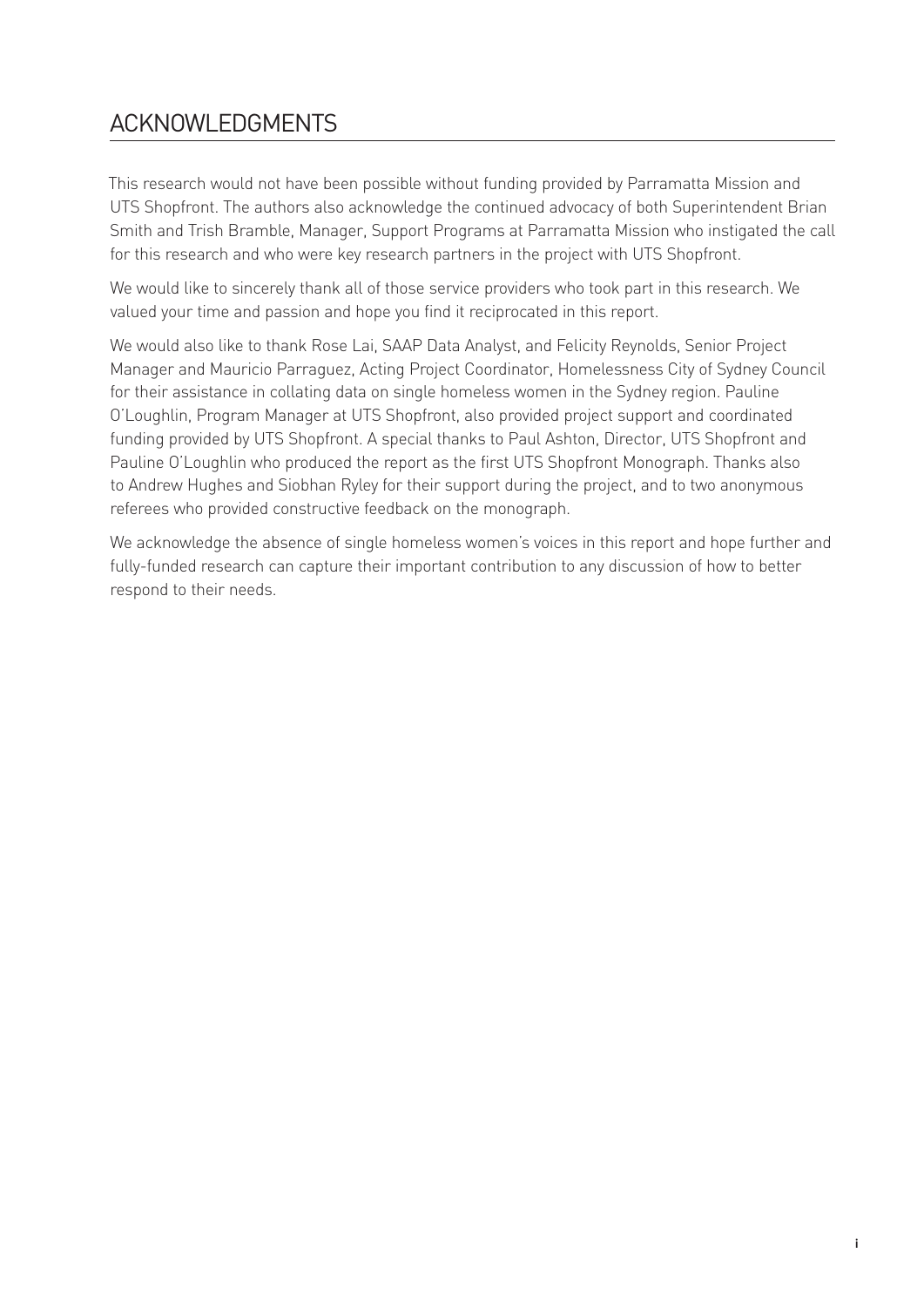## **CONTENTS**

| Acknowledgments<br><b>Executive Summary</b>                                              | J.<br>iv |
|------------------------------------------------------------------------------------------|----------|
| Introduction: Forgotten Women?                                                           | 1        |
| Background                                                                               | 1        |
| A focus on single homeless women                                                         | 1        |
| A brief overview of the research                                                         | 3        |
| Structure of the report                                                                  | 4        |
| <b>Chapter One: An Overview of Women's Homelessness</b>                                  | 5        |
| Factors underpinning women's homelessness                                                | 5        |
| Socio-economic factors leading to women's homelessness                                   | 5        |
| Housing access for women                                                                 | 6        |
| Domestic and family violence, violence and abuse                                         | 6        |
| Drug and alcohol dependency and mental health disorders<br><b>Disability</b>             | 6<br>7   |
| Access to support services                                                               | 7        |
| Invisibility and the cycle of homelessness                                               | 8        |
| Defining 'women's homelessness': The place of single women?                              | 8        |
| Chapter Two: Forgotten Women: The Particular Case of Single Homeless Women               | 10       |
| Making single homeless women visible: The problem of numbers                             | 10       |
| National snapshot of SAAP                                                                | 10       |
| Snapshot of Western Sydney - HPIC data                                                   | 11       |
| Just scratching the surface                                                              | 11       |
| Making single homeless women visible: Hidden trajectories of homelessness                | 12       |
| Invisibility                                                                             | 12       |
| Single women with high and complex needs                                                 | 14       |
| Lack of advocacy                                                                         | 14       |
| Definitions of homelessness: Looking beyond 'domestic violence'                          | 15       |
| Single women: The self-managed homeless?                                                 | 16       |
| Chapter Three: More Than Shelter: The Specific Needs of Single Women in 'Crisis'         | 17       |
| Chronic crisis                                                                           | 17       |
| Complex chronic issues                                                                   | 18       |
| The limited crisis response                                                              | 19       |
| 'Have we really tried to work with these crisis women?':<br>Challenging the crisis model | 22       |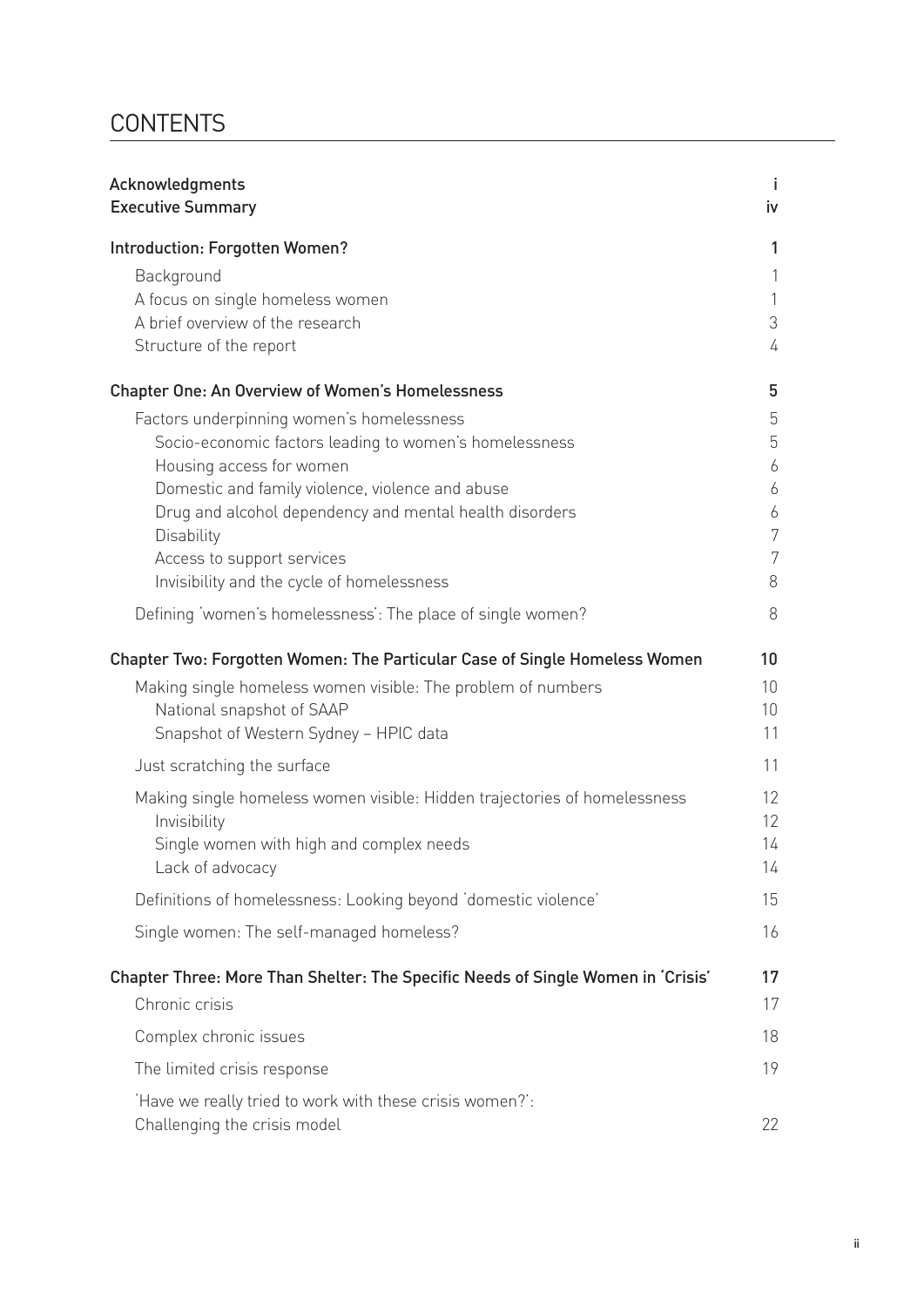| Chapter Four: Single Homeless Women in Western Sydney: A Double Invisibility? | 25 |
|-------------------------------------------------------------------------------|----|
| Location matters: The impacts of homelessness and displacement                | 27 |
| Fear of the inner-city                                                        | 28 |
| Keeping connected                                                             | 29 |
| Keeping stable                                                                | 30 |
| Crisis accommodation for single homeless women in Western Sydney              | 31 |
| <b>Conclusion: Solving Their Own Homelessness</b>                             | 33 |
| <b>Bibliography</b>                                                           | 35 |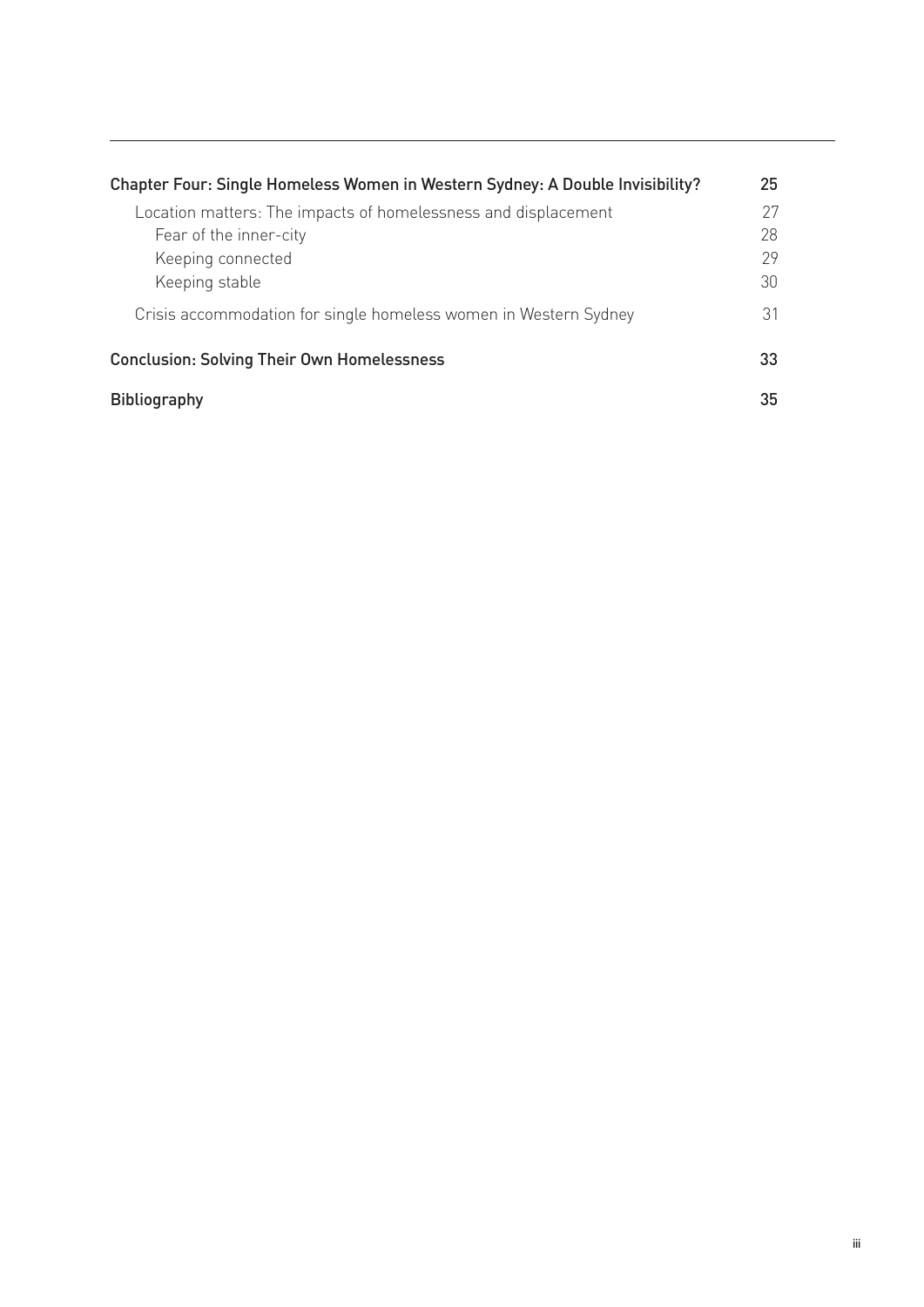## EXECUTIVE SUMMARY

This research project set out to identify the need for crisis accommodation of single homeless women in Western Sydney. It was hoped that this need would be identified through records of requests for assistance by homeless women in the region and through interviews with service providers in contact with homeless single women. While an obvious service gap is identified in this report, it is also argued that the recognition and numeration of, and response to single women's needs is bound up with many broader conceptual and structural difficulties, including:

- the invisibility of single women as a category of 'deserving' homeless people, •
- the mismatching of crisis accommodation provision and models with likely crisis needs, and •
- the lagging development of suburban infrastructure and growth of suburban homelessness. •

In the Sydney region, these underpinning problems translate into a range of critical and immediate issues which shape the context of single women's homelessness, such as:

- the lack of a crisis accommodation facility designated for single homeless women in the Western Sydney region, •
- mounting pressure on existing inner-city accommodation services and related inner-city support services in the areas of health, mental health and drug and alcohol dependence, •
- the most vulnerable of single homeless women in crisis with complex needs being most likely to be without safe accommodation, •
- a reinforcement of women's displacement and disconnection from familiar home territory and from key supports, family, health care, education and employment because of the lack of local service provision, and •
- a reinforcement of single women's unsafe survival skills contributing to further risk, trauma, and cycles of homelessness. •

The report calls for an end to community, government and service reliance on single homeless women to solve their own homelessness through resilient but unsafe survival practices. The report provides evidence of the need for the serious consideration of:

- the immediate provision of crisis accommodation facilities for single homeless women in Western Sydney, •
- a thorough evaluation of single homeless women's need for crisis and other affordable housing options across New South Wales, •
- a thorough evaluation of funding for existing crisis services, and •
- a re-examination of single homeless women as a significant homeless group in Australia. •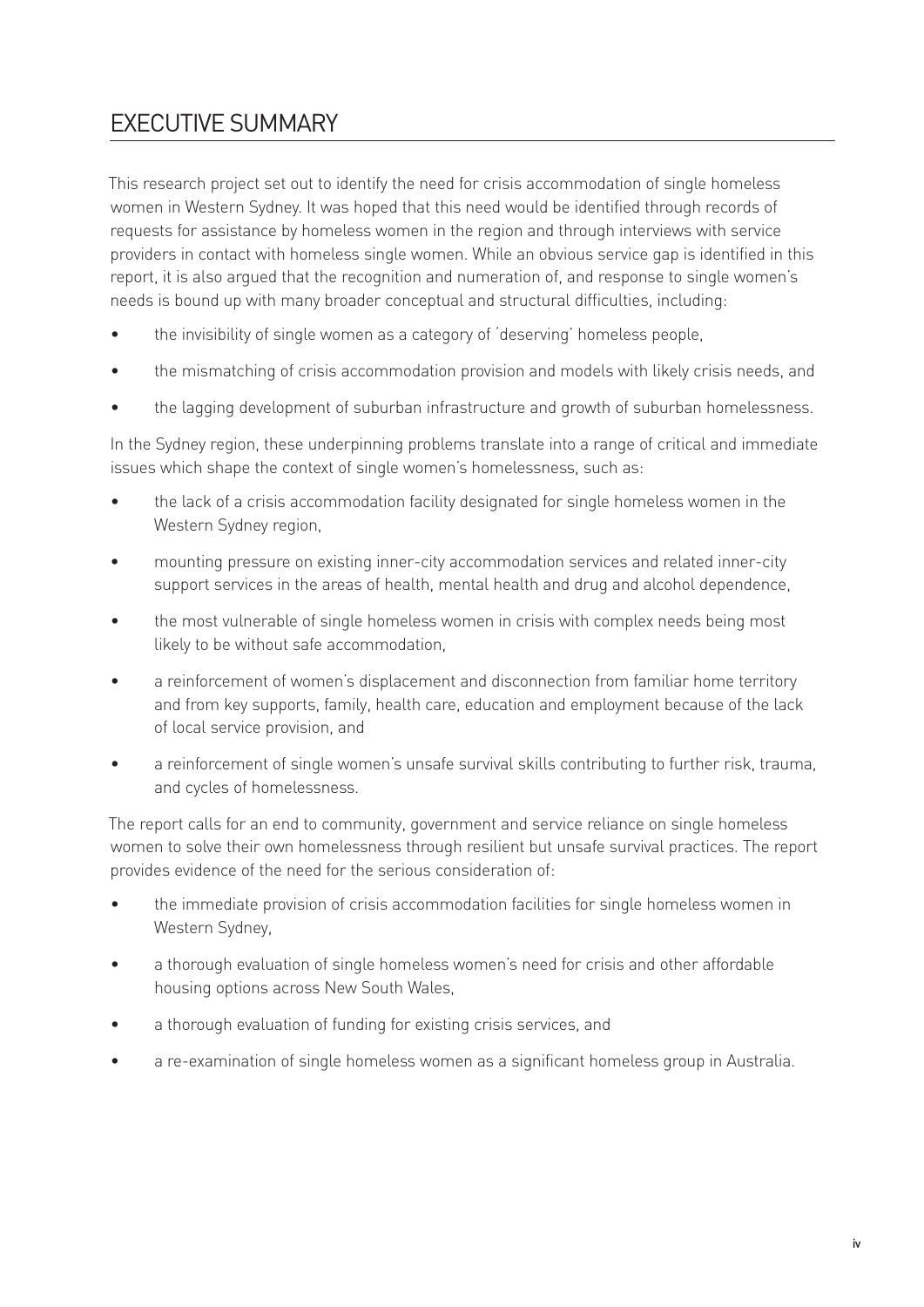## FORGOTTEN WOMEN?

I hope they can see the need for the young women and for accommodation in the West. The West is so forgotten isn't it, when it comes to everything regarding homelessness?

(Service Provider, Western Sydney)

## **Background**

Research continues to document the feminisation of homelessness (for example, see Jerome *et al*, 2003), and in particular the increase in the numbers of single women living homeless (Fitzpatrick, Kemp and Klinker, 2000: 27). With women from a diverse range of cultural backgrounds making up nearly half of the homeless population in Australia (Chamberlain and MacKenzie, 2003: 4), it is clear that community understandings of homelessness need to shift from stereotypical notions of the homeless, white, male 'down and out' (see also Klodawsky, 2006; Radley, Hodgetts and Cullen, 2006). Beyond changing images of homelessness, however, there needs to be a correlating shift in the focus of homelessness research (see also Fitpatrick, Kemp and Klinker, 2000: 27; Klodawsky, 2006: 366) and in the structure and provision of services for women experiencing homelessness. In particular, there is a need for a more complex response to the layers of issues which connect to sustain women's homelessness.

In 2002-2003, nearly half of the calls made to New South Wales' Homeless Person's Information Centre (HPIC)1 were made by women (Department for Women, 2003: 3). Further, research on the status of inner-city women's crisis accommodation shows that there are not enough emergency accommodation beds for women in Sydney, no crisis services in the Western Sydney area, and yet consistent unmet need (Department for Women, 2003: 10-11). Research on squatting in the Parramatta area in Western Sydney suggested that the fall-out of the lack of provision of crisis and low-cost accommodation is the perpetuation of extreme risk, poverty, illness, and violence for women who move between transient forms of shelter (Robinson, 2003). This research also argued that the lack of women's crisis accommodation is a serious gap in Western Sydney's support service provision which has consequences for both women and men (Robinson, 2003: 20). In particular, Robinson (2003: 23) found that there 'is a need to address gaps in immediate shortterm accommodation service delivery, including an overall lack of beds and a particular shortage of accommodation for "older youth" 21-30, and for women without children'.

## A focus on single homeless women

In a context of service gaps and unmet demand, this project was initiated to produce a clearer picture of single women's need for crisis accommodation in Western Sydney. The project was undertaken with an awareness that the need in Western Sydney is linked to a shortage of crisis accommodation options across the city and NSW, and is also linked with the 'changing face' of homelessness in Australia. The project was instigated by Parramatta Mission and jointly funded by Parramatta Mission and UTS Shopfront. As the project had a limited budget (\$4000), it was designed to focus on the local crisis in Sydney and to deliver in a short time frame an overview of relevant literature on single women's homelessness and of statistics and 'local knowledge' of

<sup>1.</sup> The Homeless Person's Information Centre is operated by the City of Sydney Council and is a New South Wales state-wide emergency phone referral service for those in need of crisis accommodation.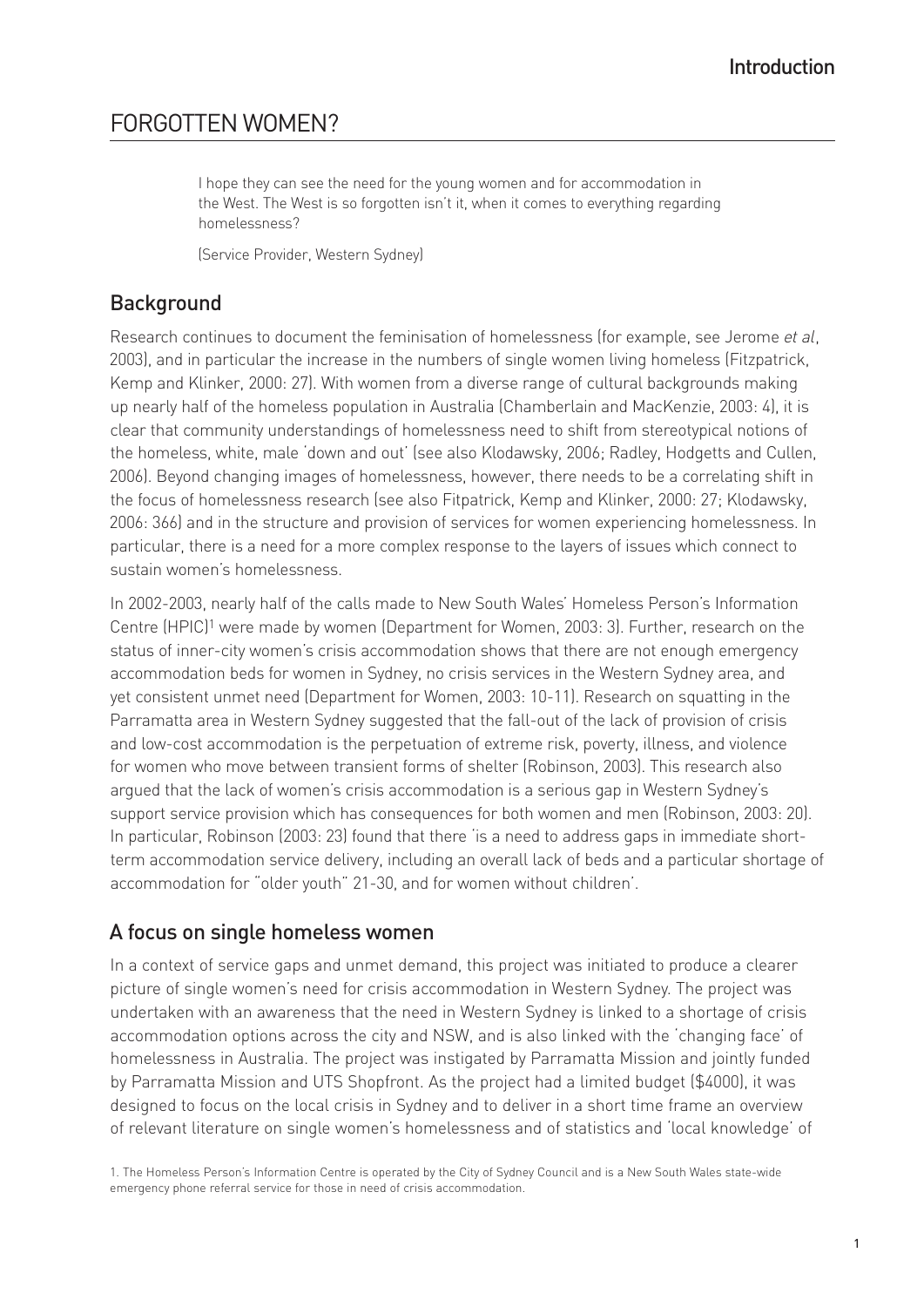single women's needs. As such, the report was envisaged as a pre-cursor to fully-funded research and as a tool for use by services for advocacy purposes at time of threatened closures of single women's homelessness services in Sydney.

The focus in this project on the accommodation needs of single homeless women specifically is a reflection of two important observations; that 'target groups' experience homelessness differently and that single homeless women are distinctly invisible in research, nationally coordinated Supported Accommodation Assistance Program (SAAP) funding allocations, and service provision priorities. Single homeless people needing housing assistance, as Chaplin (2006: 12) suggests, are more likely to have high and complex needs and to struggle to finance alone what limited and poor quality single accommodation they might find available. In research conducted in US cities, Burt and Cohen (1989) show that compared to homeless women with children, single homeless women are more likely to be homeless for longer (several years), have higher drug and alcohol dependency rates, and rely much more heavily on shelters for food.

Interestingly these researchers suggest that 'in many ways homeless women with children differ from homeless single women even more than the latter differ from homeless men' (Burt and Cohen, 1989: 520), indicating the imperative for a serious focus both on the specificity and complexity of single women's needs. As research on single homelessness has similarly shown (May, 2000; see also Fitzpatrick, Kemp and Klinker, 2000), single homeless women are also likely to have trajectories through homelessness which reflect their mobility and ability to 'hide' their homelessness through a range of survival strategies and accommodation options outside of service networks (Klodawsky, 2006; Radley, Hodgetts and Cullen, 2006; Whitzman, 2006), although as May, Cloke and Johnsen (forthcoming; see also Radley, Hodgetts and Cullen, 2006) acknowledge, single women do remain visibly homeless on the street.

In Australia, single women receive the lowest amount (4%) of recurrent funding from SAAP for all primary target groups (AIHW, 2005: 5), and in New South Wales 'people were more often turned away from agencies that primarily target single women' (AIHW, 2006: 60). As Radley, Hodgetts and Cullen (2006: 438) suggest, 'support is often tagged to women's presentations in the gendered role of mother' thus further alienating and excluding single women with no children. As May, Cloke and Johnsen (forthcoming) similarly argue in reference to the British context, 'homeless policy has developed around a drive to protect the sanctity of the family, rather than women', a problem which is equally relevant to the Australian context. In the Western Sydney region there is currently no crisis accommodation facility targeting single homeless women yet as will be discussed, single homeless women in need of crisis accommodation can be expected to be the most vulnerable, sick and poor women absolutely at the end of options for even unsafe housing. Further, as will be explored specifically in Chapter Four, the invisibility of single homeless women in the Western Sydney area is doubled because of what could be understood as a 'state of denial' that homelessness occurs 'outside the 'big city" (Whitzman, 2006: 386) in the 'purified space' (Cloke, Milbourne and Widdowfield, 2000: 715) of Sydney's outer suburbs (see also articles in Parity, 2006, 19 5).

A key aim of this report is to reinforce and evidence the need for a review of the New South Wales response to single homeless women, with particular focus on Western Sydney. The project indicates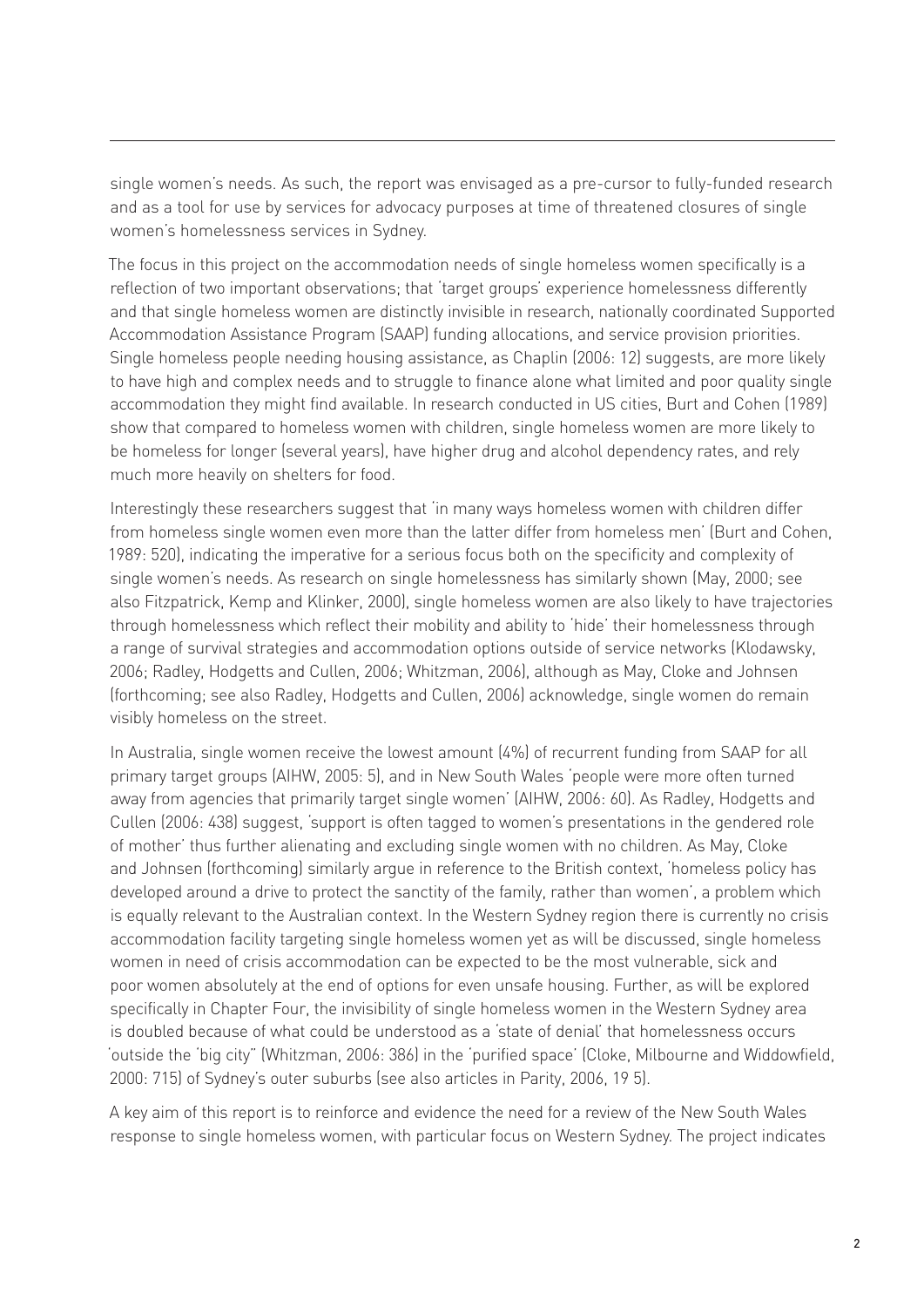that any review requires a focus on documenting need outside inner-city Sydney, examining more closely metro centres such as Parramatta, Liverpool and Campbelltown which amongst others host significant homeless populations requiring immediate support.

## A brief overview of the research

A snapshot of SAAP data and statistical evidence generated specifically for the project by HPIC is presented in this report (Chapter Two) in order to approximate demand for services by single homeless women in Western Sydney. Given that the collection of SAAP data in Australia and New South Wales is tied to recorded demand for services, however, the lack of existing services in Western Sydney presents significant problems for a numerical estimate of 'need'. That is, if the visibility of single homeless women is tied to data collection at services, then the lack of services in Western Sydney guarantees that single women there remain invisible as a target group in need (see also, Edgar and Doherty, 2000: 4). In this context, HPIC call data provides an invaluable insight into single homeless women's needs for crisis accommodation in both Western and Greater Sydney.

Given the limits of existing research and the small body of relevant statistical evidence, this project also sought to document qualitative evidence from service providers about their experiences of demand for crisis accommodation services by single women in the Western Sydney area. This documentation of 'local knowledge' focused on service providers' perceptions of the scale of demand for crisis accommodation and of the key issues faced by single homeless women in need of crisis accommodation. Analysis of data from these interviews forms the core of the research report.

Following UTS ethics approval (HREC 2004-131A) in January and February 2005 service provider staff in contact with single homeless women in the Western Sydney area were consulted in qualitative interviews which were taped, transcribed, and thematically analysed. Interview participants (all de-identified in this report) were drawn from drop-in services providing health and other support services to women, youth services providing crisis accommodation to young women, and domestic violence refuges providing crisis accommodation to single homeless women. Eight interviews were conducted at services in Western Sydney and three at services in inner-city Sydney; some interviews included more than one staff member. Interview contacts were made through snowballing referrals and were limited because of the time-frame and small scope of the research. A group interview was also held with a further eight participants from HPIC staff who receive calls for emergency accommodation from women around Sydney and NSW.

It should be noted that the authors of this report also consider single homeless women's knowledge to be critical in the discussion of the need for crisis accommodation; this knowledge should be central in any large project or review conducted in the future. Further, it is also acknowledged that the complexity of who constitutes 'single women' is only partially captured in this report. Again, a larger project or review should make explicit the diversity of experiences within the category 'single homeless women' and illuminate important distinctions in complexity of need.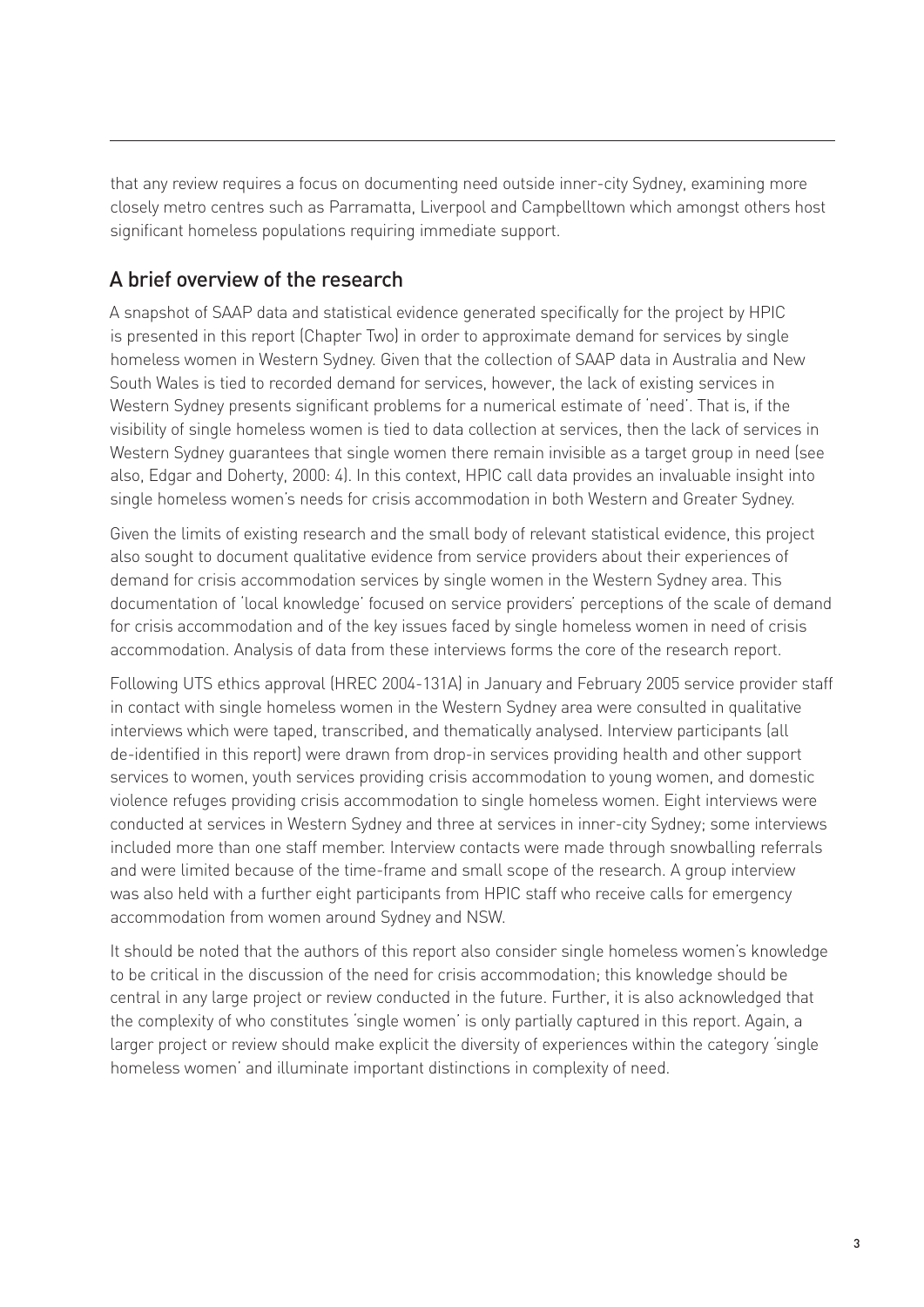## Structure of the report

Despite its necessary limitations, this report provides important insights into the crisis in accommodation options for single homeless women in Sydney and provides a significant preliminary analysis of the invisibility of single women as a category of high need. Chapter One provides a brief overview of key literature on women's homelessness in Australia. Chapter Two explores the very particular range of issues faced by single homeless women including their physical and conceptual invisibility in the broader landscape of homelessness. This chapter also includes a closer examination of available statistical data with particular reference to single homeless women in Western Sydney. Chapter Three focuses on the explicit need for crisis accommodation, critically examining the 'crisis' issues which lead women to 'end of the road' homelessness and the limited capacity of crisis accommodation to respond to them. Chapter Four focuses on the perceived impacts of the lack of crisis services in Western Sydney and the 'double invisibility' of homeless single women in regions without crisis services. The conclusion calls for a large scale review or research initiative into single homeless women's experiences and needs in New South Wales and in particular in Western Sydney, and challenges State and Federal governments, advocates and services to critically evaluate the place of single homeless women in the broader landscape of homelessness.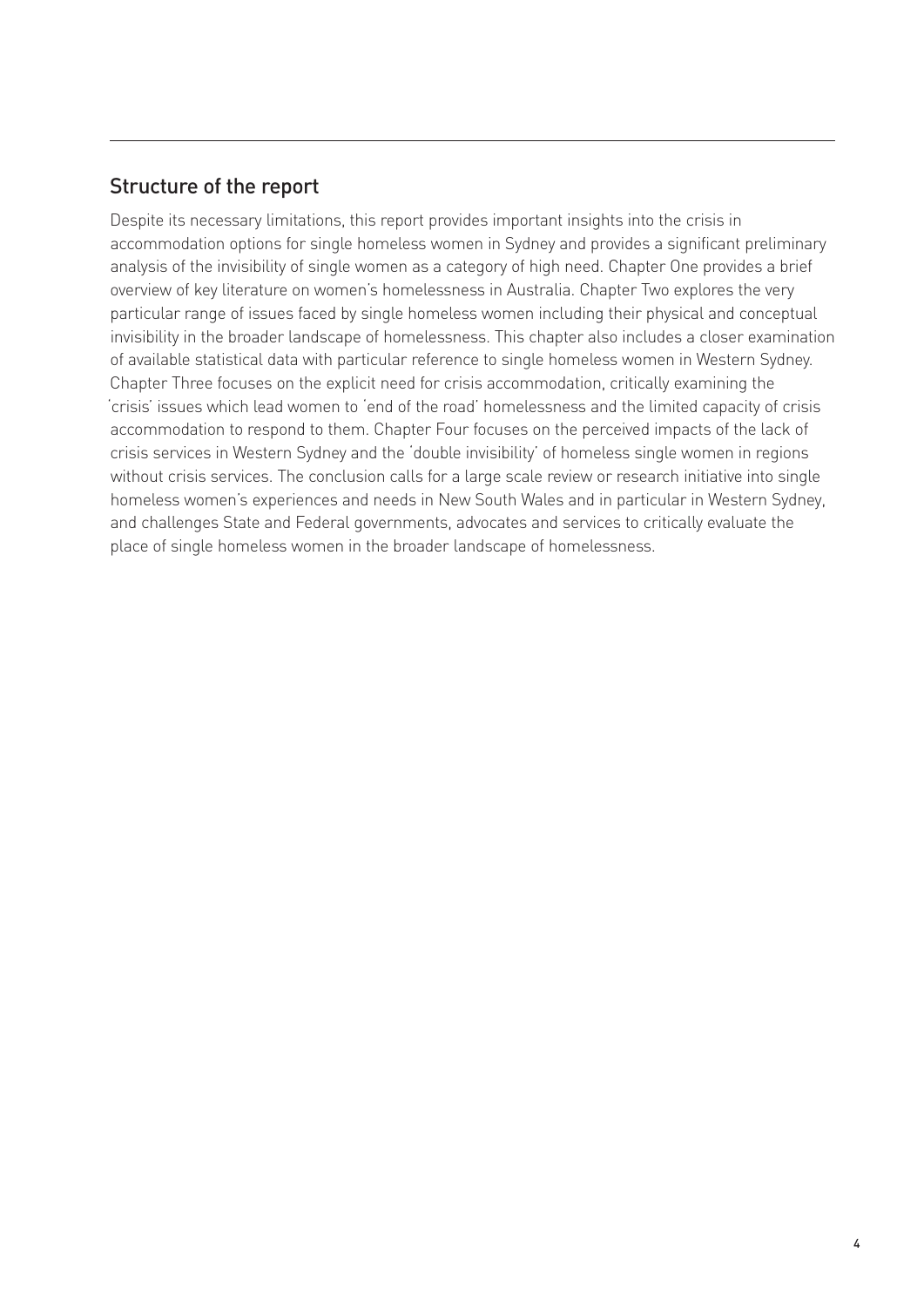## AN OVERVIEW OF WOMEN'S HOMELESSNESS

The causes of women's homelessness are rooted in social and gender specific explanations and any attempt to formulate an understanding of women's encounters with homelessness requires attention to the patriarchal relations which pervade present day…society.

Doherty (2001: 9)

This chapter gives a short overview of the specific trajectories into homelessness experienced by women and provides the broader context for the discussion of single women's homelessness which follows. Of the significant body of literature and research on homelessness in Australia and internationally, only relatively recently has research focused specifically and entirely on women. There is now a clear recognition that women's homelessness is distinctly different to, and separate from, men's homelessness. Significantly, women are now included in a picture of the 'new homeless' which recognises the need for consideration of the complexity of factors that contribute to women's homelessness and the diversity of women who may be considered 'homeless' (Jerome *et al*, 2003: i).

## Factors underpinning women's homelessness

The reasons for women's homelessness are as diverse as the women experiencing it (Nunan and Johns, 1996: 24) and women may occupy very different places within trajectories or cycles of homelessness. The initial causes of women's homelessness may often be compounded by additional difficulties whilst they are living homeless. In their discussion of why women may become homeless, Nunan and Johns (1996: 25) argue, for example, that it is not helpful to separate the 'cause' and 'experience' of homelessness. They suggest that homelessness is best understood as a continuum of experiences along a pathway or pathways that lead in and out of homelessness (see also Jerome, *et al*, 2003: 3-4). As such, the causes and experiences of women's homelessness can be understood as interconnected and mutually reinforcing, and thus women's homelessness may be related to multiple issues over any given period of time. Key factors in women's trajectories of homelessness are discussed below with particular attention paid to the socio-economic vulnerability of women, their experiences of violence within housing, and the invisibility of women's homelessness.

#### Socio-economic factors leading to women's homelessness

Loss of economic support or financial difficulties are seen as key causes of homelessness amongst women (Department for Women, 2003: 2). Due to limited access to paid work and caring responsibilities, women are often less able to materially respond to threatened or actual homelessness (Nunan and Johns, 1996: 38). Despite the apparent progress in terms of women's roles and place in Western society, the average female wage remains lower than the average male wage (Nunan and Johns, 1996: 37). As Nunan and Johns (1996: 29) state, 'despite changing perceptions and policy responses, gender inequality remains entrenched in personal beliefs, social values and cultural habits'. Single women are particularly vulnerable as they do not have economic security or support from partners and in addition they may experience unequal access to housing and full-time employment markets. This is a particularly significant issue given the rise in single women households and changing family structures in Western nations (Edgar, 2001: 45).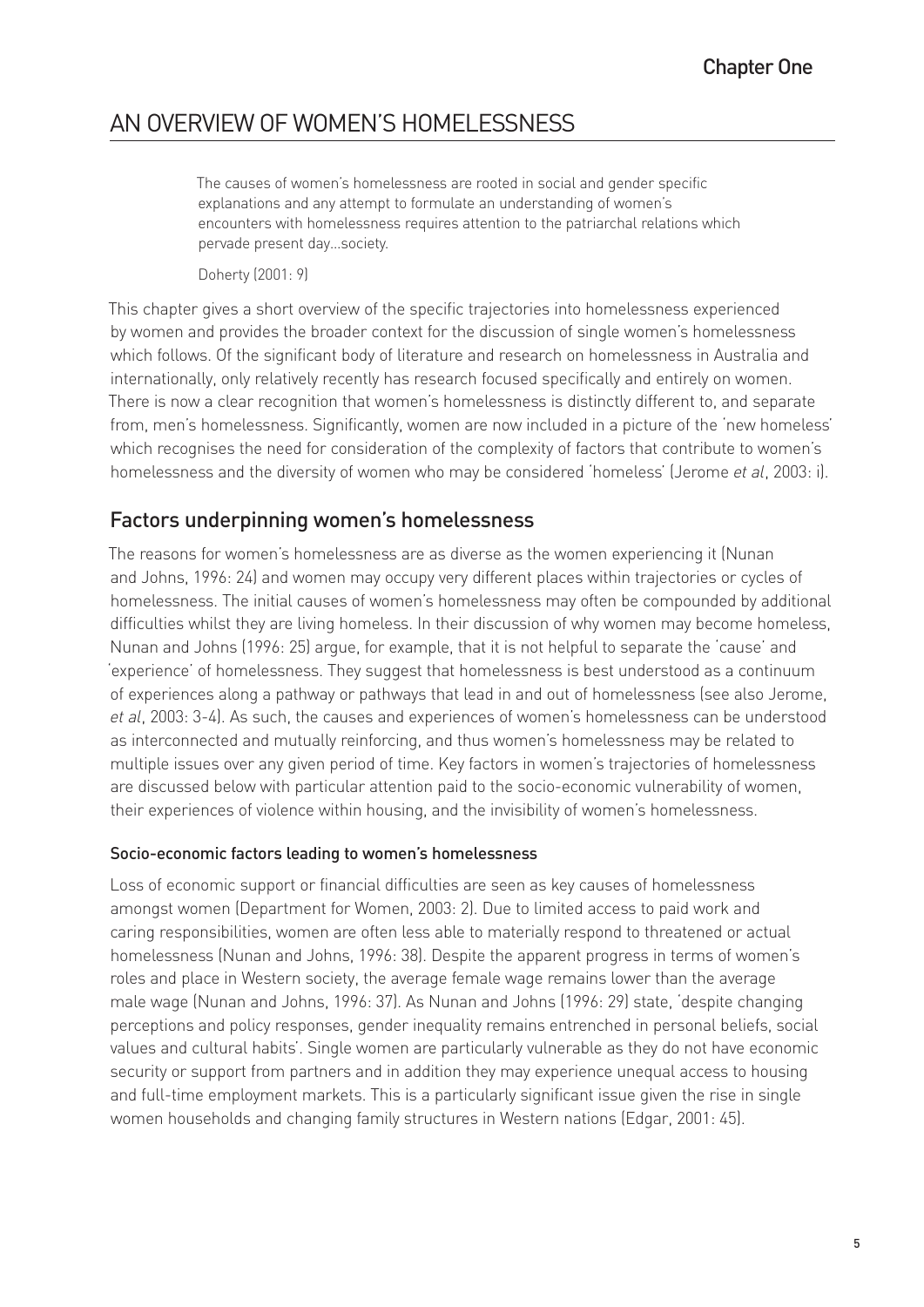#### Housing access for women

Strongly linked to the vulnerable economic position of women, is the poor position of women in the housing market. Homewood (in Ibrahim and Nunan, 1994: 2) claims that women are disadvantaged in the current Australian housing system as a result of their socio-economic position and the manner in which housing is supplied. Some of the factors that have the potential to cause housing stress amongst women are the limited availability of public housing, the unregulated private rental market, and the high costs associated with private home ownership (Casey, 2002: np).

Public housing in Australia accounts for less than five percent of households and as such remains an under-developed tenure (Nunan and Johns, 1996: 42). The traditional association of public housing with 'welfare' housing has ensured that it is limited to families in need rather than as a housing option for low to middle-income families (Nunan and Johns, 1996: 42). The implications of this are significant as waiting lists are extensive and the demand continues to grow. It also means that the public housing stock can be poor quality and often physically unsatisfactory in terms of the lack of safety, privacy, and maintenance (Nunan and Johns, 1996: 43).

The private rental market in Australia offers different challenges for women. It may be difficult for women to maintain housing in this market as it can be characterised by insecurity of tenure through short term leases, lack of available rental houses, high establishment costs, and in some cases, poor housing quality (Nunan and Johns, 1996: 41). Often too, as Casey (2002: np) argues, high on going rental costs ensure that a disproportionate amount of a woman's income is spent on rent.<sup>2</sup> Further, the blacklisting of tenants by agents for reasons such as defaulting on rental payments or damage to property, can lock women out of rental markets. Women lease-holders are particularly vulnerable to blacklisting in situations of family breakdown, domestic violence and sexual abuse as they may flee the property which still, however, remains leased in their name.

#### Domestic and family violence, violence and abuse

Domestic and family violence against women is both a significant cause and continuing component of homelessness (see in particular AIHW, 2005: 31; Chung, *et al*, 2000; Gregory, 2001; Martin, 2003) and also strongly relates to structured gender inequality. More generally, escaping violence, incest, and abuse is also central in pathways of homelessness for women (see, for example, Cooper, 2004; Hodder, Teesson and Buhrich, 1998; Casey, 2002). Violence may include sexual violence and physical violence, the effects of which can be felt by anyone associated with the women experiencing the violence including children, partners, other family and friends. For young women sexual violence is the key reason for homelessness (Doyle, 1999: 22) and for women more generally, domestic violence is the key reason for homelessness (Jerome *et al*, 2003: 44-47). It is also important to understand the role that the long-term impacts of sustained sexual and physical torture play within trajectories of homelessness, mental illness, and drug use (see Cooper, 2004).

#### Drug and alcohol dependency and mental health disorders

Experiencing mental disorder is a key factor in initiating and shaping trajectories of homelessness through increased isolation, vulnerability and trauma, and exclusion from employment and housing

2. Casey (2002: np) claims, for example, that a study conducted in the north-eastern suburbs of Melbourne found that low-income households (singles, young people and sole parents) spent about 50% of their income on rent.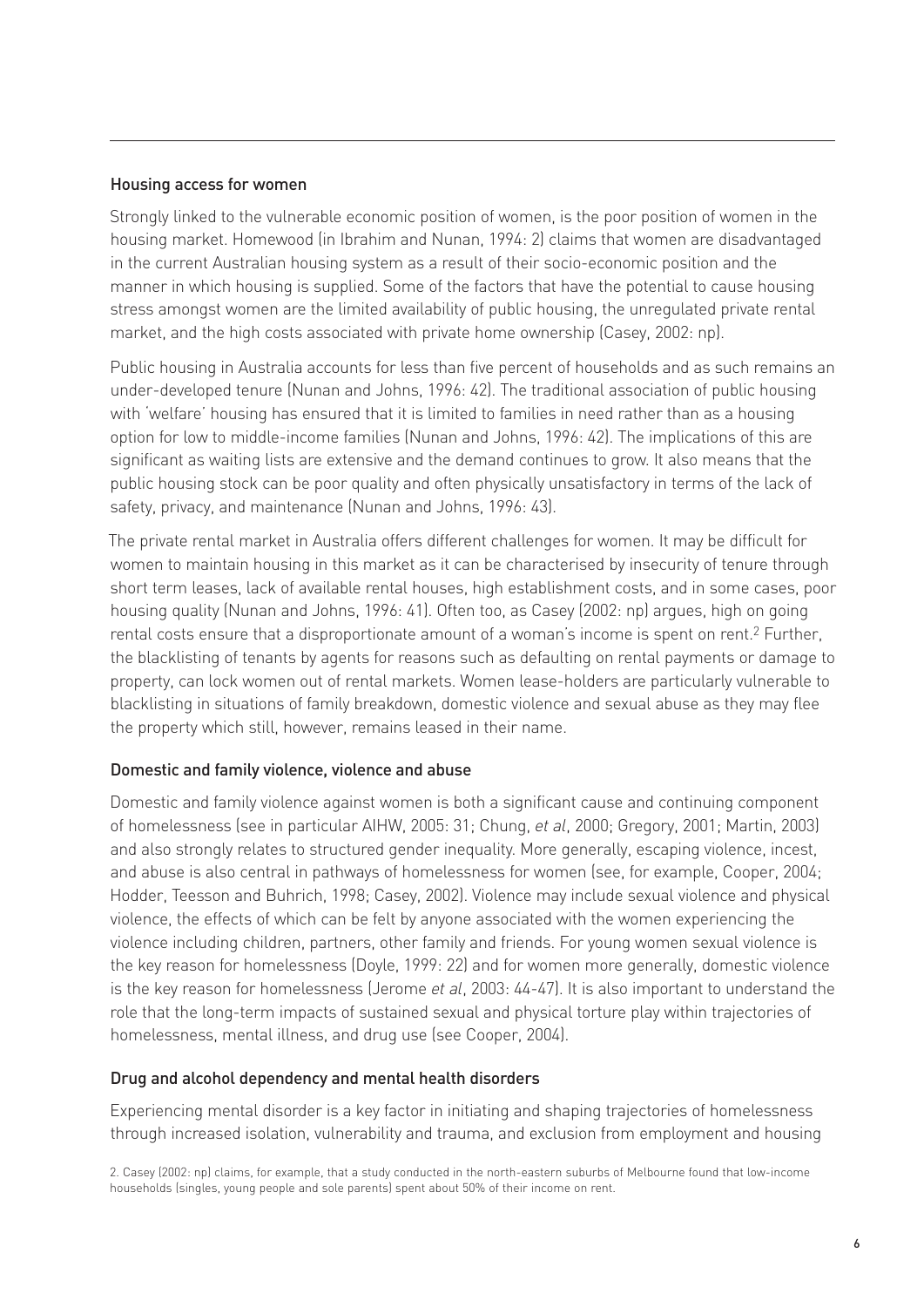markets (Robinson, 2004). Drug use and alcohol dependency are also factors which similarly contribute to trajectories of homelessness, and are often related to women's self-management of experiences of sexual abuse and violence and mental health disorders. Drug and alcohol dependency also places women at greater risk of further sexual abuse and violence (Kärkkäinen, 2001: 191). Substance abuse can further complicate access to and provision of accommodation where agencies may apply blanket rules of exclusion for people with drug and alcohol dependencies.

Substance abuse has also been linked to mental health disorders which can create further barriers for women in accessing and receiving services they require. Shelton-Bunn (2001: 8-9) argues, for instance, that where a woman has multiple issues such as substance abuse and mental health problems, treating these issues as mutually exclusive can result in women becoming homeless as neither issue is treated sufficiently.

#### **Disability**

Physical, intellectual, and mental disability can also be important factors in becoming homeless. Research shows that the risk of homelessness is often increased for those suffering from intellectual, physical and mental disabilities because of the absence of appropriately supported accommodation (Nunan and Johns, 1996: 35), low income, and expensive support needs (Skeat, 1999: 17). In particular, as Skeat argues (1999: 17), 'women with disabilities themselves have identified that access to crisis accommodation is a priority for them in dealing with homelessness issues'.

Specific research on women with disabilities is limited, however, and Nunan and Johns (1996: 33) state that there is very little information on this group and argue that disabled women are 'doubly invisible' due to being doubly disadvantaged (see also Skeat, 1999: 17). The powerlessness of disabled women can be a contributing factor to their homelessness where they are vulnerable to physical and mental abuse from 'carers', others in their homes, supported accommodation or institutions (Nunan and Johns 1996: 34). Further to this, their access to appropriate accommodation, crisis accommodation and safe and affordable housing is limited (Fernbacher, 1999; Jennings, 2003).

#### Access to support services

Women may require support services that range from housing to counselling to the teaching of life skills. Where women cannot or do not know how to access the range of services they may require, they may become homeless. Women who are long-term homeless may require extensive support to assist them in developing the life skills necessary for independent living. The issue of timely access to services, therefore, may be crucial in the prevention of homelessness and keeping women out of the cycle of homelessness. If women can access the services they need when they need them, then this may potentially stop the multiplicity of traumatic events that can contribute to long-term homelessness (see Robinson, 2004). Casey (2002: np) argues that this is specifically the case in relation to crisis support and accommodation services, where early intervention with provision of a range of services may prevent homelessness in the first place.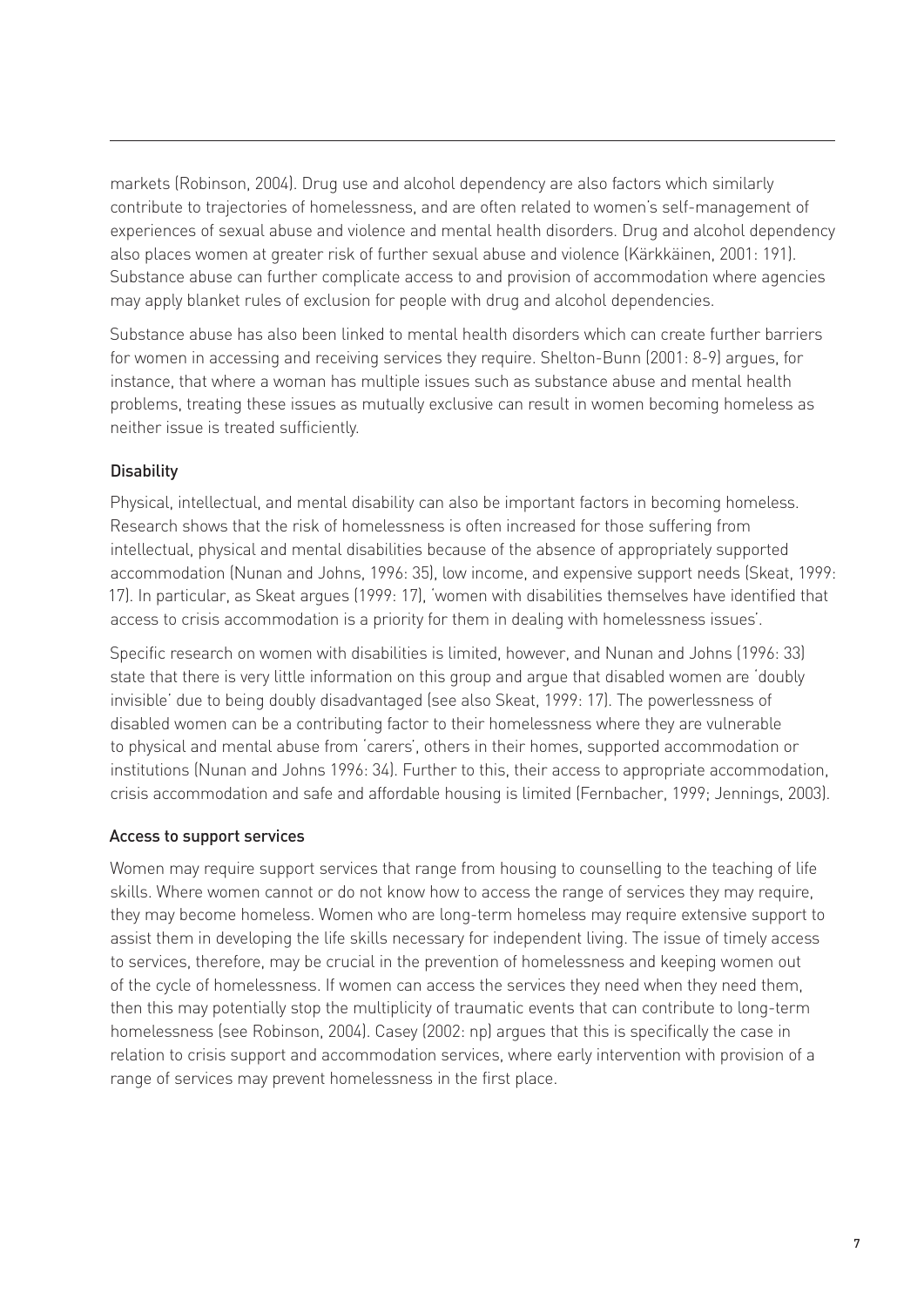#### Invisibility and the cycle of homelessness

The cycle of homelessness which many homeless women experience is a complex trajectory of paths that may lead into, and out of, and back to, homelessness. The key concern of contemporary academic and policy discussion is not just how women become homeless, but also how they stay homeless. As discussed, homelessness can usefully be understood as a cycle of both causes and experiences of homelessness.

Women's invisibility is a key factor contributing to their homelessness (see Nunan and Johns, 1996, and Thörn, 2001, in particular). It could be argued, however, that this is particularly the case with single homeless women. The visibility of single homeless women as a significant homeless population is not well recorded as their lack of dependents enables greater mobility through 'couch surfing', swapping sex for shelter, and sleeping rough. It is precisely this invisibility, however, which continues to both perpetuate their immediate homelessness and their nonrecognition as a significant group deserving of well-funded service intervention. More generally, however, as O'Grady and Gaetz (2004: 411) argue, 'hidden homelessness is a more common experience for women than is absolute homelessness (compared with men) in large part due to the dangers they face (including sexual assault)'.

Directly related to homeless women's invisibility are their feelings of loss, guilt, and shame in their ongoing struggle with homelessness. These feelings may lead to women concealing their homelessness, avoiding shelters, day centers and public spaces where they may potentially feel humiliated and ashamed (Edgar and Doherty, 2001: 228). Psychological trauma must not be underestimated nor overlooked in the part it can play in contributing to and keeping women homeless and in further perpetuating the cycle of invisible and ongoing homelessness (Hodder, Teesson and Buhrich, 1998; Robinson, 2004).

## Defining 'women's homelessness': The place of single women?

As shown, there is a significant body of literature which focuses on women as an important group within the homeless population. This literature has traditionally drawn attention to the specific range of vulnerabilities which connect to produce and sustain women's homelessness. Existing studies have focused on establishing homeless women as a significant and deserving group whose trajectories of homelessness differ from men's. This literature has focused on the underpinning role of structured gender inequality playing out in women's general economic instability, their poorer access to the labour and housing markets, and their experiences of sexualised violence in particular.

While an understanding of the gendered issues contributing to women's homelessness has been well developed, the different trajectories women take through homelessness are less well researched and significantly, less publicly acknowledged. As Nunan and Johns (1996: 82) suggest, while gender inequality is a key common dimension of women's homelessness, women's experiences are extremely diverse. The non-acknowledgment of this diversity becomes problematic when, as Martin (2003: 6) argues, government ideology and dominant homelessness discourses present a 'totalising discourse' on homelessness, homogenizing the homeless voice.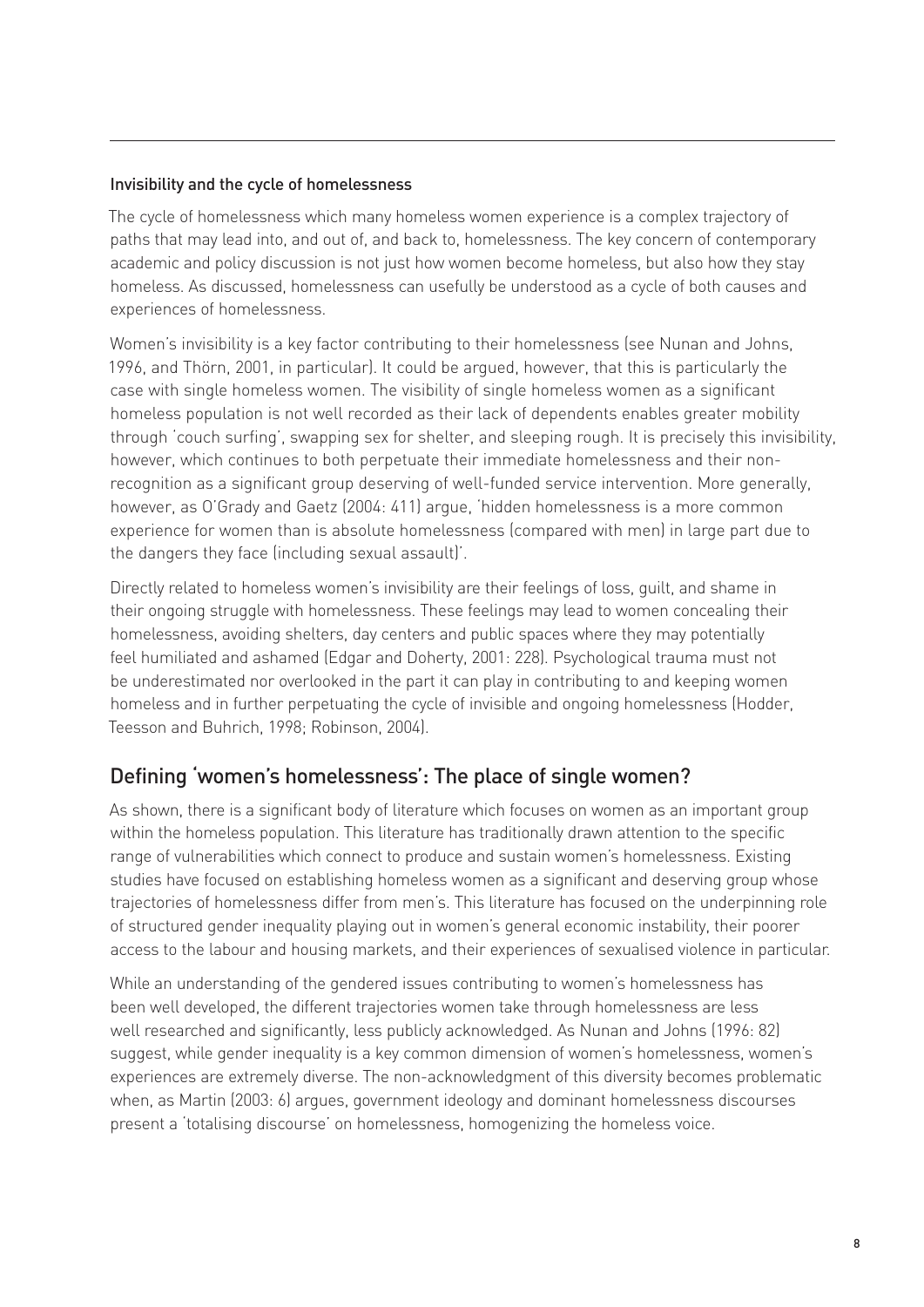There is a growing and important body of work which does recognise that women's homelessness is both complex and multidimensional, and as such, is a social issue that is 'fraught with difficulty' (Nunan and Johns, 1996: 7). Much contemporary literature concerning women's homelessness acknowledges these difficulties and argues for a need to clarify and expand the understanding of homelessness to include the diversity of women who are homeless in Australia.<sup>3</sup> Similarly, much of the literature acknowledges the fact that there are complex arrays of situations that can potentially contribute to and cause homelessness amongst women.

The emphasis of literature, policy initiatives, and public discourse in particular however, remains on women with children and issues of domestic violence. The focus of this research project is on single women specifically and as such reveals further complexities in attempting to understand the situation of homeless women. While many single homeless women experience domestic violence and have children in care, their particular experiences and interaction with trajectories of homelessness are not well captured through reference to domestic violence literature or through reference to literature on accompanied women's experiences of homelessness.

This project highlights the heightened invisibility of single homeless women to which the public and policy focus on women with children contributes. Single homeless women do pose a challenge to researchers and policy developers alike due to their increased invisibility and the diverse range of factors that influence their homelessness. This research suggests, however, that it is critical that further work on women's homelessness include this group more prominently in terms of exploring and addressing the experiences of both single women escaping domestic violence and single women experiencing homelessness.

3. See for example, issues of Parity on women and homelessness (1999, vol 12, no. 1) and young women and homelessness (2000, vol. 13, no. 3); Casey's (2002) work on single homeless women; Cate Nunan and Llewellyn Johns' (1996: 33) discussion on the cultural differences between Aboriginal and White Australians' notions of 'home' and ideas of housing, and their argument on the 'double invisibility' of disabled homeless women; Jane Homewood's discussion about discrimination against women from non English speaking backgrounds and Aboriginal women in the Australian housing system in Ibrahim and Nunan (1994); Lesley Cooper's (2004) report on women associated with bikie gangs. From the body of international literature, see for example, Arend (2003) regarding HIV positive women and issues faced by the gay, lesbian, bisexual and transgender community in the USA, and Burt and Cohen's (1989) comparative study of single homeless women with other homeless groups. Coleman's (2000) work on Indigenous women using public space in inner-city Brisbane is one important starting point in recognising the specific issues surrounding the experience of homelessness for Indigenous women.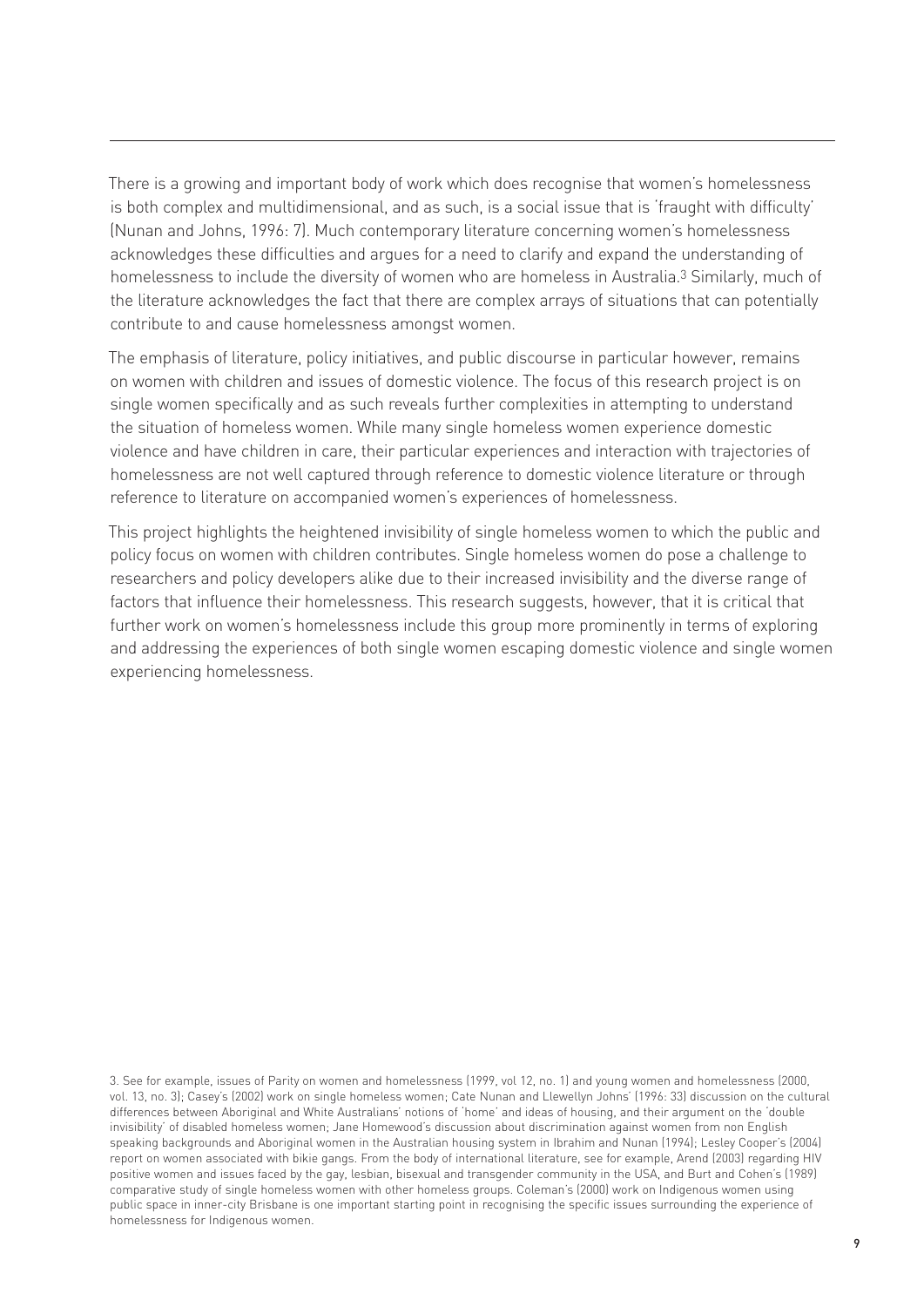## FORGOTTEN WOMEN: THE PARTICULAR CASE OF SINGLE HOMELESS WOMEN

And the thing that we've been told by a lot of the women that come through here is that they've managed…Cos they don't have their kids with them, then they can stay, [they can] manage to a few nights with some friends. They are actually more transportable. So, as a result, they get shifted around too many places before they end up in a refuge.

(Service Provider, Western Sydney)

The previous chapter provided a brief overview of some of the key factors which contribute to women's homelessness generally. The aim of this chapter is to further develop the claim that the experiences of homeless women are different and diverse and that single homeless women's experiences are not always best explained in relation to discussions of women and children's homelessness in particular but instead require separate and equal consideration in their own right. The chapter begins discussion of the particular case of single homeless women with an exploration of their representation in different forms of data collection in Australia and in Western Sydney in particular. It is argued that the problems faced in data collection on single homeless women strongly relate to their well hidden experiences of homelessness. Single homeless women remain less statistically visible particularly where visibility depends on accommodation service provision. It is shown, however, that this invisibility is also a more general hallmark of single women's trajectories through homelessness.

## Making single homeless women visible: The problem of numbers

The following sections draw together relevant available statistics as an initial step in developing a picture of single women's homelessness. These figures are in no way intended as comprehensive, but instead provide some simple starting points for thinking about the ways in which homelessness becomes 'known' and how this is especially problematic for hidden homeless groups. Figures are drawn from SAAP data collection and from data provided by HPIC. Data is also drawn from research specifically on Western Sydney, and from service provider research participants.

#### National snapshot of SAAP

The SAAP Annual Report for 2003-4 (AIHW, 2005: 21) shows that in Australia more female clients (58%) received support than male clients (42%). It is important to note, however, that such figures do not distinguish between support given to women accessing SAAP services for women and children escaping domestic violence and support given to single women accessing homelessness SAAP services. This is an important point because although it may sometimes be claimed that women 'get their fair share' of support, it is clear that within this overall picture single homeless women receive a very small proportion of support. The Annual Report specifically notes the small number of agencies targeting single homeless women, and the fact that single homeless women received the smallest overall proportion of recurrent funding (4%) compared with much larger recurrent funding received by agencies targeting youth (35%) and women escaping domestic violence (27%) (AIHW, 2005: 5). The report also illustrates the overwhelming disparity in numbers of funded SAAP agencies in capital cities compared to other metropolitan and rural centres (AIHW, 2005: 7).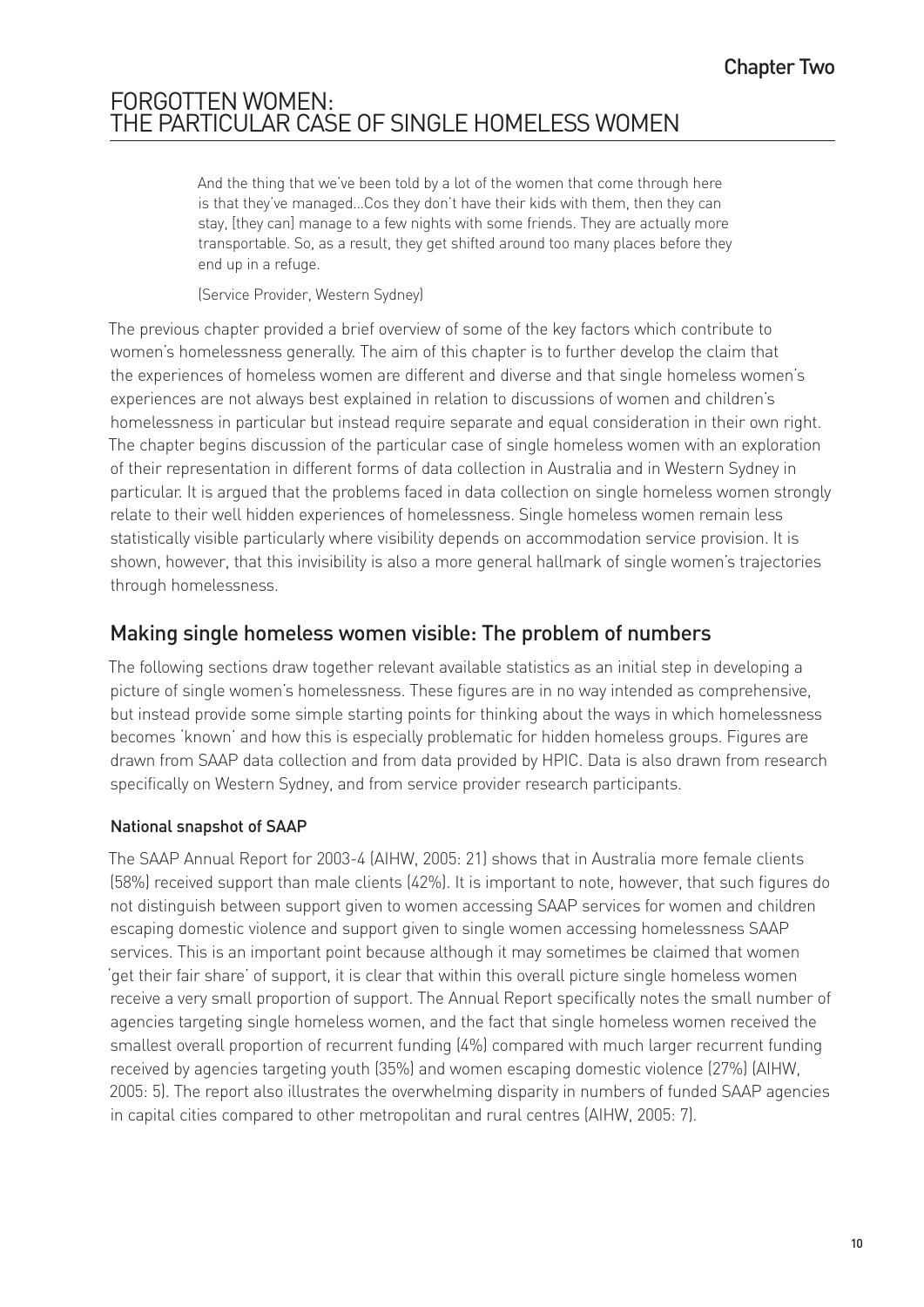#### Snapshot of Western Sydney – HPIC data4

In NSW in 2002-2003, women made nearly half of the calls for accommodation assistance to HPIC (Department for Women, 2003: 3). In 2004, there was a total of 8767 calls to HPIC made from Western Sydney Local Government Areas (LGAs). Of these calls made from Western Sydney, nearly 2000 or 22% were made by single unaccompanied women. Nearly double the number of calls (3982) were made by single homeless women in City of Sydney LGAs (inner-city and CBD) though these calls made up a similar 20% of the total calls (19,934) from these LGAs. These figures reflect the significance of single homeless women's need for accommodation assistance across Sydney.

Out of the total number of 1,924 single women callers to HPIC from Western Sydney LGAs, where data was recorded, 651 reported that they had mental health problems and most callers described their source of income as 'disability support pension' (685). The majority described their primary reason for homelessness as 'family breakdown' (475 callers). This was followed by domestic violence (235), interpersonal conflict (212), mental health problem/psychiatric illness (127) and itinerant/longterm homeless (105).

The top three locations of these callers were Campbelltown, Liverpool and Blacktown. Most single women callers came from the 31-50 age group (645), although there were also a significant number from the 18-30 age group (564). The majority of callers reported their country of birth to be Australia (1313) and there were 158 calls from Aboriginal or Torres Strait Islander women. The top three reported accommodation types amongst single women before they sought SAAP assistance were SAAP accommodation, 'living rent free in house/ flat' and 'private rental'.

## Just scratching the surface

While these kinds of figures do start to build a picture of single women's homelessness, there is an obvious need for a systematic investigation into support provided to single homeless women and into particular geographical areas of need. It is vital to note, however, that there are significant limitations with data collection methods which only record amount of contact with services, rather than actual numbers of homeless people. This is not only problematic simply because the recorded frequency of contact may obscure actual numbers homeless, but more importantly because homeless people only become 'counted' when they contact services. As will be further argued, this is particularly problematic for those homeless groups who are less likely to have contact with services such as single women. Further, as the focus of this project is on single homeless women in Western Sydney, it is also important to note that combined with these statistical problems there is a general lack of data available on homelessness in the Western Sydney region (Western Sydney Strategic Plan for Homelessness, 2004: 12). This further obstructs a clear understanding of demands for support and accommodation services.

In terms of SAAP data, these data collection issues mean that homeless people only become visible once they have been provided with a period of accommodation support. In terms of HPIC data

<sup>4.</sup> The HPIC data was kindly prepared for this research project by staff at HPIC. It relates to the calendar year January to December 2004. For the purposes of this project and as per HPIC methods of data collection, Western Sydney is divided into fourteen local government areas (LGA) and therefore defined as Auburn, Blacktown, Bankstown, Baulkham Hills, Blue Mountains, Fairfield, Holroyd, Hawkesbury, Parramatta, Penrith, Liverpool, Camden, Campbelltown, and Wollondilly. Although some of the accommodation services in these areas may at times take homeless single women, particularly those services for single women escaping domestic violence, there are no services in Western Sydney that offer crisis accommodation for single (unaccompanied) homeless women (Department of Women, 2003: 11).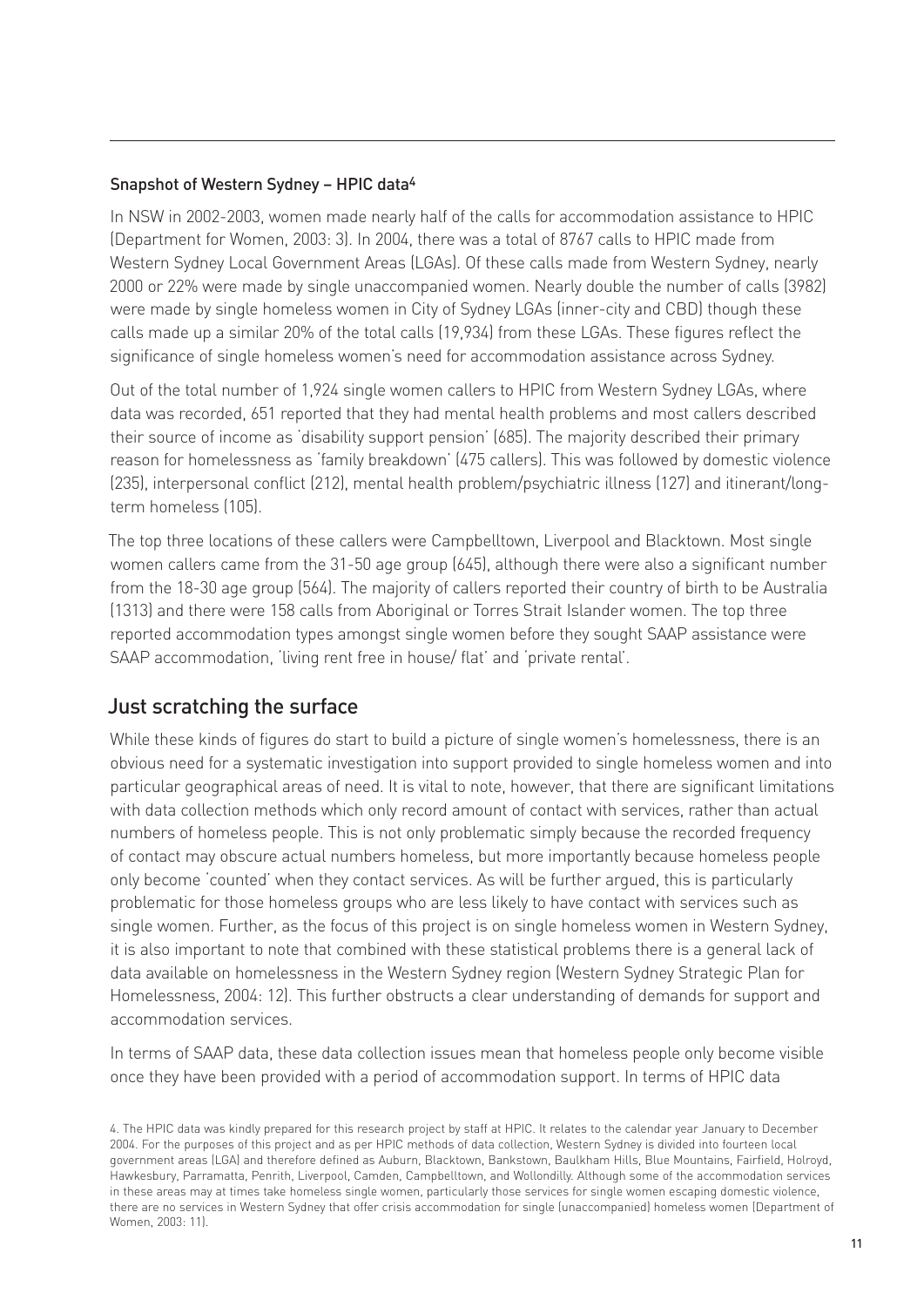collection, homeless people only become visible if they call the hotline. Further limitations include the fact that data is only call data and does not represent individuals. That is, callers may phone more than once and so some data may represent repeat calls. Significantly also, location statistics only represent the place from where the call was made, and may not truly represent where the caller is actually from. In other words, given the limited number of services for single women, particularly in Western Sydney, women usually move around support networks or to the inner-city and other metro service hubs. It is very difficult, therefore, to accurately record where women were when they initially became homeless or where women are attempting to settle. In turn, it is also difficult to gauge the demand for support and accommodation services in a particular area. Some of these issues are undoubtedly reflected in the higher call rates for single homeless women in inner-city Sydney. The higher rates may reflect the higher number of services supporting women who ring HPIC in the inner-city compared to Western Sydney, and may also be seen to reflect the pressure on the inner city because of the lack of services elsewhere.

## Making single homeless women visible: Hidden trajectories of homelessness

It could be argued that despite some limitations, HPIC data gives the best indication of need as at least this data collection is not tied to the actual provision of accommodation support but to the request for assistance. As Watson (1999: 87, emphasis added) similarly argues, 'the point is that it is those statistics which register homelessness before it is institutionalised in hostels, on waiting lists or other forms of provision which are likely to give us the most accurate picture of homelessness'.5 While it can be said then that close to 2000 calls for accommodation assistance came from single women in the Western Sydney area to HPIC in 2004, it is still likely however, that this figure, even allowing for repeat callers, does not give an accurate or full picture of the level or kind of assistance needed by single homeless women.

In order to gain an understanding about the level of need and issues faced by single women, other 'local knowledge' needs to be explored. A number of key themes were developed from qualitative interviews with service providers in contact with single homeless women from Western Sydney. It should be noted that the themes do overlap and in this way further reflect the complexity and interconnectedness of issues relating to single women's homelessness.

#### Invisibility

And I think for women to end up in women's services they have hit the ropes far more than men. I think it's the last point of return for the women. I think it's because women perhaps are more networked, more able to use friends, to use mates, to couch surf, to use sex to get somewhere.

(Service Provider, Western Sydney)

Single women tend to adopt different solutions to their housing problems than women who have partners or children. This may be due in part because of the lack of services available to them but

<sup>5.</sup> Watson (1999: 87) illustrates well the invisibility of single homeless women in her investigation of a statistical estimate gathered on the single homeless through hostels and refuges in London which argued that four-fifths of the single homeless were men. In contrast, her experience of the overflowing women's accommodation centre where she worked in London, plus an analysis of call centre data, showed that there could be at least as many single women homeless as men or even more. The earlier estimate simply highlighted that there were more shelters available for single homeless men, and that men were more likely to access drop-in and other services.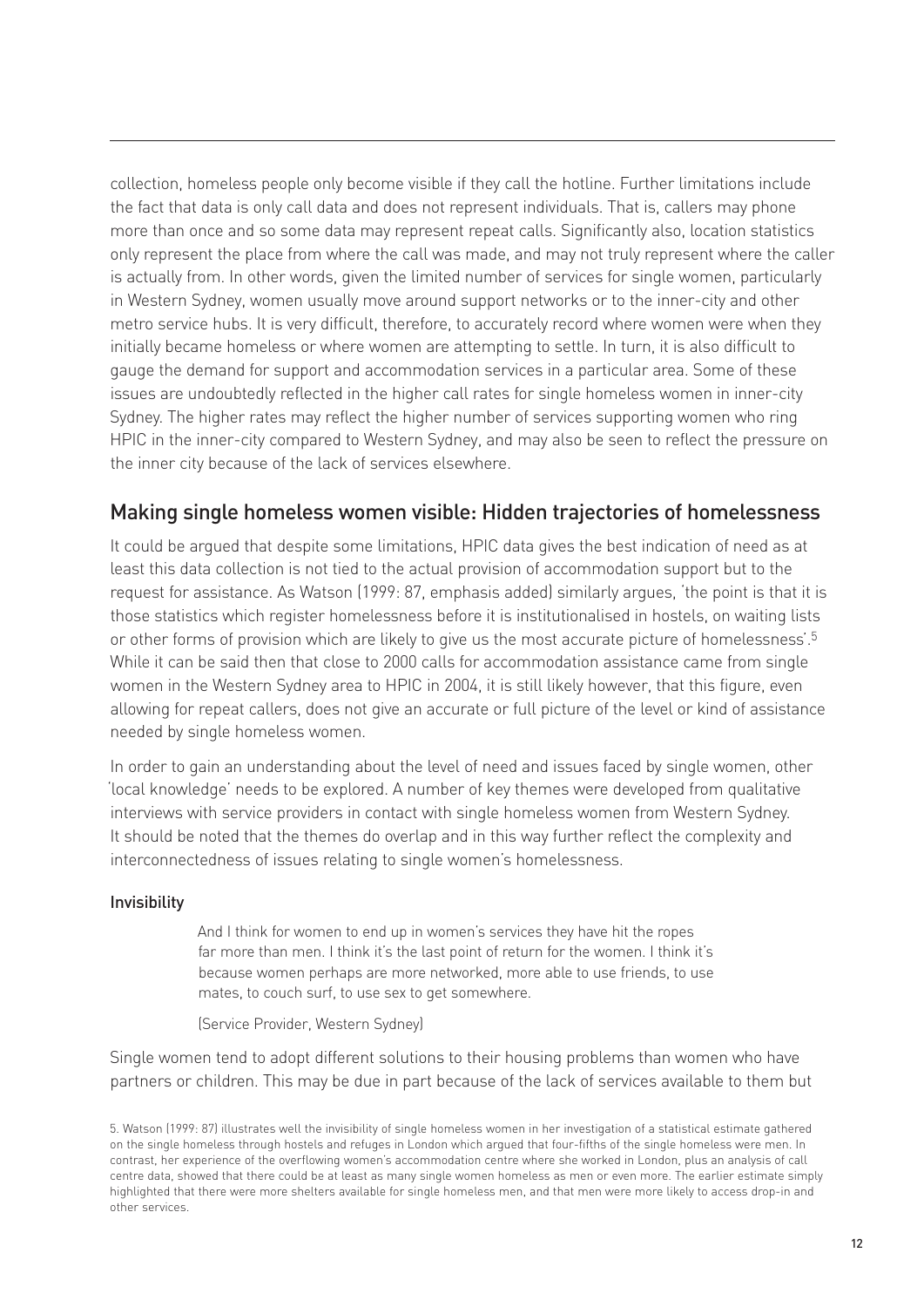arguably it is because they are in a position to do so. That is, they have no dependents and therefore are more mobile and less reliant on what support structures do exist. As one service provider commented: 'They are… transportable'. Respondents argued that women may seek out male partners for protection (see also, Tomas and Dittmar, 1995) or 'couch surf' for periods of time with family or friends. Respondents also suggested that women may also choose to sleep rough rather than use accommodation services (particularly mixed gender services as Casey, 2002 notes) which they may perceive as unsafe or threatening, or may be prohibited from using due to their drug or alcohol addiction or challenging behaviours.

Many participants argued that those single homeless women accessing or trying to access crisis accommodation specifically are seen by many services as the most difficult, the most challenging, and the most unwell of homeless women. This perception is further compounded by women's capacity to survive until their situation becomes out of control which is the point at which they may contact crisis services for help. As one participant suggested, single women presenting to services tend to be 'long-term homeless [who have been] failed by the system'.

It was also suggested by participants that services do recognise the complexity of the needs of these women; they cannot adequately respond to their often very high needs which sometimes require specialist support. Some women are not accommodated by services which feel ill-equipped to respond to their needs and thus have no choice but to continue in their cycle of invisible homelessness.

The fact that single homeless women do not have any accompanying children serves to further add to their political and physical invisibility. That is, having accompanying children not only makes women more physically visible, but also more politically visible because of State obligations of child welfare and protection. As a single unit with no dependents, it is easier not to be noticed, easier to move around, and thus easier to escape the attention of government, support and accommodation services and indeed the general public. As one respondent explained:

> I think that there is a perception that if you have children there is a greater need. There's all the child protection issues that go along with being homeless, and being able to be a bit transient and bit a portable…You're not so portable when you've got three kids in tow. So, it seems like that need is quite apparent and I think women on their own tend to blend into the background.

One respondent also explained the particular difficulties women without children face in accessing domestic violence refuges:

> We get quite a few women who are victims of DV [domestic violence] and they haven't got children but when they actually leave DV they can't access women's refuges because they haven't got accompanying children. They really fall through the gaps.

Further, as several respondents argued, women without children tend to remain in violent housing contexts longer, a situation which again underlines single women's invisibility and attempts to 'manage' alone:

> They'll actually put up with a whole lot more than women who've got kids. We've had all sorts of horrendous injuries arriving here…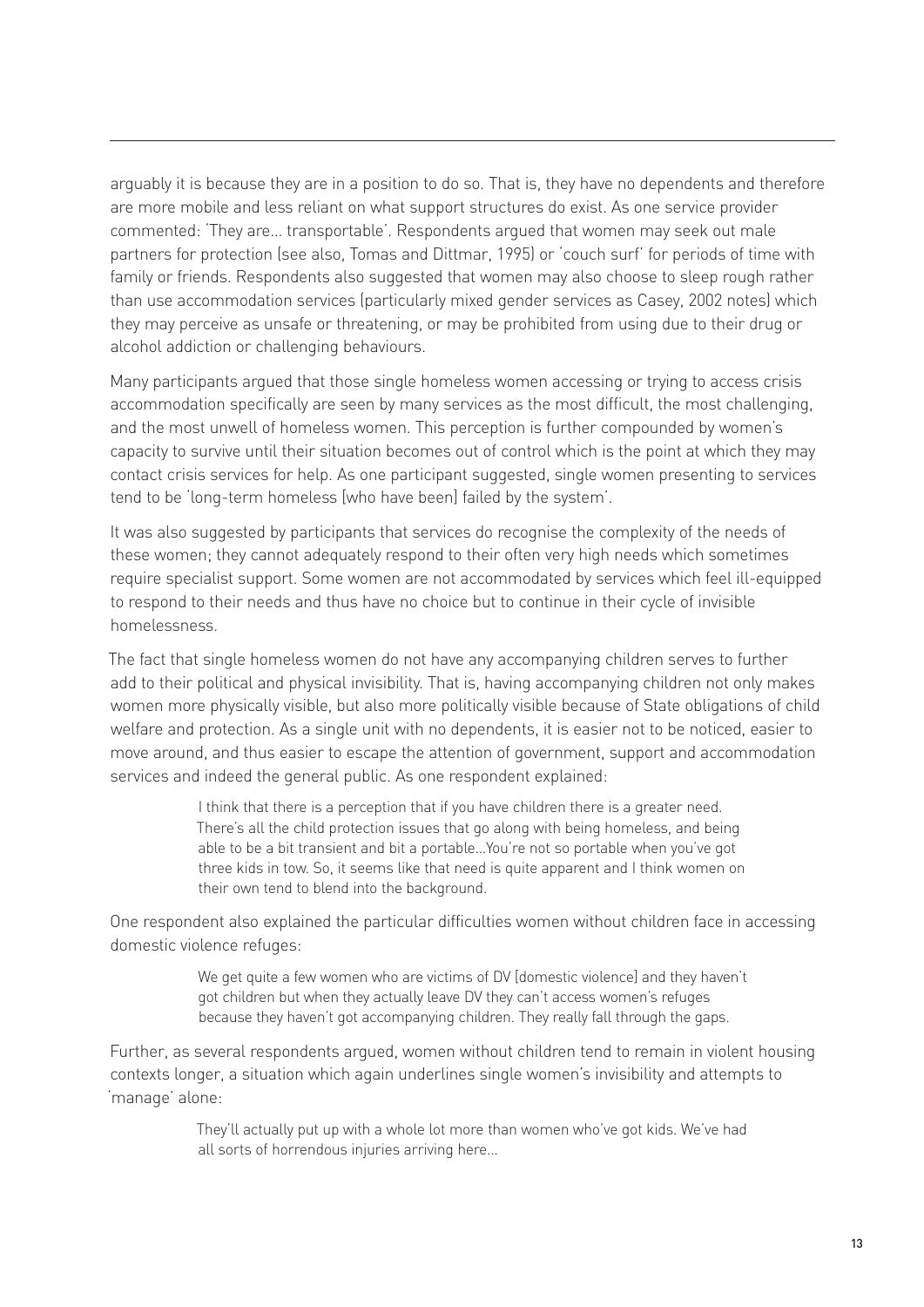#### Single women with high and complex needs

We're seeing people more affected by drugs, more traumatic backgrounds, children being removed. Probably we're seeing a second or third generation now of people who have never worked, education isn't a priority in the family. If that's all you know, you think that's all there is…

(Service Provider, Western Sydney)

Providers perceived an historical change in the numbers of homeless women with high and complex needs. Watson (1999: 90) too argues that though 'women are vulnerable to homelessness for structural reasons, in the last decade an increasing body of evidence has identified psychological factors and a history of abuse and violence as equally important'. Participants claimed that many single homeless women have mental illnesses that may be complicated with further problems or have stemmed from childhood sexual abuse problems. Drug and alcohol abuse is another factor that respondents saw as adding to the complexity of single women's homelessness. One respondent implied that it was almost a given that single women presenting at crisis services have high and complex needs, as those with less complicated problems would generally have stayed with a friend or family or had other means through which to respond to their situation.

Participants felt that for single women, accessing crisis services represented 'end of the road homelessness' and would be a last resort because of fears of unknown refuge accommodation and the stigma attached to single women's homelessness in particular (see also Doherty, 2001: 19). There are significant barriers for single homeless women accessing crisis accommodation, however this is especially the case for those with high and complex needs. Participants indicated that they knew of services – including their own service in some cases – that would not accommodate single women perceived to have 'high needs'. This barrier was seen to again contribute to the invisibility of single women's homelessness.

#### Lack of advocacy

They're not high profile. Society thinks that women should be able to look after themselves, an image that women are quite independent and resourceful.

Single homeless women are voiceless.

(Service Providers, Western Sydney)

Considering single homeless women's invisibility and the complexity of their problems, their powerlessness is significant. One reason for this is that they have few advocates. Their invisibility, and fact that they can potentially fall between so many gaps due to a complex layering of experiences and circumstance, makes advocacy difficult and challenging. Like single homeless men, single homeless women present no one 'deserving' reason for their homelessness. Single women's lack of accompanying children and their possible distance from immediate situations of domestic violence also place them outside the target group of well-organised domestic violence policy and advocacy campaigns. Combined with this, the social stigma attached to being homeless is particularly apparent for single women. As one respondent explained: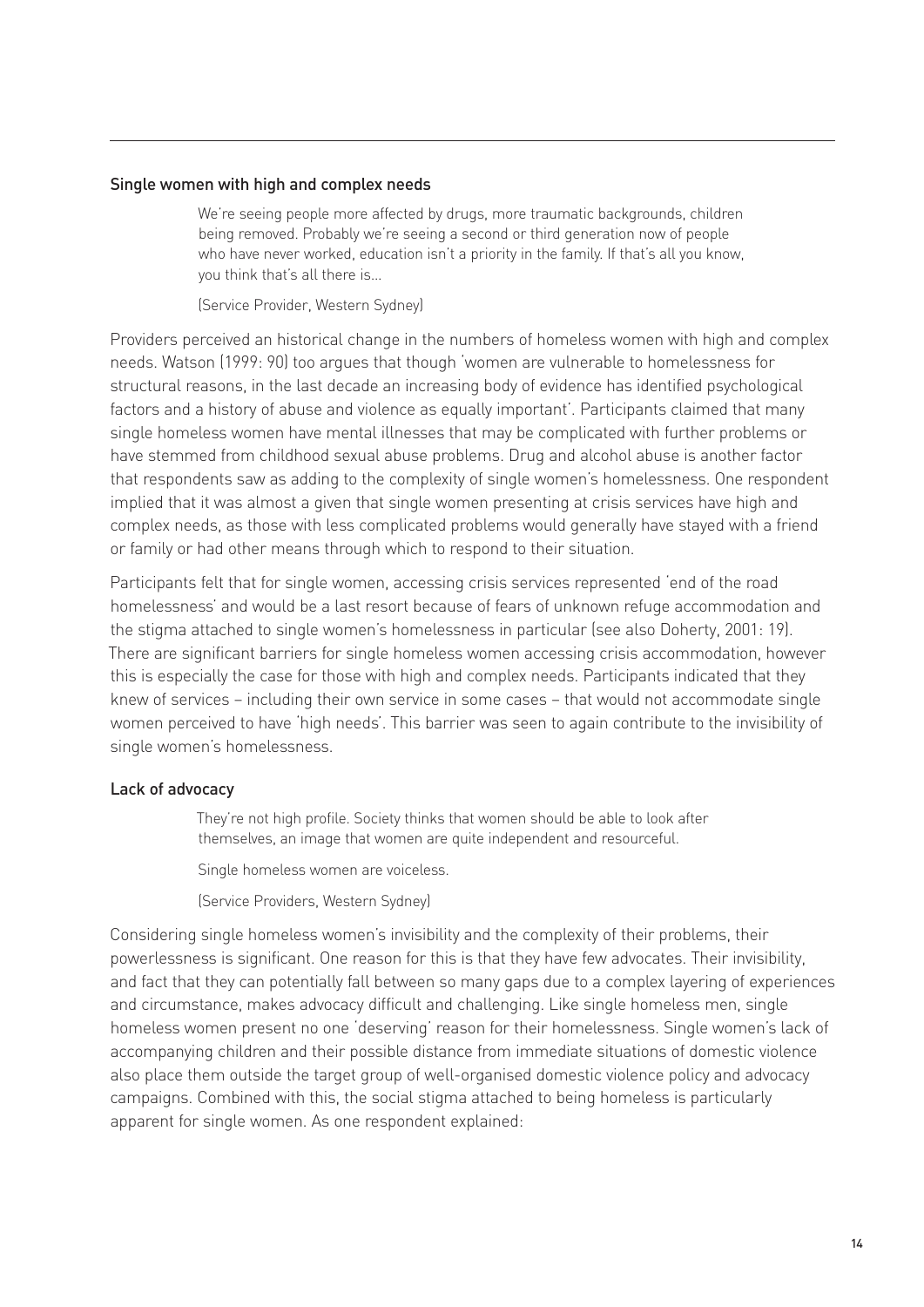So there's that social stigma that's attached to being homeless and being a woman. There is a judgement about 'how did she let herself get like that'? One woman sat here and talked at length about it. She said: 'There's always been that social glorification of the bum and hobo. It was ok, and they went from town to town and did whatever. But for a woman, it was never acceptable to be homeless and on the street'.

Despite this, single homeless women remain their own advocates to some degree. Even though they are often without support from family, friends, government, advocacy and action groups, services, and community, their resilience and ability to stay alive is something that one respondent believed should be viewed positively: 'They are still alive, and I think we don't necessarily credit them with that.'

## Definitions of homelessness: Looking beyond 'domestic violence'

As noted, single homeless women fall outside of the target of many women's services designed for women and children escaping domestic services. More broadly, it may be suggested that the landscape of homelessness is dominated by definitions of domestic violence. Within the domestic violence sector, however, as several participants pointed out, it has been very important to argue that women and children escaping domestic violence are not homeless but rather, are unable to live at home.

Unfortunately, however, due to the evolution of support and accommodation service provision into three sectors – generalist, youth, and domestic violence – single homeless women's needs are grouped in a generalist sector which has traditionally been focused on providing support and accommodation services for homeless men. In this situation, the place of single women in the conceptual, political and financial landscape of homelessness is overshadowed by domestic violence sector and the majority of SAAP funding for homeless women goes to those who are immediate victims of domestic violence. This has a significant impact on single homeless women who are not only excluded from the majority of women only services but also from the majority of funding available for women's homelessness. As one participant argued:

> And the women's DV sector, because of the feminist, women's refuge movement, are very clearly articulated that they take women and children escaping DV – only. And so that does make them quite exclusionary because quite often they will have vacancies and women not escaping DV who are in crisis, who may have all sorts of other traumas going on in their life…are excluded from those services.

This is a situation that also affects single women escaping domestic violence. It was noted by participants that within the NSW women's refuge movement there are only three of over sixty services that will accommodate single women without children. Accommodation at any of these three services is very difficult to obtain, and according to one respondent, often a single woman may have been shifted around a lot before they get to the refuge:

> And the thing that we've been told by a lot of women that come through here is that they've managed…cos they don't have kids with them, they can stay a few nights with some friends. So, as a result, they get shifted around too many places before they end up in an refuge. So there is actually a distance between the actual domestic violence crisis often and then arriving at our service. It is not as immediate for women who arrive with children.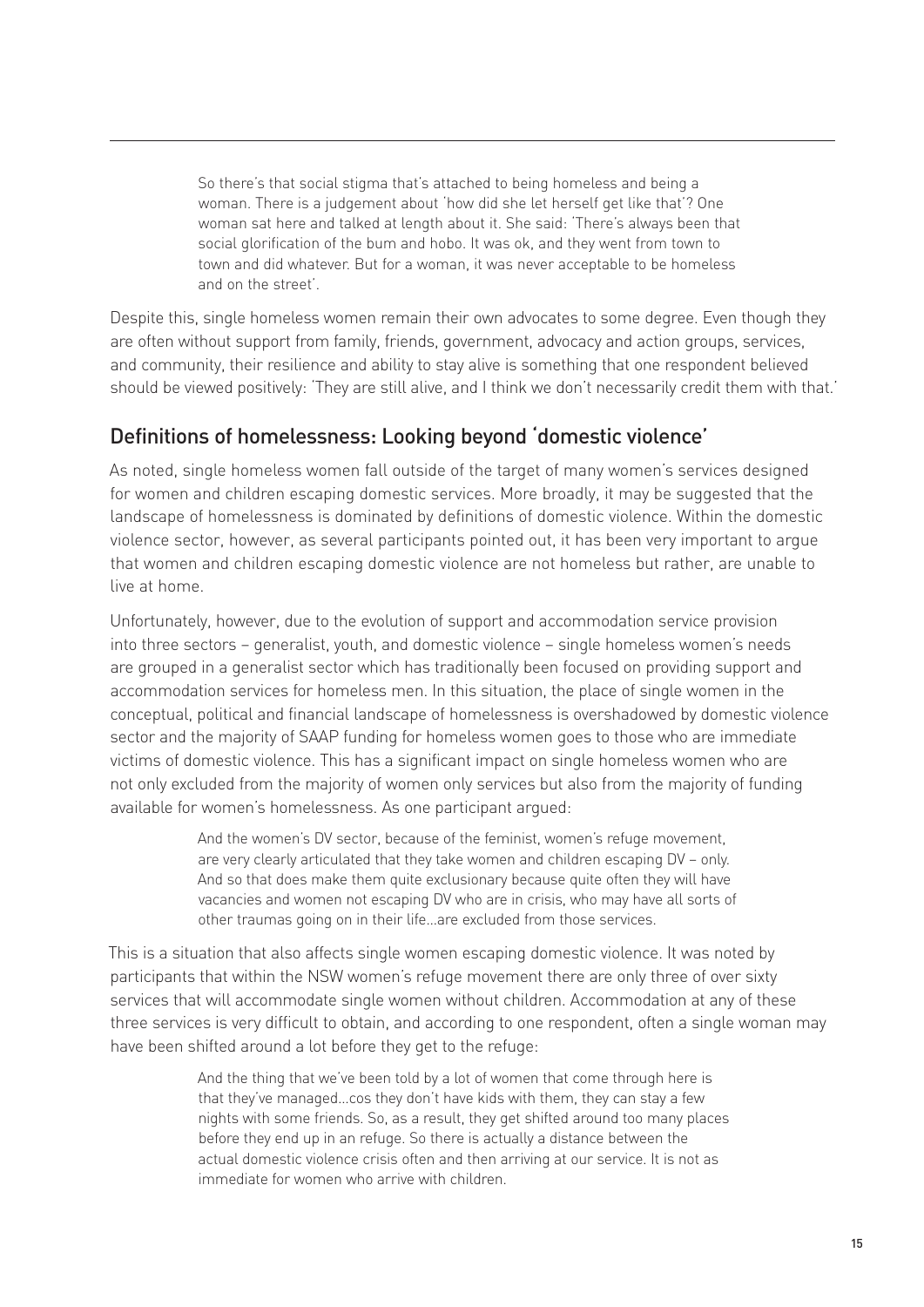Here, tragically, the lack of services and women's portability again mitigates against their possible eligibility for domestic violence accommodation services because of their lack of immediate danger from domestic violence (although importantly, not their lack of immediate violence of other kinds). In turn, this may set these women up for ongoing cycles of other forms of physical and sexual violence and unstable accommodation, including rough sleeping.

It is important to note that this discussion is not intended as an attack on the domestic violence sector but instead should be seen as an attempt to examine why single homeless women remain hidden on the streets as well as in advocacy and policy. The key argument here is that single homeless women deserve a greater voice in the landscape of homelessness and deserve the same capacity for an immediate emergency service response as those women escaping domestic violence, given their similar contexts of risk of harm.

All respondents acknowledged the continued critical need for services for women and children escaping domestic violence and credited the women's refuge movement with strength of purpose and leadership on behalf of women. However, in the light of the necessary exclusionary nature of domestic violence refuges, many of the respondents argued for the need for new service models to address women's homelessness and for the specific inclusion of single homeless women. These service models, it was suggested, would need to recognise the number of factors influencing women's homelessness and the complex array of women's presenting needs.

## Single women: The self-managed homeless?

Through a discussion of available statistics and service providers' insights this chapter has argued that single homeless women have distinct trajectories into and within homelessness. It has been suggested that single homeless women can often be the most needy of homeless women, whose family and partner relationships have broken down, who have exhausted support networks, and whose children may be in care. Ironically, their invisibility helps to perpetuate their homelessness and isolation. Further, the multiple underpinning issues of single women's homelessness, combined with a lack of access to services or at worst no services which will accommodate them, ensure they remain gridlocked in the cyclical nature of homelessness without any exit strategies. The results of this context are significant and ensure that single women have had to develop hard-won resilience and risky survival strategies on their own. Many are, in essence, managing their own homelessness alone in an extremely difficult, unsympathetic, and uncaring social and political landscape.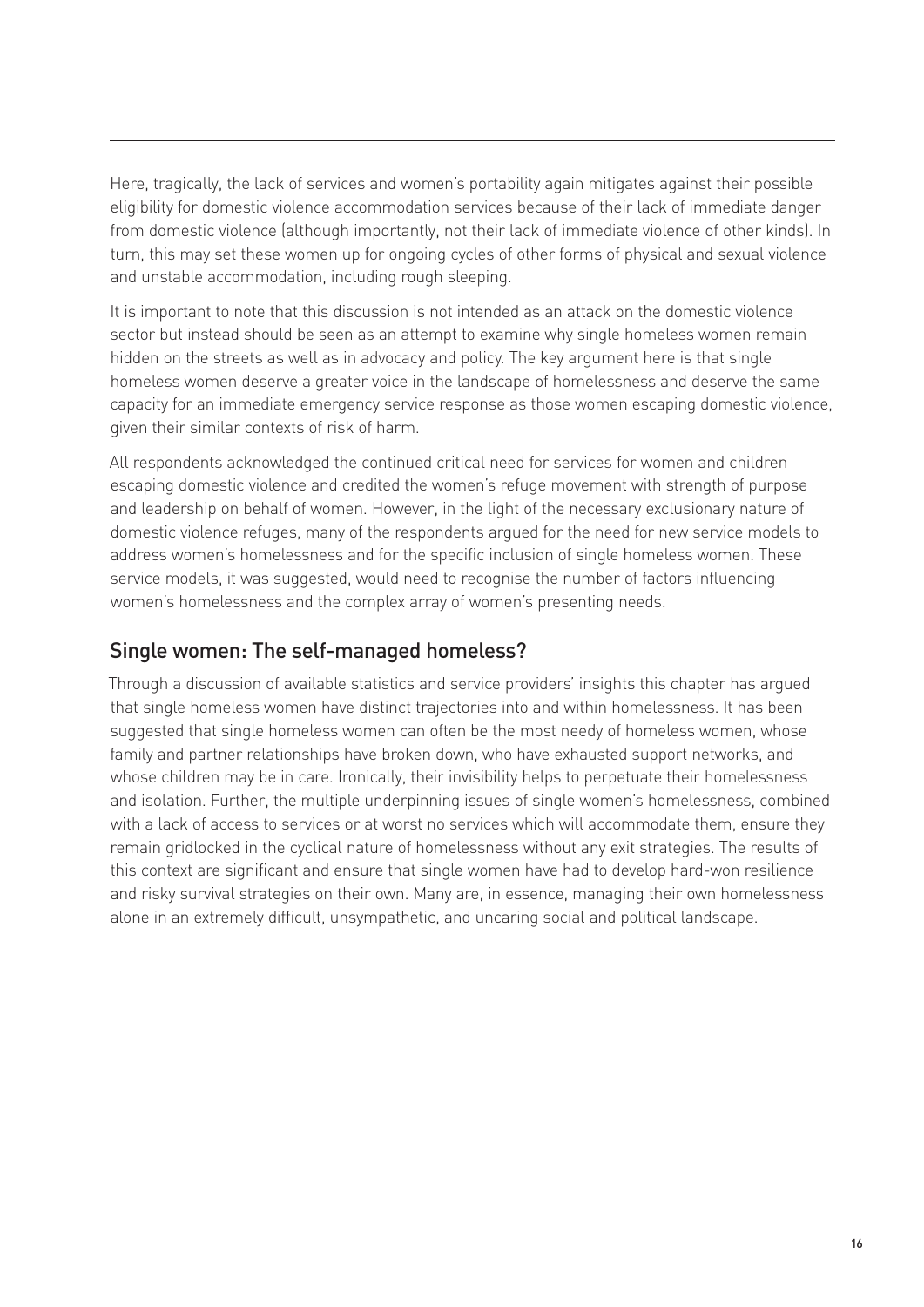## MORE THAN SHELTER: THE SPECIFIC NEEDS OF SINGLE WOMEN IN 'CRISIS'

The women that we're seeing currently…the majority would be in their late 20s, early 30s, chaotic behaviour, very hard to stabilise them at all, even for a conversation. Sixty percent are active drug users, most of them are living rough.

(Service Provider, Western Sydney)

It is clear that women's 'single' status produces a particular pathway of invisibility through homelessness. While the previous chapter provides an overview of the specificity of single women's experiences, this work also focuses on understanding the issues faced by those single homeless women who for a multitude of reasons access crisis accommodation services. It is argued that 'being in crisis' adds yet another layer to the complexity of single homeless women's situation. It is broadly understood that women using crisis services comprise a unique group and that the term 'homeless' for these women encapsulates a multitude of issues of which a need for shelter is just one ( see also Casey, 2002; Burt and Cohen, 1989). The fact that a woman ends up rough sleeping or squatting and looking for crisis accommodation suggests that she has exhausted her safer housing options. It may also indicate that she is facing a range of other issues which have contributed to her extreme dislocation, such as partner-violence, sexual abuse, drug and alcohol dependency, mental ill-health.

## Chronic crisis

This chapter explores research participants' views of the specific needs and experiences of those single women accessing or trying to access crisis accommodation facilities. Such facilities are mostly designed and staffed to provide accommodation on a short-term basis from overnight to up to usually three months. In some cases, women may use this short term accommodation as a 'stopgap' measure before making the transition into longer-term accommodation. As reflected, however, in the staffing, support programs and general flexibility of crisis accommodation it is clear that while in theory it may provide a transition point to more stable accommodation, it is overwhelmingly used by clients who cannot make a smooth transition into more stable accommodation because of their high support needs.

Respondents in this research argued that crisis accommodation is often used by clients who require intensive and long-term support and who use crisis accommodation services on a long-term basis. Because of the greater number of youth services, young single homeless women's long-term use of crisis services was maintained by cycling through a number of youth crisis services over a long period of time (several years). Other long-term use of crisis services simply entailed clients staying well over the traditional three month 'crisis period' up to one year or even longer. One women's crisis service manager expressed her frustration at not being able to refer her single women clients on to other services or encourage independent living because she felt they did not have basic survival skills such as budgeting, cooking, literacy, and further that they needed intensive support with mental health or developmental disorders and other trauma. In turn, as the manager argued, this meant she could not take on new clients and instead regularly declined assistance to other single women in crisis.

As another service manager explained, a counter-productive culture of expected independence informs the operation of crisis and housing assistance more generally. It is clear, she suggested,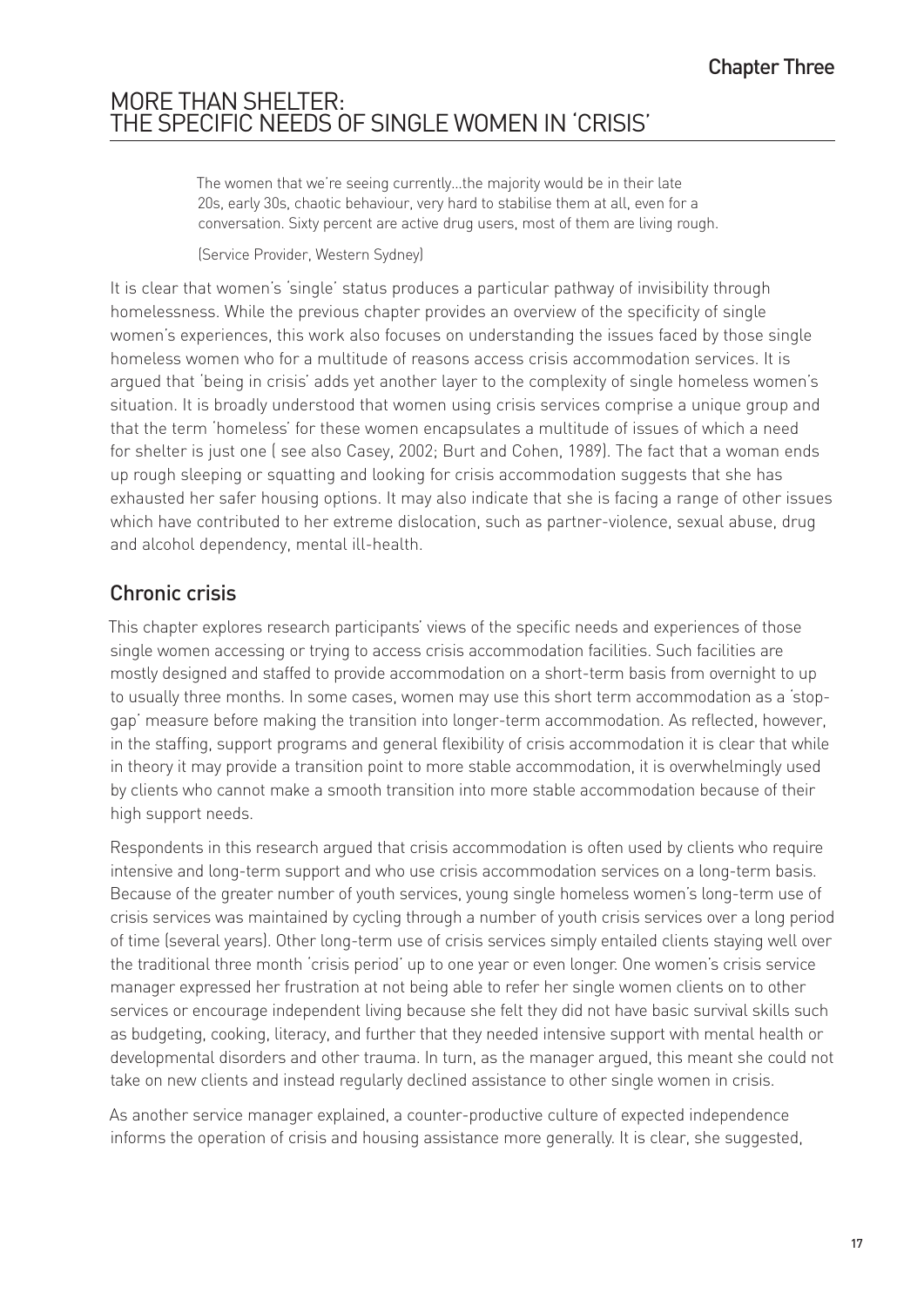that the reality that some homeless people will require long-term ongoing support has not been appropriately registered in the current service framework, a situation which creates great stress. While the assumptions underpinning the crisis accommodation model have perhaps in the past been that a 'crisis' is temporary – a 'once off' situation – and that stability is achievable in the short term, the changing needs of homeless clients and the changing context of homelessness has meant that crisis accommodation services have by default been attempting to providing high support to those in chronic crisis. Given that these services were neither designed nor funded to provide high support, however, the 'appropriateness' of clients for an accommodation service becomes an issue as does the capacity of the service to provide the complexity of engagement their clients need.

## Complex chronic issues

I really worry about the most difficult and most high and complex needs clients. Where are they all going to?

(Service Provider, Western Sydney)

All respondents argued that women accessing or trying to access crisis accommodation services are distinctly different from those accessing or being referred to medium and long-term accommodation. Importantly, many respondents argued that the category of accommodation sought by women related strongly to the level of support accompanying accommodation. Women in crisis accommodation want and need long-term accommodation options but also often need the support offered in crisis accommodation services. Again, this paradox is a result of limited housing options which provide long-term accommodation with support rather than an expression that women only want and need crisis or short-term accommodation.

A closer consideration of the issues respondents felt women in crisis might be facing illustrates the often inappropriate 'fit' of crisis accommodation with the needs of women in crisis (see also Bisset, Campbell and Goodall, 1999; Cooper, 2004). Thrown into relief is the ultimate failure of crisis accommodation to serve a significant proportion of homeless women because of limited beds, but also because of a basic incapacity to support and respond in a skilled and effective way to some women's needs. As one participant commented, 'SAAP was never designed for the overflow of mental health services (and correctional services too), and that's what we're seeing.'

Service provider participants in this study easily articulated the key characteristics of single homeless women searching for crisis accommodation. The same characteristics were articulated by all service providers and included:

- being literally homeless, •
- active addiction/s, •
- mental/behavioural disorder, •
- ex-offender, •
- mild intellectual disability, •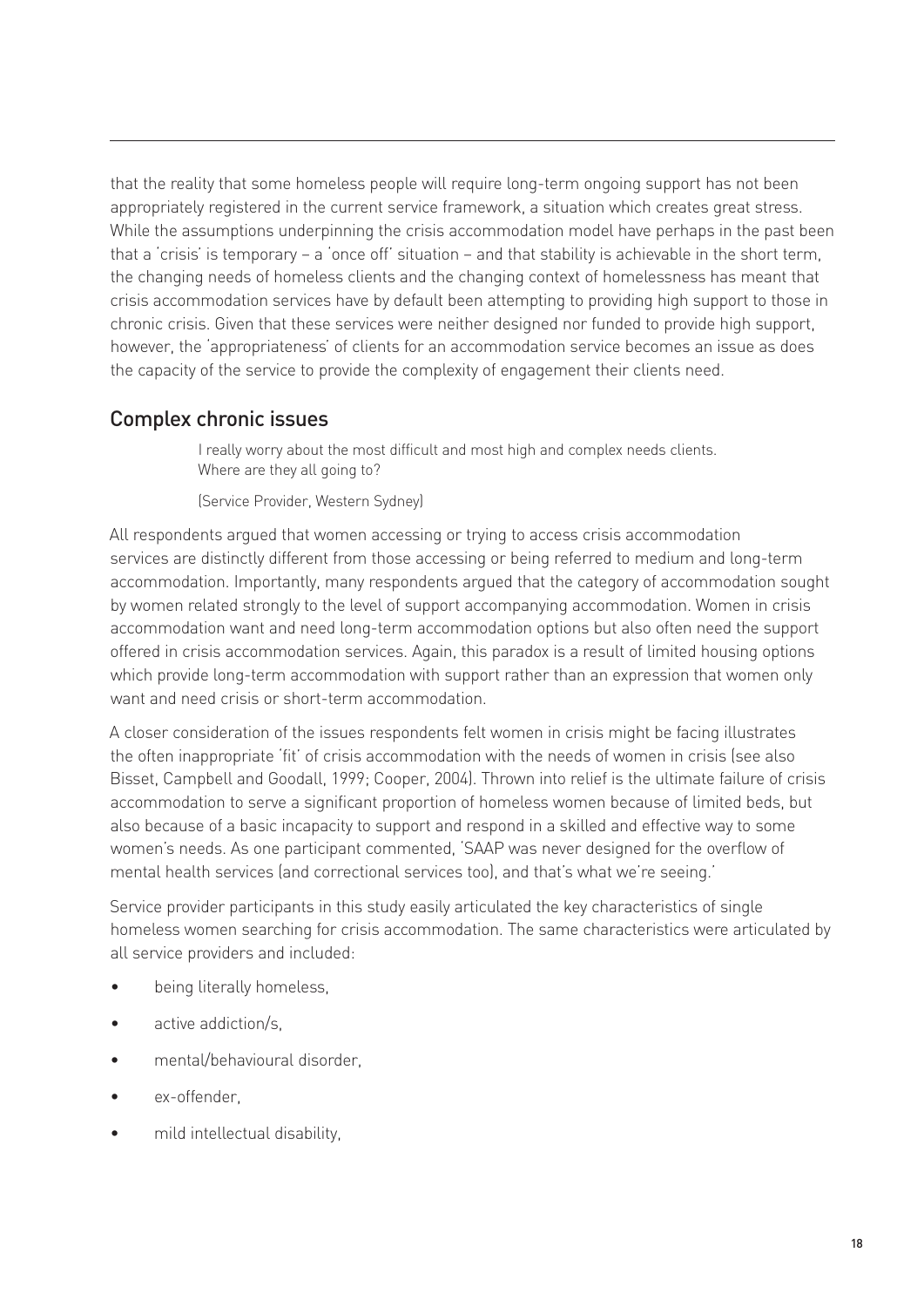- experiencing generational poverty/dysfunction, •
- childhood histories of sexual abuse, repeated throughout the life course, •
- survivors of violence domestic violence, family violence, neighbourhood violence, •
- poor living and education skill levels, •
- chaotic and risky behaviour. •

Participants argued that in their experiences the single homeless women for whom crisis accommodation was the last safe housing option multiple combinations of the above issues were present. Women in 'crisis mode' were understood to be those women who because of extreme trauma, dislocation, and ill-health were extremely vulnerable, chaotic, and very suspicious of others. Women in crisis were understood to present many challenges to positive engagement by workers in services because of their drug and alcohol addictions, their non-compliance with medication because of the nature of their illness and/or their difficulties to remain organised whilst living transiently, and their unpredictable behaviour which often related to past traumas and specific kinds of drug use (for example, the use of amphetamine bases such as 'ice' or 'shabou'). One worker noted the particular difficulty presented to services by women with presumed mild intellectual disabilities. While these women were seen as the most vulnerable clients of all, often moving transiently between male partners, building relationships of support with such clients was seen to be extremely difficult because of the lack of capacity to offer stable alternative accommodation.

## The limited crisis response

Overwhelmingly, participants argued that there is a specific lack of crisis accommodation beds for single women in inner-city Sydney and in Western Sydney areas. Casey (1999: 13) found the situation to be similar in Melbourne. All research participants currently providing some crisis accommodation to single women estimated that they turned away single women every day, and that overall they turned away about sixty percent of referrals. This seems consistent with earlier noted Australian Institute of Health and Welfare (AIHW, 2006) research which reports that in NSW single women's homelessness agencies have the highest turn-away rate.

The paralysing situation produced by a shortage of beds and a shortage of funding to safely staff existing accommodation facilities was seen to directly and disproportionately impact on the most vulnerable of women in 'crisis' mode. Participants commonly noted the rising costs of providing twenty-four hour supported accommodation appropriately staffed with workers paid at award rates. The result of rising costs, many argued, is not just the immediate loss of beds, but a reduction in the intake of women with multiple issues. Insufficient funding of crisis services was seen to directly contribute to a context in which existing crisis services fail the target group they claim to support. As one participant argued:

> They [single women in crisis] really fall through the nets of most services. They continue to use drugs and alcohol - they can't while they are the services. They live really rough, they go with guys who treat them badly just for a week or two. They are really on the edge the whole time.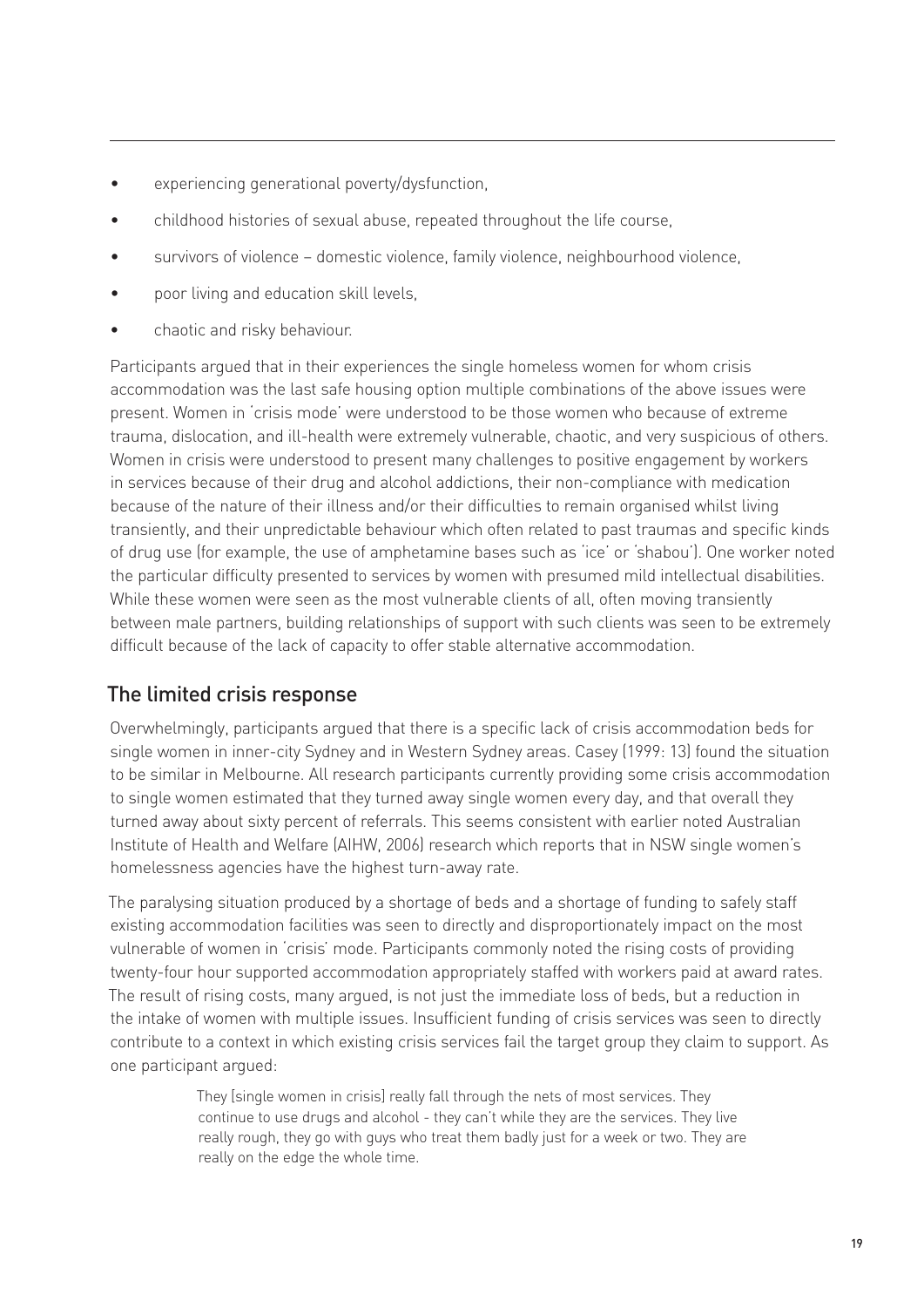Given single homeless women's invisibility and capacity to live 'on the edge', it seems bitterly ironic that when they do become visible it is usually because their situation has become out of control and it is precisely at this time at which they are most likely to be excluded from service provision. This research shows that in their lists of the expected characteristics of single women accessing crisis services, service providers almost mirrored the list of characteristics most likely to result in exclusion from accommodation service provision in New South Wales:

> Overall, our inquiry found that the level and nature of exclusions in SAAP are extensive… Significant groups affected by exclusions are:

- people who use, are affected by, or dependent on drugs and/or alcohol; •
- people who exhibit or who have previously exhibited violence of other challenging behaviour;
- people with mental illness; and •
- people with disabilities, including people with physical disabilities, intellectual disabilities and acquired brain injury (NSW Ombudsman, 2004: 8)

This list of general exclusions is further reinforced by the national picture of exclusions of single homeless women from SAAP (AIHW, 2003: 424). In 2003, an AIHW report demonstrated that the top three groups of single women excluded by service eligibility policies were:

- those unable to live independently/semi-independently, •
- those exhibiting violent behaviour, and •
- those with mental illness (AIHW, 2003: 424). •

Many service providers were extremely distressed about the range of chronic and critical issues women in crisis face, but, as the NSW Ombudsman's (2004) report suggests, they were also quite clear about their own and other services' incapacity to accommodate women presenting with many of the key listed 'crisis' issues. While service providers acknowledged that their incapacity to hold on to women with 'high and complex' needs ultimately resulted in women rough sleeping or in a reinforcement of patterns of rotating crisis service use, other imperatives of staff and client safety, house dynamics, and appropriate and safe staffing and staff skill levels were key reasons given for the difficulties experienced in providing accommodation for many women in crisis.

One issue commonly discussed by managers from youth and women's services (crisis and domestic violence) was the significant impact of the lack of external support available to services, particularly in relation to mental health. The lack of external supports was seen to impact directly on the range of clients a service would support. For example, one service provider argued:

> When it comes to people with mental health, is it the mental health that's the primary concern? Like if you try and get someone into see mental health and they'll see them and say: 'We don't believe that they're unwell'. And the gap there is ok, if they're not that unwell, where is the services to help fix up all the other problems that might be compounding on the mental health issue? There isn't anything. They are just sent away back to a refuge which can't cope because they don't have staff to deal with it.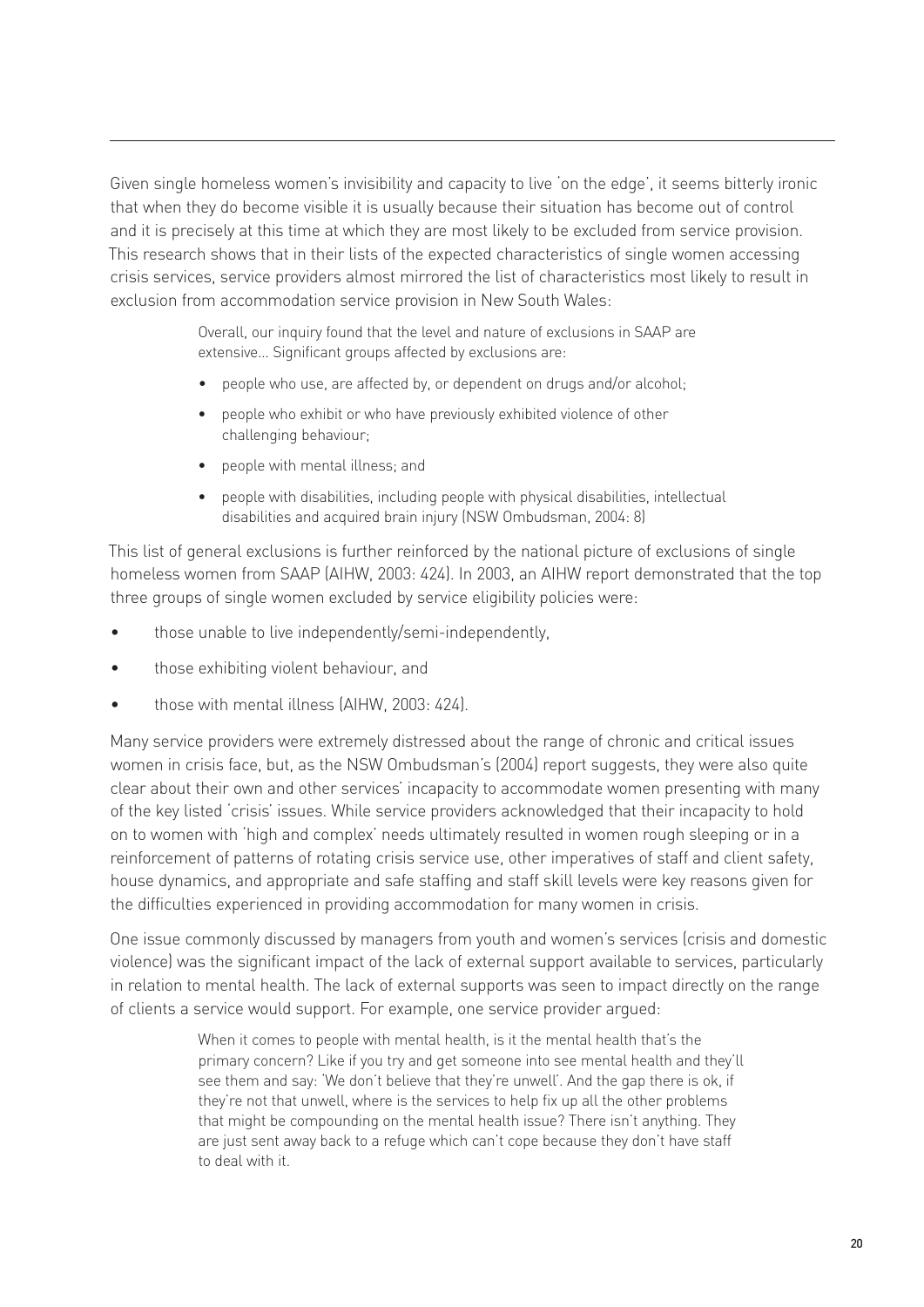Kids that do present with self-harming, mutilating themselves, staff [in refuges] don't…it's hard to connect that with mental health, it's more seen as acting out. Staff can't deal with that. 'You'll have to find another refuge that deals with self-harmers'. Who advertises 'self-harming welcome here'?

Many service providers felt they would be more confident supporting women in crisis if they felt they could get the specialist supports they might need, including for example, a mental health crisis team or even police emergency response. Many service providers discussed having to make difficult decisions about which women to support because of overwhelming need and because of the very difficult range and mix of issues a household of women in crisis might present at any one time:

> Service Provider (Inner-city): St Vincent's, Darlinghurst are having their own crisis where they have no staff, there's no mental health crisis team available so we've had to have a look at our criteria and reduce taking in people with high needs in regard to mental health. So we're just taking in people with low-medium needs. So if they've got a high mental health, like schizophrenia or bipolar or something and they're not taking their medication or whatever then we're not taking them at the moment because we don't have that support from Darlinghurst.

CR: So where do you think these women with higher needs going?

SP: On the street. And we had a meeting with Darlinghurst last week and there were some outreach workers there and they were stating that on the street they're finding that there's more and more people, men and women, who have got mental health issues that are not being supported. We're not the only one that's withdrawn from high needs – other agencies have too at the moment, simply because we just can't get the support that we need.

Service Provider (Western Sydney): Generally you don't get women with mental health or drug and alcohol issues [sticking] around in any one particular service for too long. There's several reasons for that. One is that they often don't fit into the communal living household. It's often very stressful and triggering for them. Women particularly with drug and alcohol issues…the rules of the house are that you can't use. So that makes it very difficult for them to maintain an ongoing tenancy with us, and the same rules apply at the exit units. The other thing is they can often be very disruptive in the house and we end up having to ask them to leave.

As suggested above, in general, women accessing or attempting to access crisis accommodation are usually facing a range of complex issues which are not easily resolved and which are certainly not resolved in a short time-frame. Homeless single women in 'crisis' are often utilising immediate and risky survival mechanisms under conditions of extreme stress and trauma because of long-term or chronic issues further exacerbated by the terrifying fall through the slim safety net that friends, family, and government may provide.

This research suggests that homeless single women in crisis are not in situations which require one service response (see also Casey, 2002). That is, they access crisis accommodation not because of the temporary nature of the housing offered but because of the high level of support offered and their lack of alternative options. However, overall this research found that service providers had little hope of finding and securing crisis accommodation for single homeless women in the Greater Sydney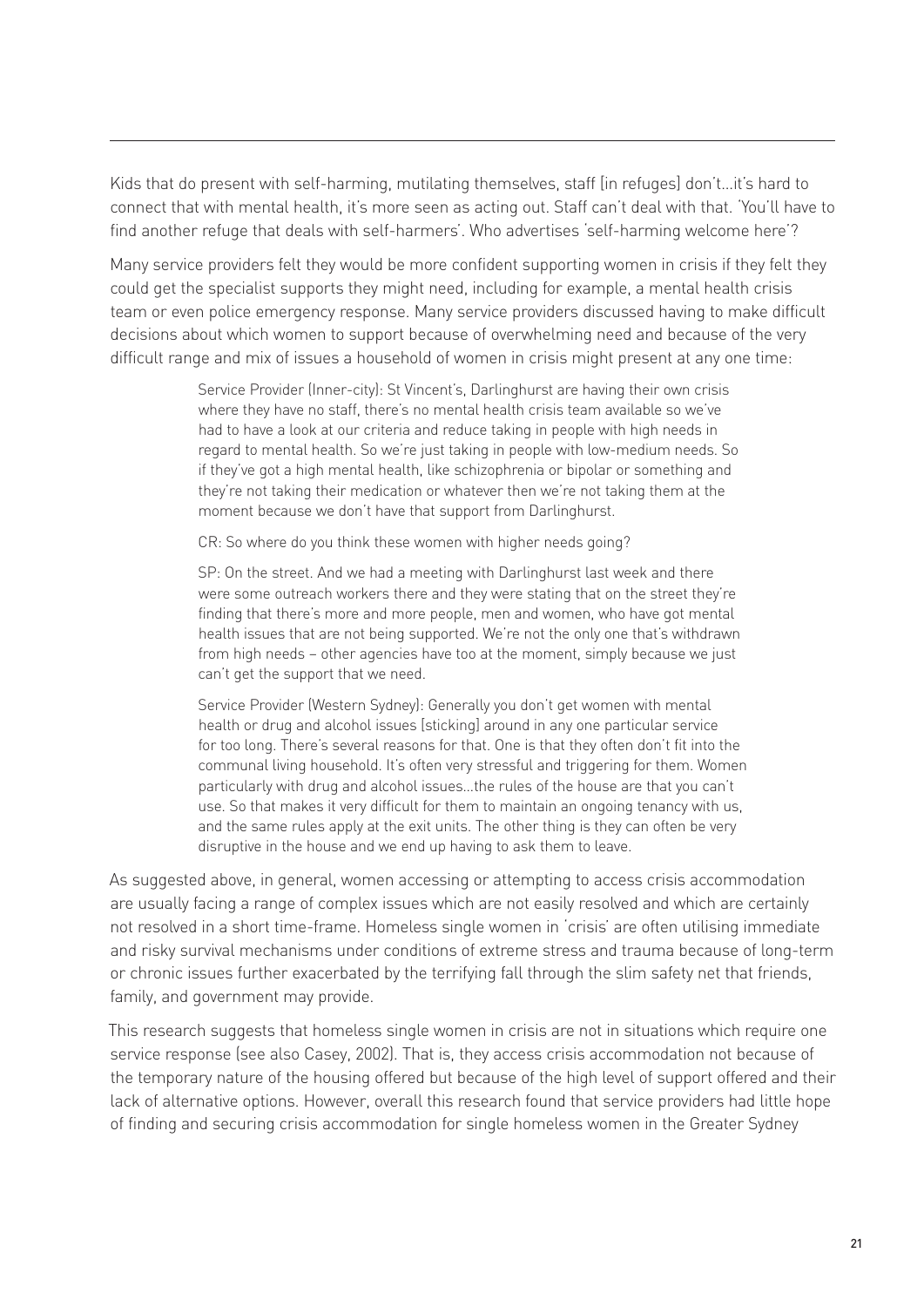area. They did not expect to be able to find beds on any given night for single young homeless women in youth services, for single women escaping domestic violence in domestic violence shelters, or for single women in generalist homelessness services. Further, it also became clear that participants understood the crisis accommodation client group as a unique and diverse group very likely to be facing intensely traumatic issues. In turn, participants argued that this meant that the few services operating beds for single homeless women (across the domestic violence, youth, and generalist sectors) were likely to be unable to cope with clients with 'high and complex' needs and that these clients were actively excluded by services or were moved or referred on.

#### 'Have we really tried to work with these crisis women?': Challenging the crisis model

'[We're] moving to a situation in which staff are working with clients who have 'potential' and who get good outcomes. People who still use drugs and alcohol will be a 'problem'. This [Federal] government would never allow the kinds of services this group might need. They are into case management, outcomes, outputs, moving into independent living in the community, fully employed...We're seeing people more affected by drugs, more traumatic backgrounds, children being removed. Probably we are seeing a second or third generation now of people who have never worked, education hasn't been a priority in the family. If that's all you know, you think that's all there is.'

(Service Provider, Western Sydney)

As well as recognising the failure of accommodation and other services to work with single homeless women in crisis effectively, many participants in this research questioned the suitability of the current service framework and the extent to which this framework itself contributes to poor service provision and exclusion. While all participants expressed great frustration and anger at the lack of crisis services for homeless women, many also recognised the need to offer a varied service response that may enable very diverse women with diverse needs to feel more control over the way in which they develop support and housing relationships.

In particular, developing a wider understanding and acceptance of the mismatch of time needed to address crisis issues, and the traditional crisis accommodation timeline of three months was seen as most critical in addressing the current crisis system (see also Nunan and Johns, 1996: 44). As Parker and Fopp (2004: 153) suggest, it is the two crucial healing factors of time and support which homeless women most value in emergency and medium-term supported accommodation facilities (see also, Bridgman, 2002). Participants likewise argued that crisis accommodation needs to be designed to respond to women's crises, ideally allowing timeframes of anything up to eighteen months or a negotiated timeframe focused around the readiness of individual women to make a move into alternative safe accommodation.

As already discussed, understanding the slow process of engaging with some women is central to the design and staffing of services. Many research participants, for example, argued that there needs to be a capacity for women to control their interaction with service providers, rather than to be forced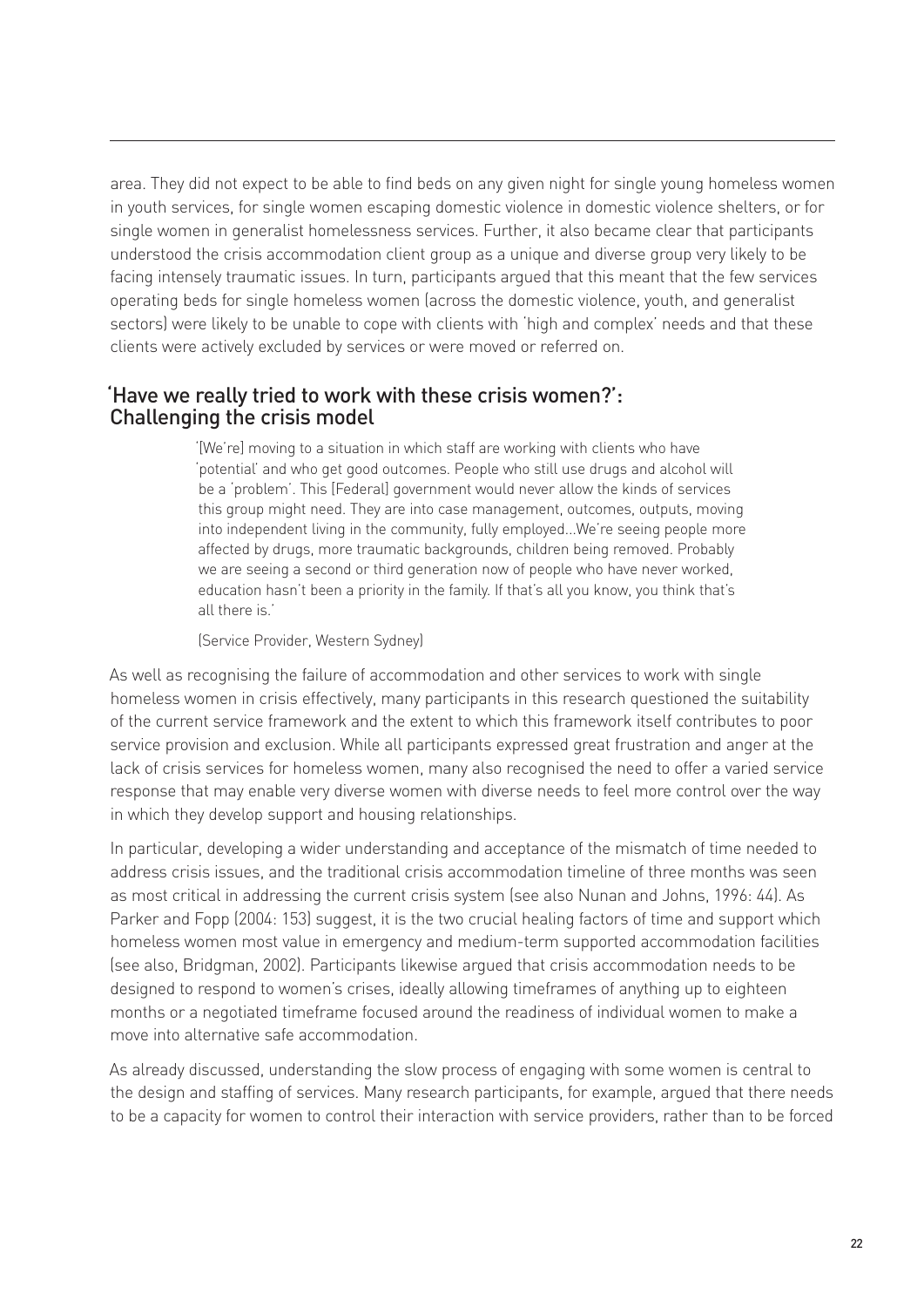into 'case management'. Also, in some cases, it needs to be accepted that independent living is an inappropriate aim, and the continued pressure to 'fix' and move on clients simply contributes to high-cost circulating of clients through police, health, mental health, corrections and homelessness services. As one service manager commented:

> These women have demons. We haven't come up with a way yet to wipe away the pain and scarring…and for some people it means they will have a lifetime of selfmedicating and doing all sorts of things to manage with their horrors the best way that they can.

In line with the views of many service provider participants, Casey (2002: np) reports that from single homeless women's points of view, flexible crisis service delivery is essential: 'The most successful service model reported by women who had experienced chronic homelessness were services that were respectful and allowed women to contact and engage and re-engage over time'. The underpinning imperative here, as Kärkkäinen (2001: 191) points out, is for 'housing policy and social work…to provide the support necessary to enable these people to have a home even if they can not live independently'.

More generally, many participants argued that the traditional refuge model dominating the current crisis service framework does not offer the best response in what can be usefully thought of as a 'new' landscape of homelessness in Australia (see also Anglicare, 2003; Jerome *et al*, 2003). The newness of the landscape of homelessness that some participants discussed revolves around the contemporary impacts of deinstitutionalisation, the broadening impacts of drug use, changes to staffing policies in refuges resulting in the downsizing of services, and the decrease in public housing and long-term affordable housing. In this new social and housing landscape participants suggested, there is an extremely vulnerable and 'high risk' population of homeless people competing poorly with others for decreasing housing and support options. Further, several participants expressed that the ideal of a space for camaraderie and shared healing underpinning the domestic violence refuge model has perhaps been outstripped by the intensity and complexity of many women's needs – needs better addressed in an 'individual housing unit with support' model rather than in the shared housing model.

In general, developing a service response which can holistically address the new range of single women's crisis needs was an imperative for all participants. Participants highlighted the need for crisis accommodation for single women immediately leaving domestic violence for example, as well as the need for crisis accommodation for those women experiencing chronic crisis which could include ongoing domestic violence, criminality, drug and alcohol addiction, mental illness and so on. All suggested that, counter-intuitively, it is clear that the most vulnerable of single homeless women are also most likely to have to sleep rough. In the current landscape of homelessness, it was strongly perceived that 'crisis' women are given less priority and further, remain trapped on the outside while beds are offered to compliant women (see also Nunan and Johns, 1996: 34). As one service provider argued, 'if there's one bed left and there's two women being referred at much the same time, it won't be the complex, most needy person that will get it in most places'.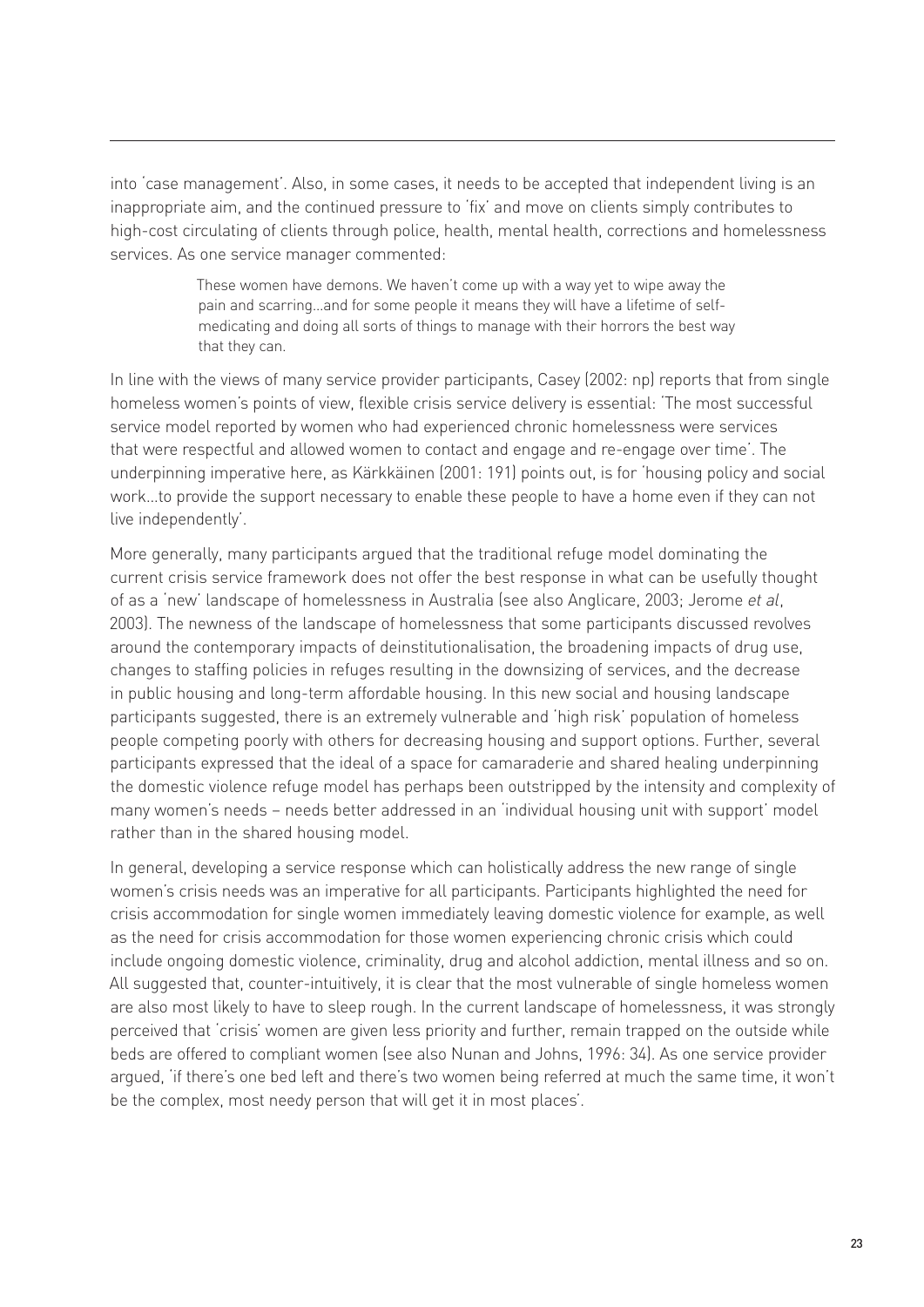Further, however, even though women more able to access crisis accommodation services may be more 'compliant', it was strongly argued by respondents that many of these women are not necessarily capable of independent living immediately. The lack of affordable long-term housing options with elements of support, including aged care facilities, was seen to contribute significantly to pressure on crisis services. Service providers were frustrated that they could not refer their clients on and were thus failing current clients and turning away women in need because of a service gridlock:

> And we do have women gridlocked into the service. We can't exit them. And it's the same, you speak to any services dealing with supported accommodation and they'll say the same thing. Women are being gridlocked into services or living in totally unsuitable situations just because we can't get them anywhere better. It's one of the major factors which is influencing the availability of crisis accommodation and also the sort of support we can offer.

While discussions of the most useful models of response to single homeless women are beyond the scope of this monograph, such discussion is necessary in order to assure that services develop to match the actual crisis needs of currently homeless single women. Such a discussion needs to include an understanding of the wider context of the gridlocking of crisis services because of the lack of long-term options for single homeless women of all ages. The broader question, also flagged by international literature (Edgar and Doherty, 2001; Kärkkäinen, 2001; Kennett and Marsh, 1999) about the changing landscape of homelessness and whether or not services are now struggling to respond to 'a new generation of homeless people', is also one which can be usefully asked in the Australian context. In Finland, Kärkkäinen (2001: 190) notes that 'traditional hostel accommodation is changing…The service provision for homeless women appears to be in a transition phase in seeking the right approach. New accommodation is being built, in the form of single small flats, designed to meet women's needs for safety and privacy'. Such models, which also allow for targeted support with substance abuse and mental illness, have clear staffing and resource implications. As Casey's (2002: np) work suggests, however, Australian homeless women interviewed also suggest that women-only (see also Nunan and Johns, 1996: 59) articulated service delivery including residential, transitional and rooming house accommodation was most successful in addressing homelessness.

The discussion of appropriate service models links clearly with a reassessment of who is homeless in Australia and what needs these homeless people have. The need for such a reassessment reflects changing dynamics in homelessness which have not yet been acknowledged. It is clear that single homeless women are not a visible or prioritised group in the landscape of homelessness. Further, it is also clear that the most vulnerable of single homeless women in 'crisis' have trouble accessing even those services most appropriately staffed to address their needs. As noted in Chapter Two, there is an initial need to register single homeless women's experiences more strongly as an important dimension of our overall understanding of homelessness in Australia. Once this has been achieved, a detailed analysis of what kinds of issues homeless single women are facing should in turn drive discussion of the design and implementation of the most appropriate service framework.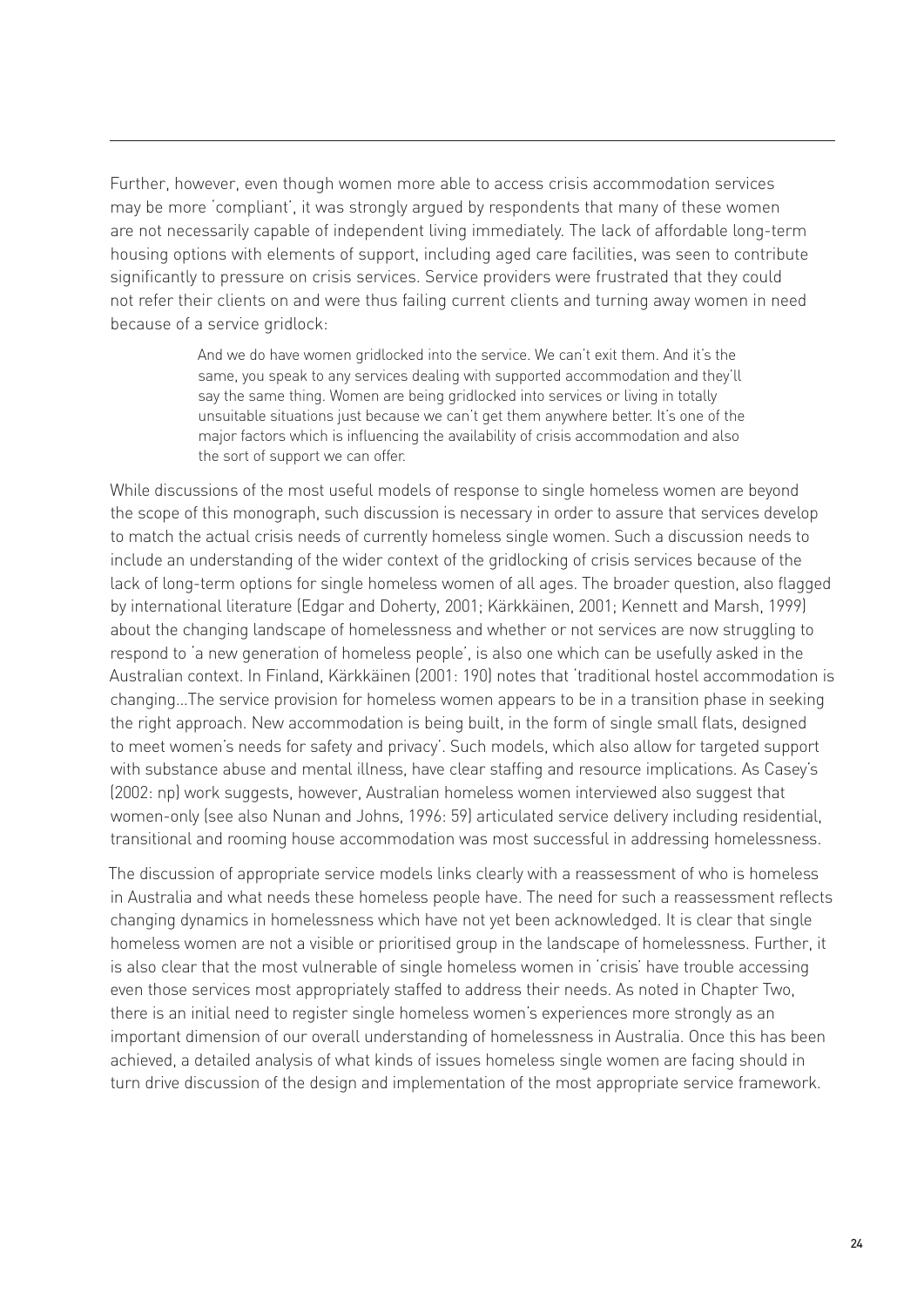## SINGLE HOMELESS WOMEN IN WESTERN SYDNEY: A DOUBLE INVISIBILITY?

I think what compounds here in this area is that there's all those suburbs that are out West, further out, say St Mary's, all the way out to Penrith, that are really high needs. People that didn't get the assistance when they were teenagers and then had babies. There's a whole new wave of teenagers and young women and men that are a product of those Department of Housing places at Mt Druitt, Bidwell. They built this fantastic big suburb, but no one put any of the infrastructure for the kids. So now when they're teenagers, they're out there with nothing to do and getting thrown out of home, and there's no services for them to go to.

(Service Provider, Western Sydney)

The previous chapter discussed the particular issues single women in crisis are facing and the ways in which these issues in many circumstances mitigate against effective support and accommodation provision. This chapter focuses on the doubled invisibility of those women in crisis living in Western Sydney.<sup>6</sup> These women's doubled invisibility stems from their status as single homeless women attempting to survive in isolated suburban areas where it seems there is little recognition of, and certainly little response to their context of critical need. Whitzman (2006: 384) discusses a similar situation in Britain where 'a state of denial over the existence of homelessness and absolute poverty outside centres of large cities continues to be fed by politicians and developers'. British researchers have linked this denial of suburban homelessness to the idea that 'the suburbs' are safe, socially cohesive and 'family-friendly' in comparison to more 'degenerate' inner-city (Whitzman, 2006; Cloke, Milbourne and Widdowfield, 2000; see also Milbourne and Cloke, 2006). Such notions imply a particular spatial, social and gender order which might be expected to be challenged in 'big city centres' but not in the 'problem-free' space outside these (Cloke, Milbourne and Widdowfield, 2000: 716).

As noted by research participants interviewed for this project, the areas of Western Sydney not only lack designated single women's crisis accommodation facilities (see also Department for Women, 2003: 10) but are also generally service-poor (see also Darcy and Laker, 2001: 4-5). Further, as one service provider pointed out, the range of cheaper accommodation options available in the inner city is also lacking in Western Sydney:

> There's nothing out here apart from [domestic violence] refuges and medium term accommodation. There's no crisis service out here that I know of. If it comes to it, occasionally women end up in caravan parks. It would be very much a last resort to send, particularly a woman…for a woman to leave here and go somewhere like that, she's probably going to feel safer in the park. There's not boarding houses or guest houses even that you get in the inner west.

In 2001, Darcy and Laker (2001: 4) were already exploring 'the high demand and low supply of crisis accommodation services' in the Western Sydney area more generally. Their research responded to reports from HPIC, again repeated in this research, of an increase in calls from the Western Sydney region and the growing impossibility of finding beds for these callers in the limited inner-city services (Darcy and Laker, 2001: 4).

<sup>6.</sup> Definitions of Western Sydney vary. The Western Sydney Strategic Plan for Homelessness (2004: 6) includes the eight Local Government Areas (LGAs) of Auburn, Baulkham Hills, Blacktown, Blue Mountains, Holroyd, Nepean, Parramatta and Penrith, also the definition used by DoCS Metro West (WSSPH, 2004: 19). The Western Sydney Regional Organisation of Councils (WSROC) includes the above plus Bankstown, Fairfield, Hawkesbury and Liverpool. The Macarthur Regional Organisation of Councils includes these plus Campbelltown, Camden and Wollondilly (Holloway, 13 December 2004, personal communication). The consultations in this research were limited, but included services in the inner-city and in Auburn, Blacktown, Holroyd, Liverpool, and Parramatta LGAs.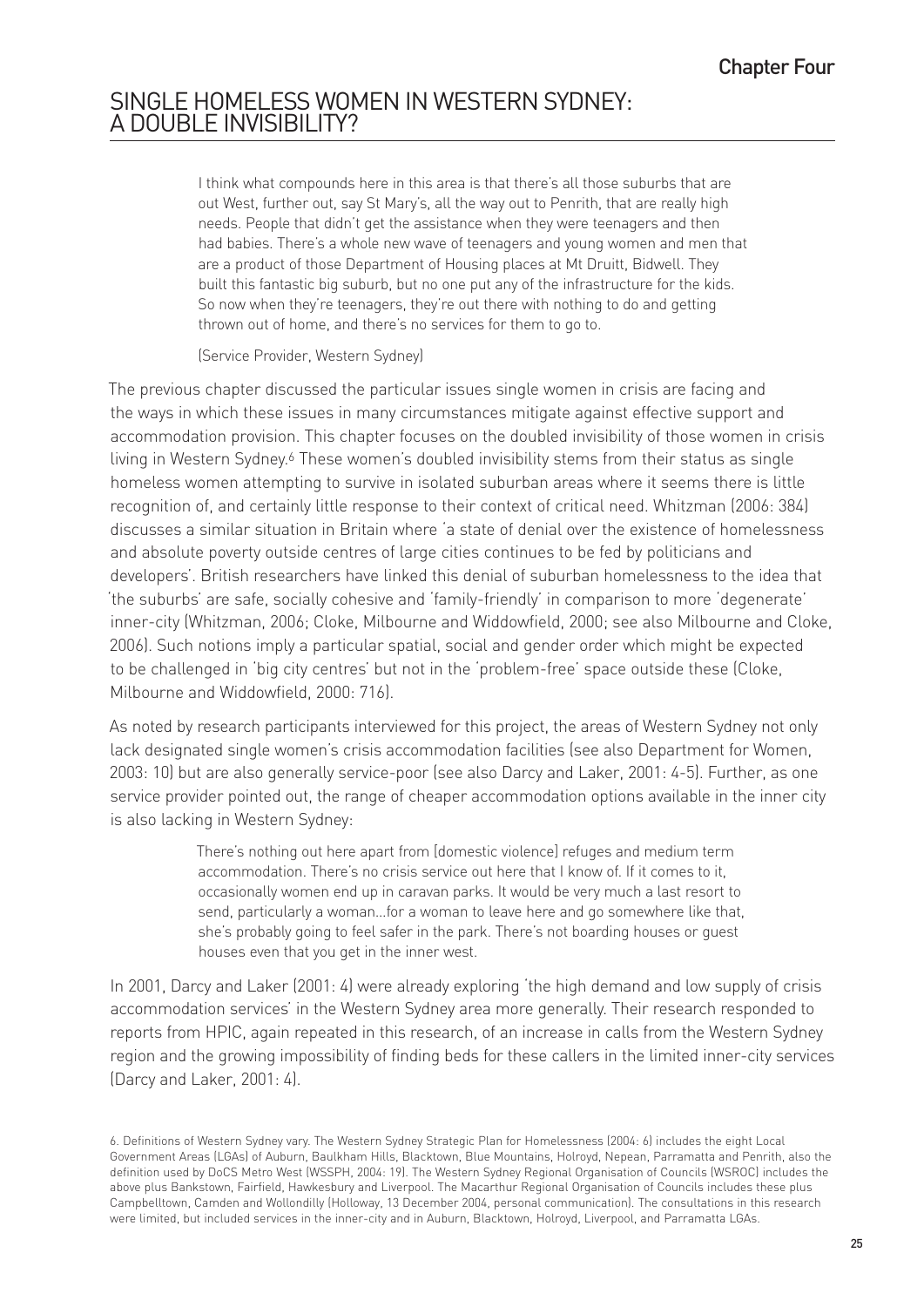All service provider participants in this research stressed the obvious service gap for single homeless women in particular in Western Sydney areas. This service gap is identified in the Draft Western Sydney Strategic Plan Against Homelessness (WSSPAH) (2004: 24) which notes that there are 'a limited number of services targeting women operating between the Auburn to Blacktown LGAs, especially for single women without children'. Although the complete lack of a designated service for single homeless women is not explicitly noted, an action of the strategy does include the follow-up of the findings of the Squatters Report (WSSPAH, 2004: 32) which makes this point clear.

The Plan stresses the importance of understanding Western Sydney as a unique area experiencing accelerated change with Parramatta, Blacktown, and Penrith amongst the fastest growing LGAs in New South Wales (WSSPAH, 2004: 7). With almost equal numbers of rough sleepers to the inner-city area (WSSPAH, 2003: np), it is clear that Western Sydney, and the current metro and service hub of Parramatta in particular, are also becoming centres of homelessness (see the Draft Homelessness Strategy for Parramatta City Council, 2002).

More generally, urban development is seen to be contributing to housing and service stress, particularly given high numbers of first and second generation migrants, Indigenous people, and young people an families now settling in the region (WSSPAH, 2003: np). Research also indicates that 'the need for affordable housing in the western suburbs of Sydney is considerable' and that 'housing stress is widespread across Sydney, but particularly in suburban Western Sydney' (Randolph and Holloway, 2002: 352-353). Specifically, as Chaplin (2006: 12) argues, the lack of affordable and available single accommodation in 'family-targeted' outer suburbs is also a critical issue, leaving those facing or already homeless with 'no where to go other than to gravitate towards the inner suburbs, both for housing and support services'.

Compounding what appears to be generalised housing and service stress, research participants saw particular issues affecting single women in the region. These included the concentration of women's prisons discharging women with little or no exit planning into the area, many areas of concentrated, generationally poor dwellings, and dramatic changes in housing and rental affordability and public housing availability. One service provider described what she thought as the distinctive characteristics of young homeless women from the Western Sydney region:

CR: Do you think a lot of your clients are from local areas?

SP: Yeah, St Mary's, Bidwell, Mt Druitt. I had one girl who was referred from Dee-Why…that was when I realised her needs were completely different to the kids that we normally deal with. She was educated, she was a very intelligent girl, she'd come from a 'good' family, no economic problems there, parents were still together, had lived within the one home all her life, had attended a private school. She had alcoholic problems and a more expensive drug habit. But these kids [from Western Sydney], their needs are completely different. They're coming from low socio-economic areas, most of them are coming from…there's either a family breakdown occurring, and they're then turfed because neither of the parents want nothing to do with it, or they're coming from single parent backgrounds, whether it be the mother's got drug and alcohol issues and can't cope or whether the stepfather's sexually assaulting them or whether the father's got custody of the kids and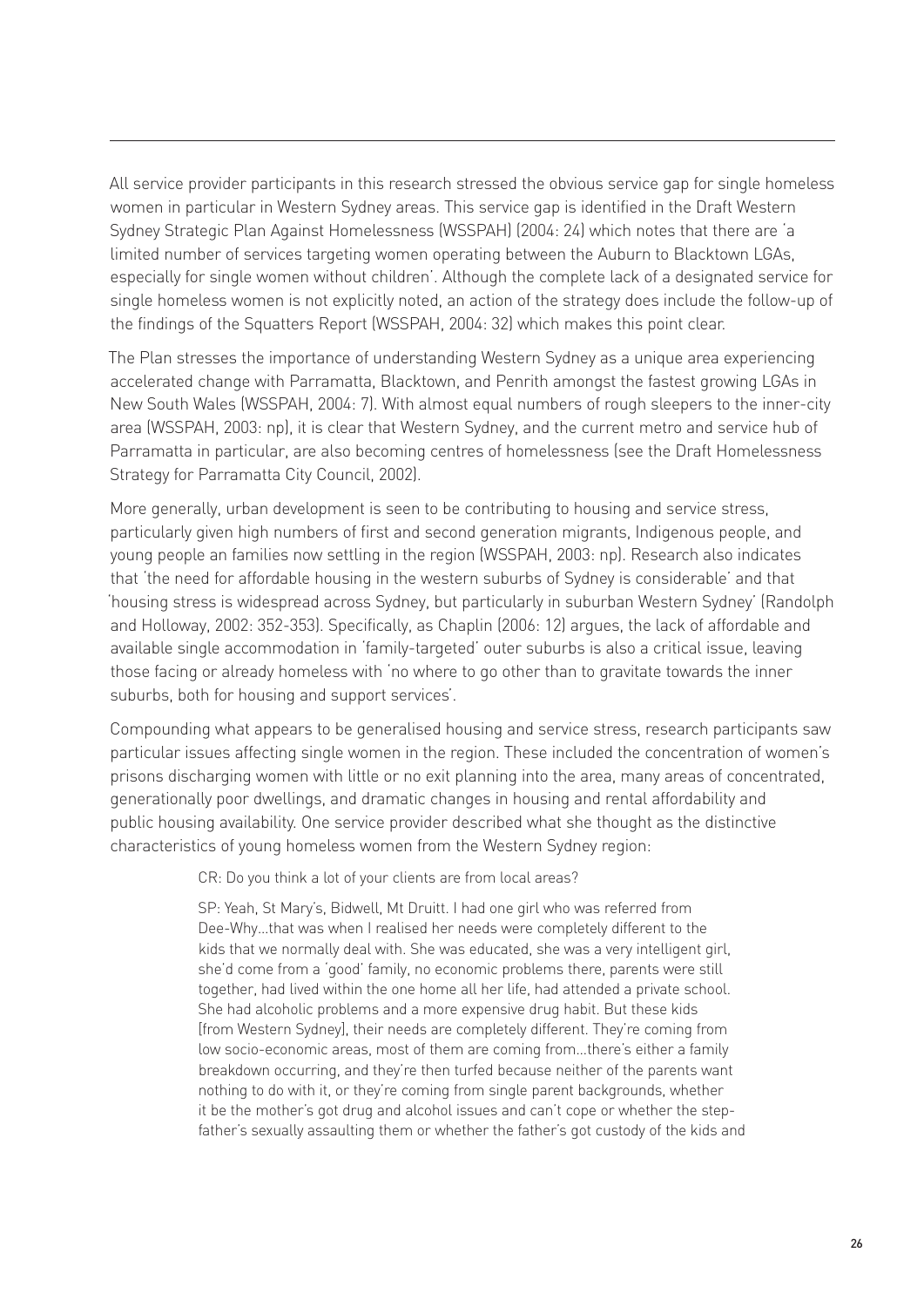can't cope anymore. And a lot of them don't have an education. A lot of them have dropped out in Year 7 or Year 8 and their parents aren't well educated. I would have thought it was totally different to Northern…and beach areas.

Participants argued that while traditionally Western Sydney was thought to be 'affordable' and have good availability of public housing, because of general housing stress across Sydney and a rapidly expanding population, as in inner-city areas housing costs and rents were in fact becoming intolerably high and public housing waiting lists were stretching to ten years. Participants also argued that because of Western Sydney's dispersed population and large geographical size, the homeless population remained more hidden than in the inner city, thus making inaction easier to justify. Further, it was also argued that poorer areas of Sydney were less able to attract service support because of the community's incapacity to exert pressure on government:

> They've centralised all the services in the inner-city to keep people off the streets because that's where they are going to be seen to be in the streets. So if they can pop them in a hostel for the night and then tell them to go back out the next day, that's seen to be doing something. The fact is that there's probably just as many people on the streets out here – it's just that they are spread out over a less concentrated area.

I kind of have this feeling that in terms of why services are in the inner-city and not out West is also to do with political factors. Geographical areas that are wealthier will get more funding for services.

It is clear from other literature, as well as from participants in this research, that understanding the specific dynamics of the Western Sydney region and the rise of 'suburban homelessness' (Darcy and Laker, 2001: 4) provides an important context for understanding the comparable political and physical invisibility of this homeless population. For service providers in Western Sydney, however, the presence of homeless people, and in particular the presence of single homeless women in crisis is palpably real. The continued lack of accommodation services remains a source of distress and frustration. Therefore, for single homeless women, political and physical invisibility is in effect more than doubled because of the traditional focus on men's homelessness in the area, the lack of women's homelessness services, a policy and service focus on women and children escaping domestic violence, and as detailed in Chapter Two, the implications of single women's survival skills and their exclusion from the broader conceptualisation and numeration of homelessness.

## Location matters: The impacts of homelessness and displacement

Of [homeless] participants interviewed in the Western suburbs, the majority wanted to be located in the area as they wanted to maintain connections with family, local schools and other familiar services. But due to the lack of services or substandard housing available, they were forced to relocate to shelters of temporary accommodation out of the area or in the city.

Darcy and Laker (2001: 18)

As well as discussing the general context of homelessness in Western Sydney and the lack of crisis accommodation services for single homeless women, most importantly the interviewees focused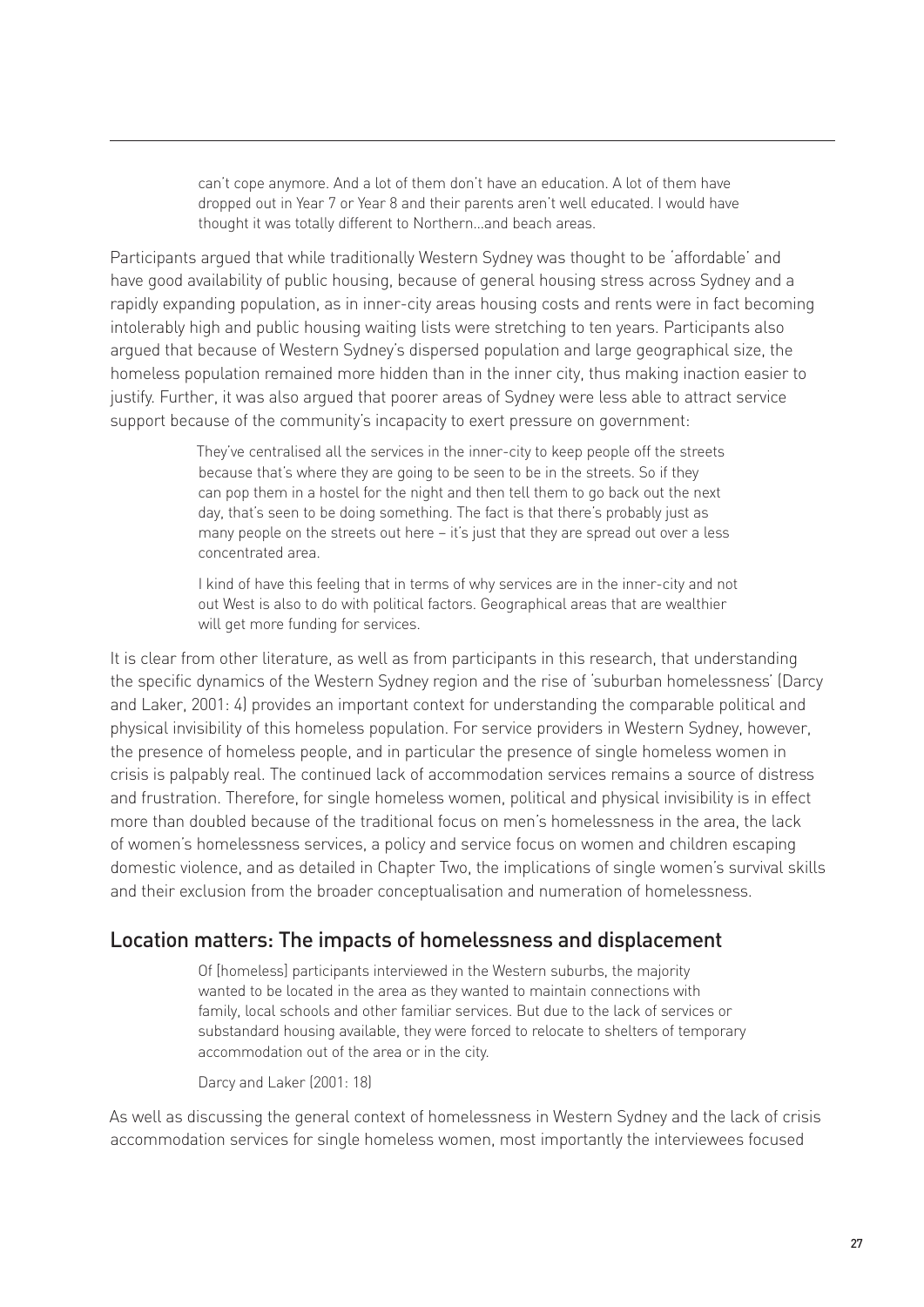on the impact this lack of services has on the homeless single women for whom Western Sydney is home. In terms of responding to single women's homelessness in Western Sydney, participants all felt that the location of services was critical and the fact that women who become homeless in their home area could not remain there caused considerable additional trauma, including placing women at risk and actually contributing to their homelessness. Given single homeless women's disproportionate reliance on support networks in survival (as argued in Chapter Two) the dissolution of such networks because of service gaps is particularly problematic.

Most commonly, single women who are homeless in the Western Sydney region are referred to two single women's crisis services and one over-night-only shelter in the inner city. All participants discussed the dislocating effects for women of having to move outside their 'home' territory. Three key themes arose in participants' discussions: single women's fear of the inner-city, single women's battle to keep connected with family and friends, and single women's attempts to keep a sense of stability in a time of crisis.

#### Fear of the inner-city

Participants argued that for many homeless single women from Western Sydney, but particularly those homeless for the first time, the inner-city is an alien environment. The areas in which the two generalist crisis accommodation services are based are Surry Hills and Kings Cross, both areas known for high violence and crime rates, and flourishing sex work and drug industries. Because of this, services in these areas are often also extremely problematic for women in chronic crisis fleeing debt, violence or drug-related issues, including their own drug-usage issues. For example, one participant commented:

> There seems to be a proliferation of services in the inner-city. It's a difficulty for many of the women who come here [refuge in Western Sydney]. It's too easy for them to use again, to work the streets, to get back into their old environment.

Participants reported that often women had no money to travel to take up inner-city crisis beds, even if they felt comfortable with this option. Predominantly, it seemed that many participants felt that women would often take risks to avoid having to travel or because they couldn't afford to travel. For example, women may choose to sleep rough and access day services or remain in risky accommodation situations as their fear of the inner city or of crisis refuges and their clients seemed greater than their fear in their current context in which, though perhaps dangerous, they at least knew what to expect:

> There are no services out West. So you get women who have never been homeless before and you're offering them accommodation in the city and they're reluctant to come into the city as they prefer to stay out West or try to find something else. They don't have money to travel.

> Many will point blank say: 'I'm not going' [to the inner-city]. So some will choose to visit the service everyday and just use drop-in facilities instead of taking up crisis accommodation. Most women would know we don't have a service in Western Sydney. Parramatta is different to the city. If you say to someone who's lived all their life in St Mary's that you're going to put them at Victoria St, Kings Cross, they're just not going to do it.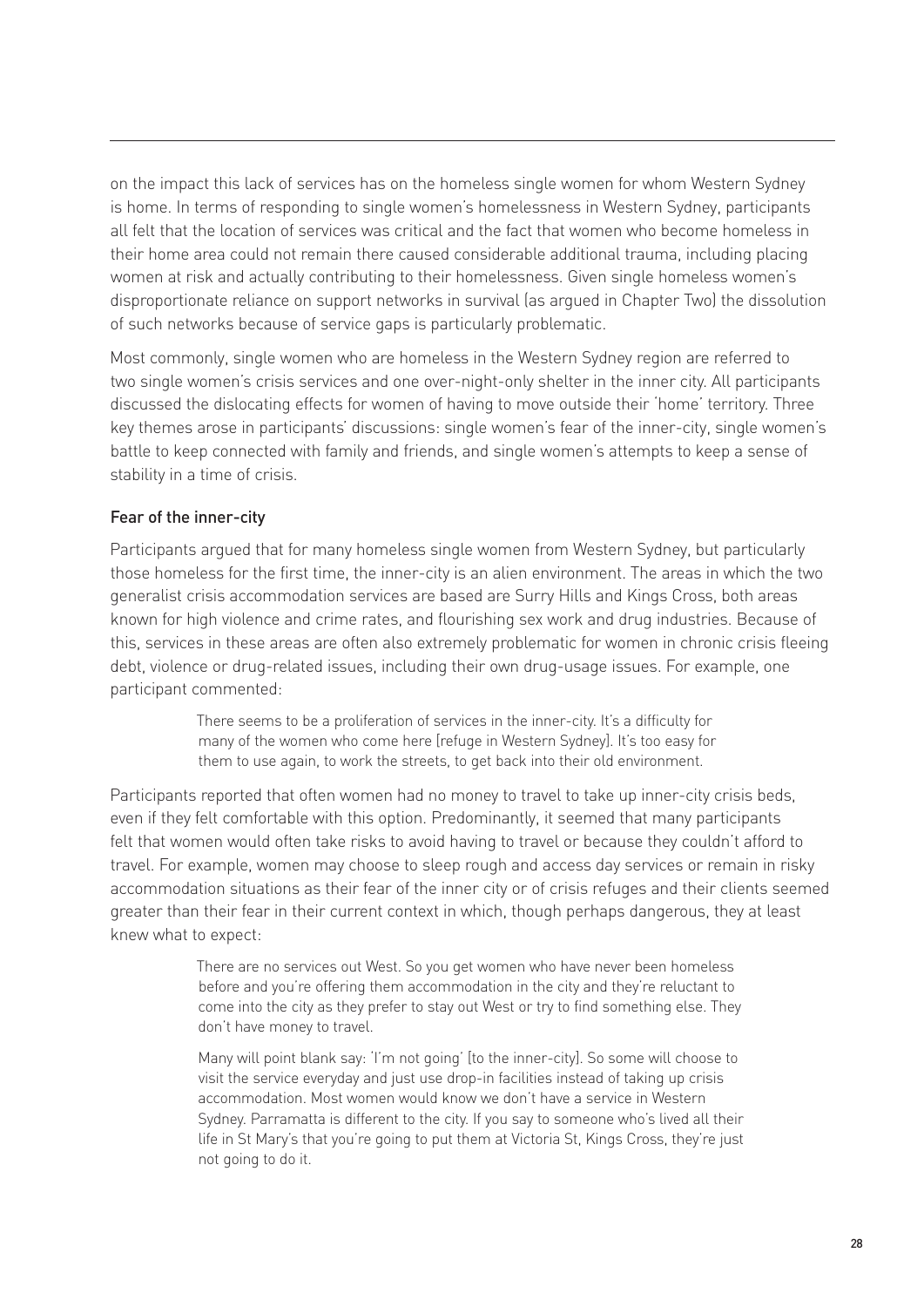Drop-in service providers in Western Sydney noted that women clients travelled to use the meal, health and other support services in Western Sydney even if they had taken up accommodation in the inner city. Women also travelled to 'service hubs' in Parramatta and Liverpool from other parts of the region. Some women risked fines on public transport in order to return to their key supports in Western Sydney from the inner city. One participant also noted that in general there was a rise of homeless clients accessing services in Western Sydney even though they were based – on the streets, in refuge or unstable accommodation – in the inner city. Further, it was also suggested that homeless people were moving from the inner city to Western Sydney to take up squats in the many abandoned buildings across the region.

It was clear in participants' discussion that knowing local service providers in Western Sydney seemed extremely important in homeless women's choice and capacity to access services and build and maintain supportive relationships in their home territory. An explicit fear of the inner city and of inner-city services for women was seen to provide services with many challenges, however, given that they can not, in most cases, offer any alternative accommodation closer to home. The insights of participants also further support Darcy and Laker's (2001: 18-19) important research findings that though there is drift towards inner-city services by homeless people, there is also 'a much stronger trend that many people will forego emergency accommodation in order to stay in an area where they feel connected'. Likewise, Radley, Hodgetts and Cullen (2006: 454) make the important point that it should not be assumed 'that single homeless women are socially isolated from housed networks of friends and family'.

#### Keeping connected

A key issue for service providers trying to support homeless women from Western Sydney is the struggle to keep women connected with family (including their own children) and friends away from whom they may have had to move when referred to accommodation alternatives in the innercity or elsewhere in the Sydney region. A further difficulty identified was also keeping women connected with key support workers in Western Sydney in drop-in centres, for example, or with other professionals in health and mental health facilities who have already established relationships with the women. An inner-city service provider commented:

> When they have been forced to move out of area, the main one [issue] I think is the sense of isolation and the financial aspect. A lot of them have family out in the Blacktown area. A lot of them have a counsellor that they have been in contact with and so if they want to continue to see that counsellor, they might be able to financially, chances are they probably won't. If it's a free counsellor, once they move out of an Area [designated Area for health service eligibility], they're out of Area so they don't have access to that service. Then the client needs to start the whole process of trying to create new support networks.

For services supporting young homeless women, keeping young people connected to the same school and group of friends was also seen as extremely important. But again this was made difficult by the lack of local accommodation services. As one service provider in Parramatta argued: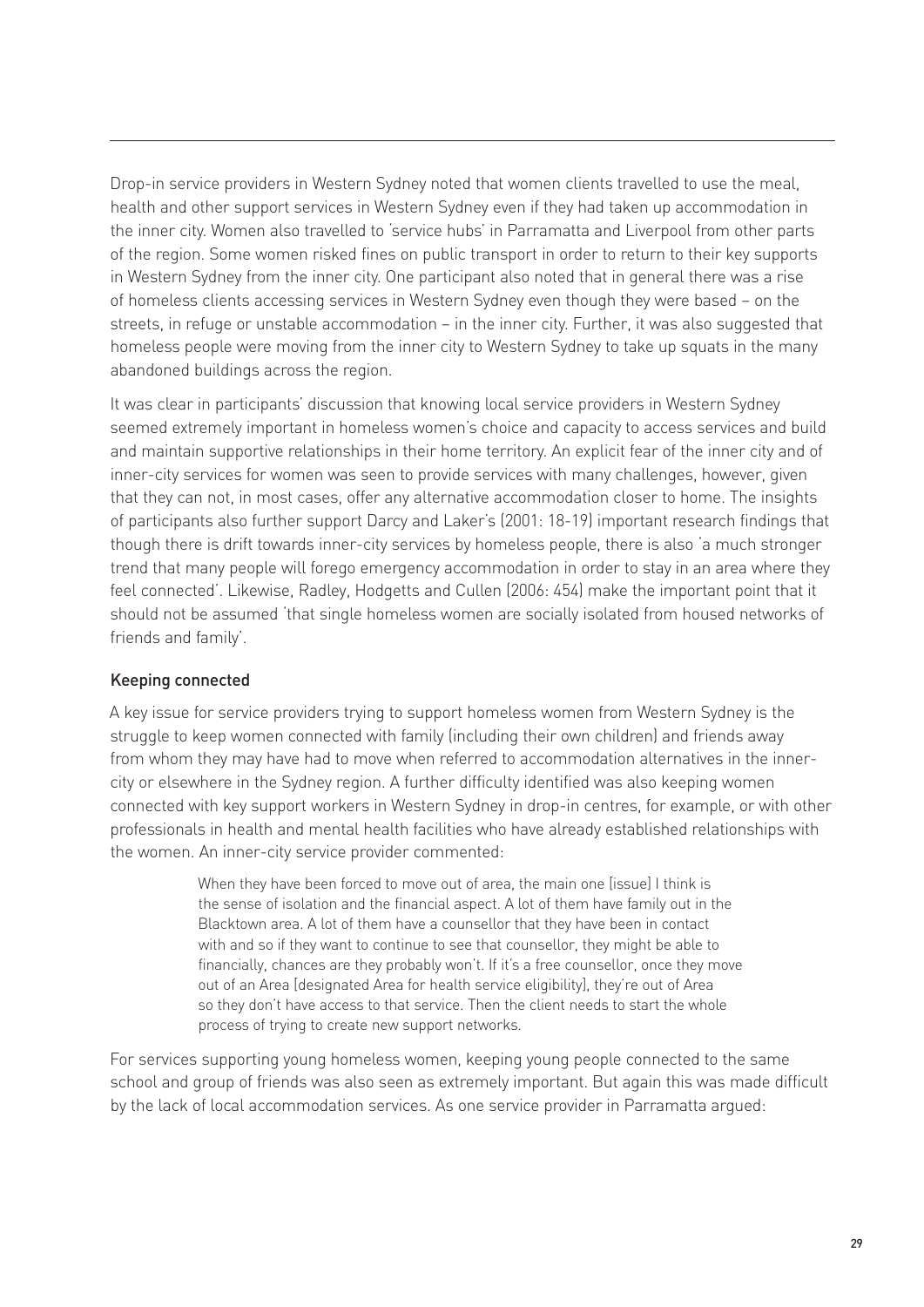The thing is also trying to keep them in the area because their support network is here, so you don't want to move them from Western Sydney to Botany. You want to keep them in that area or you want to try and place them somewhere back in the area where they're familiar with, like where they're going to school. Cos a lot of them that are coming here may still be going to school at say, Campbelltown or Penrith, so if that's where they are comfortable to be, and they can't go back with mum and dad, you want to get them where their friends are and where their doctor is, and their school is.

Quite apart from the emotional trauma and practical impacts of being displaced from key connection points, participants also discussed the financial impact on women of having to travel to maintain contact (see also Whitzman, 2006: 390-391). Participants worried that with changes to Disability Support Pension eligibility, homeless women's access to affordable public transport may further diminish. The emotional and physical isolation women endured, however, seemed to be the most significant issue from the point of view of participants, especially for those women trying to hold on to relationships with their children from a distance. Participants also discussed women's determination and resilience, however, in maintaining connection with at least elements of their 'homed' life but at great personal cost. Two inner-city service providers explained:

> I think the main issue that comes up for them is that if they are forced to leave the area that they're from, they're isolated from a whole lot of other supportive networks which they may have like family or friends. We have a client at the moment whose children are in care in Gosford area and so she needs to travel to Gosford every fortnight to have access visits. The main issue for her is that not only is it very tiresome for her travel that far but financially it's an actual cost. I believe that the financial aspect is about to get a whole lot worse.

> We have to listen and support the women as much as we can. If their children are out there [Western Sydney], or they have a job, they have to try to organise themselves that they can meet all those demands. We've had women who go to Gosford are every day, or up to the Blue Mountains and back. It's crazy, but they do.

The key issue here is that given the range of issues single homeless women in crisis may be facing, this extra financial, emotional, and physical burden of travel can actually be impossible and this has a devastating impact on women. This impossibility simply reinforces homeless women's sense of failure and abandonment and cuts the very connections needed to address their homelessness, such as employment, key health and mental supports, key supports amongst family and friends and so on. Service providers suggested that in some cases, the lack of accommodation services for women in their local home areas can actually contribute to women's homelessness, drive their disconnection, and obstruct their capacity to remain physically and mentally well and so be in a position to address their crisis situation of being homeless.

#### Keeping stable

Overall, the chaos of being homeless, as well as being homeless displaced from usual supports or familiar territory was seen as extremely problematic by service providers. In having to move away from their home area to find crisis accommodation, not only do homeless women lose the key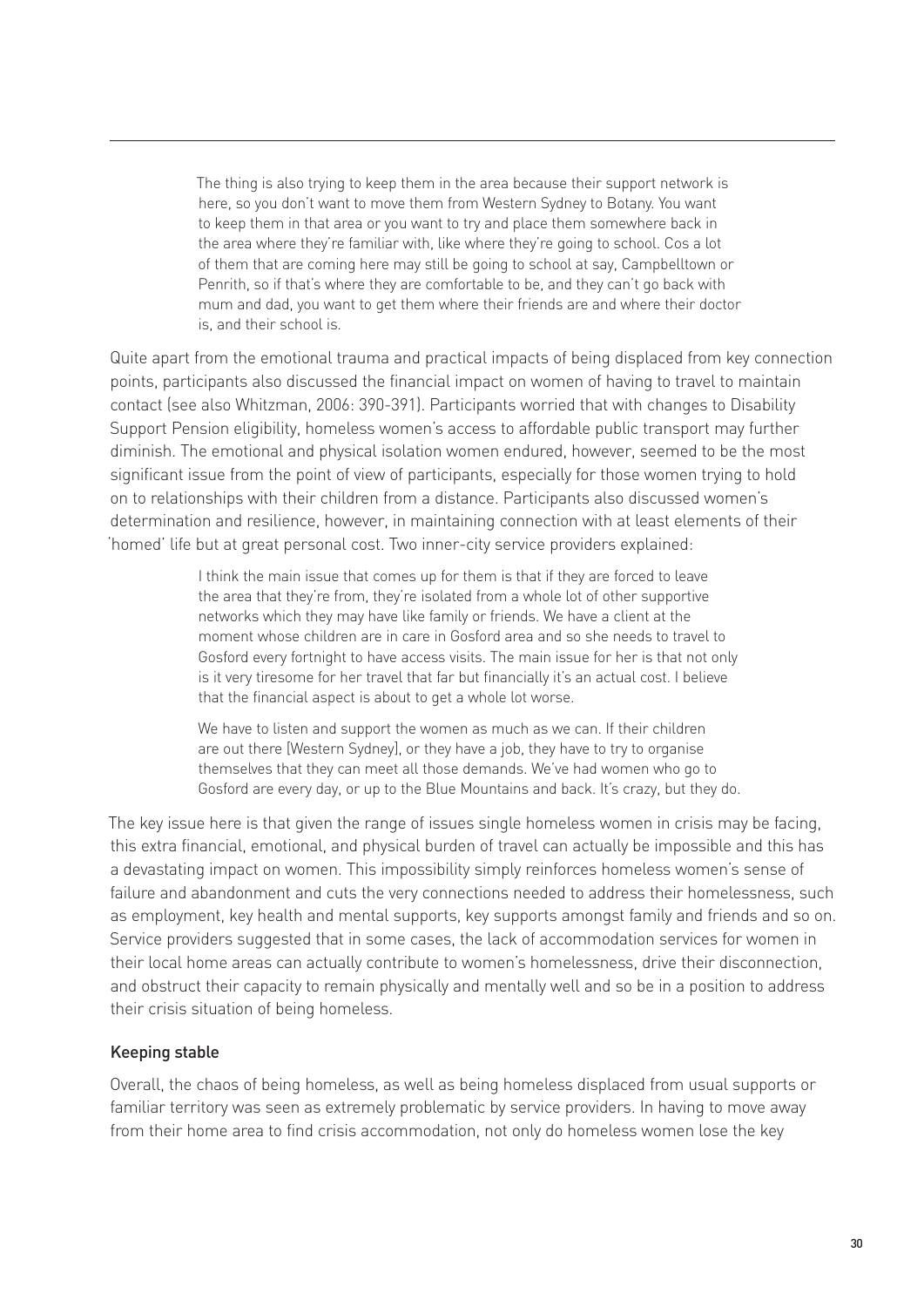connections which practically and emotionally sustain them but they lose a broader framework of stability taken for granted within the homed community.

This lack of stability was seen by participants as a particularly distressing outcome of the lack of local accommodation services through which they could work with homeless women. Given that women are already extremely distressed and disoriented being literally homeless, participants strongly believed that the further displacement of women from their home areas is another powerfully de-stabilising experience:

> They end up going from place to place to place and nothing's ever put place for them to settle.

A lot want to stay in south-west Sydney. I mean it is about knowing your local area, knowing your shops. I think they've got enough trauma and other stuff going on when they get a refuge, if it's a completely different area, it's just one more difficulty to experience. And they might have some minor contact somewhere, it might be someone in a shop, or in a chemist they go to, or…It's just something about some level of familiarity. And often we've had a few women who've been homeless on the streets in the area and still want to stay in the area after they've come in here. They've still made some attachment to their local area. And it may not be where they were historically, but they seem to want to stay out here. Just something in your life to feel a bit familiar and a bit normal I would imagine. There's something about having something constant and familiar in your life.

As with the maintenance of key family and support connections, participants argued that maintaining a spatial stability for homeless women is essential in providing the most positive context in which to survive homelessness. Just as for 'homed' women, place attachment and place familiarity – simply 'knowing your shops' – for homeless women too are incredibly important to the practical organisation of every day life, to psychological well-being and, in some cases, to actual survival. Because of the extremity of homeless women's reliance on their broader 'home' landscape, such as when rough sleeping, their intimate knowledge of this landscape and its more and less dangerous areas, its hiding spaces or safe communal spaces, becomes vital.

## Crisis accommodation for single homeless women in Western Sydney

This research presents significant material documenting the need for crisis accommodation for single homeless women in Western Sydney. While detailing specific numbers of single homeless women in the Western Sydney area is extremely difficult, it is possible that targeted research may be able to produce good estimates. As argued throughout this report, however, it is not simply the lack of research which contributes to the invisibility of single homeless women in Western Sydney. The high mobility of single homeless women, their capacity to survive without accessing support services, and their greater toleration of violence all contribute to the under-estimation of the potential need for crisis accommodation.

Given participants' statements that single homeless women are turned away from both Western Sydney and inner-city accommodation services on a daily basis, and that the number of women of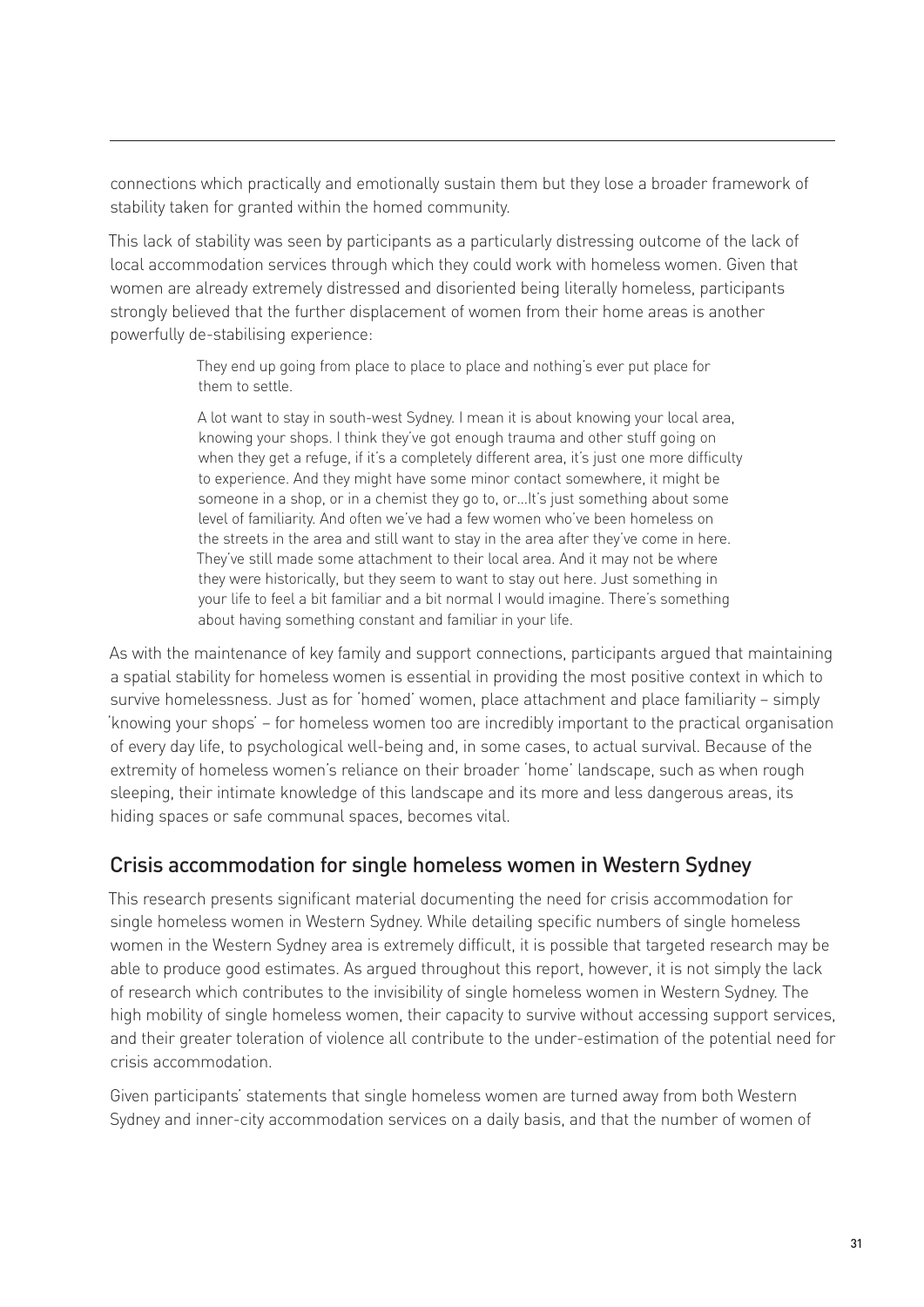all ages accessing drop-in services in Western Sydney is rising, it would seem that at the very least a fuller investigation of this service gap should take place. The clarity with which participants in this research detailed the severe impacts of the lack of local accommodation services on both homeless women in Western Sydney and on existing services further demonstrates the obvious need for a re-assessment of the service provision framework. Unlike some of the issues single women in crisis face, participants in this research argued that the unnecessary compounding of single women's trauma in homelessness through displacement from their stabilising network of familial and spatial connections is a problem which can actually by addressed through local crisis accommodation service provision.

Better documenting the needs and numbers of single homeless women with a last permanent address in Western Sydney is also a clear imperative for services. For example, although many of the services visited had started recording turn away rates, it was felt these records were incomplete or inaccurate. In general, this research further reinforces other statements about the need to quantify the needs of homeless people in Western Sydney more generally (WSSPAH, 2003: 7).

It is also clear, however, that the issue of providing a better response to single homeless women in Western Sydney does not simply hinge on documenting numbers in need. Understanding what is needed and by whom and why is also critical to a strengthened response to homelessness. Again, the practical and conceptual invisibility of single homeless women in Western Sydney is a particularly glaring gap in both funding and service provision.

While it would seem that there is need for a range of accommodation options to prevent the gridlocking of services, this report has made a particular case for the need for crisis accommodation services in Western Sydney. There are two reasons for this: firstly, because there are no services targeted in this area, and secondly, because, on the basis of consultations with a range of service providers in contact with homeless women in Western Sydney, it is clear that it is the most vulnerable single women in crisis who are least able to access and maintain other forms of temporary accommodation. Further, the lack of crisis accommodation may actually contribute to the initiation and prolonging of single women's homelessness and certainly contributes to their chaotic and traumatic experiences of displacement. It is clear then, that the tragic invisibility of single homeless women as a 'deserving' homeless group is not just doubled in Western Sydney, but is perhaps more correctly tripled in the contexts of their 'single' status, their potentially high crisis needs, and their attempts to survive in large regional areas without services.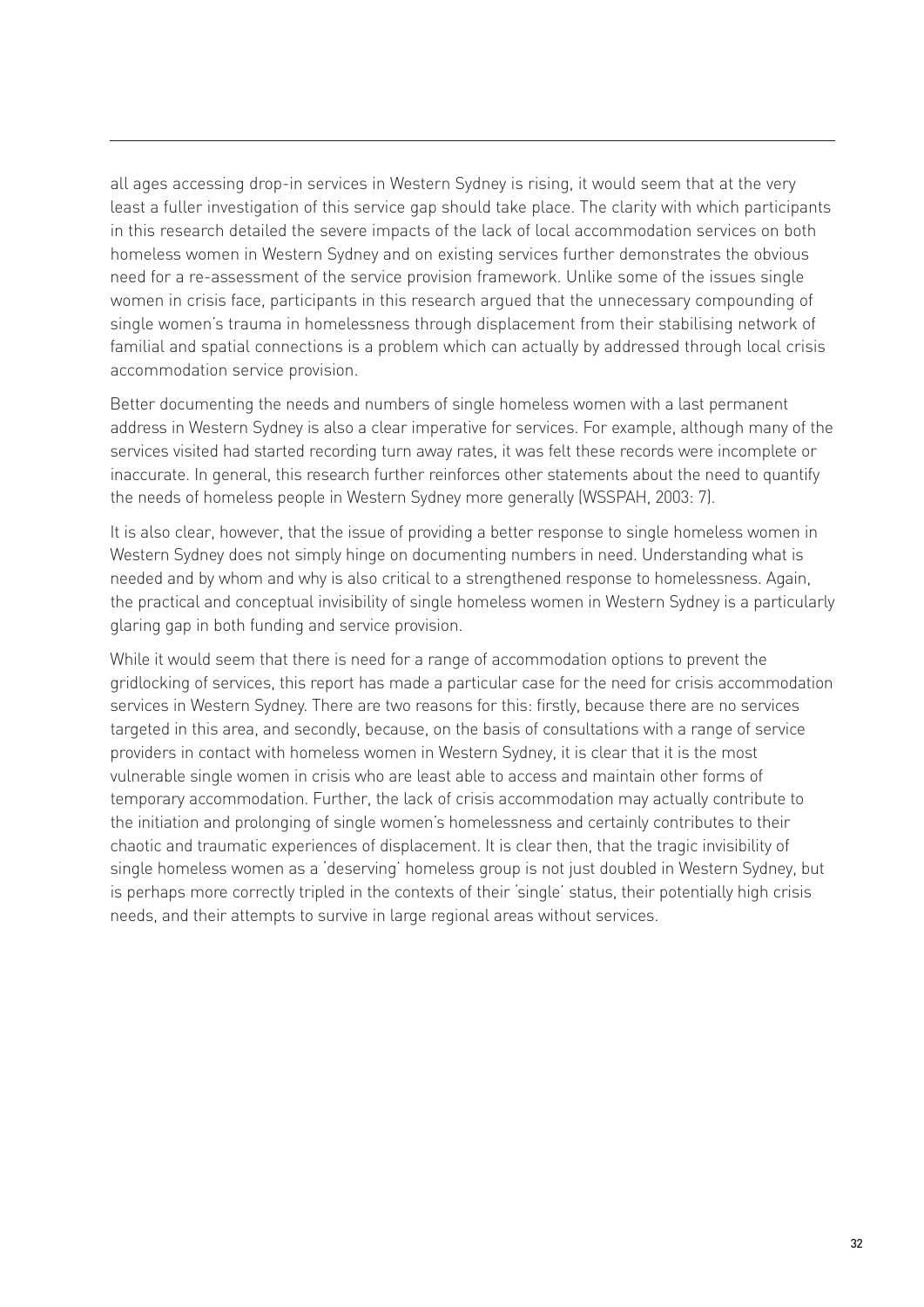## SOLVING THEIR OWN HOMELESSNESS?

The ability of women to hide their homelessness within the supportive confines of their social networks not only demonstrates an effective coping strategy, but, importantly, also has the potential of disguising the full extent of the problem from public gaze and hence as a welfare issue.

Doherty (2001: 19)

This research project set out to identify the need for crisis accommodation of single homeless women in Western Sydney. It was hoped that this need would be identified through records of requests for assistance by homeless women in the region and through interviews with service providers in contact with homeless single women. While an obvious service gap is identified in this report, it is also argued that the recognition and numeration of, and response to single women's needs is bound up with many broader conceptual and structural difficulties, including:

- the invisibility of single women as a category of 'deserving' homeless people, •
- the mismatching of crisis accommodation provision and models with likely crisis needs, and •
- the lagging development of suburban infrastructure and growth of suburban homelessness. •

In the Sydney region, these underpinning problems translate into a range of critical and immediate issues which shape the context of single women's homelessness, such as:

- the lack of a crisis accommodation facility designated for single homeless women in the whole Western Sydney region, •
- mounting pressure on existing inner-city accommodation services and on related inner-city support services in the areas of health, mental health and drug and alcohol dependence, •
- the most vulnerable of single homeless women in crisis with complex needs most likely to be without safe accommodation, •
- the reinforcement of women's displacement and disconnection from familiar home territory, from key supports, family, health care, education and employment because of the lack of local service provision, and •
- the reinforcement of single women's unsafe survival skills contributing to further risk, trauma, and cycles of homelessness. •

Community, government, and services alike appear to rely on single women to solve their own homelessness and related crisis needs through their increased capacities for 'portability', for withstanding violence and abuse, for self-medicating health and mental health issues, and for swapping sex for shelter. It is clear, however, that service providers recognise the obvious unsustainability and inhumanity of this situation and are keen to work towards providing single homeless women with other choices in addressing their needs. The lack of strong advocacy groups for single homeless women, however, has left calls for a response unfocused. It should again be noted that nationally, agencies targeting single homeless women receive the lowest percentage (4%) of recurrent SAAP funding (AIHW, 2005: 5) and that in New South Wales single homeless women's agencies have the highest turn-away rate of potential clients (AIHW, 2006: 60).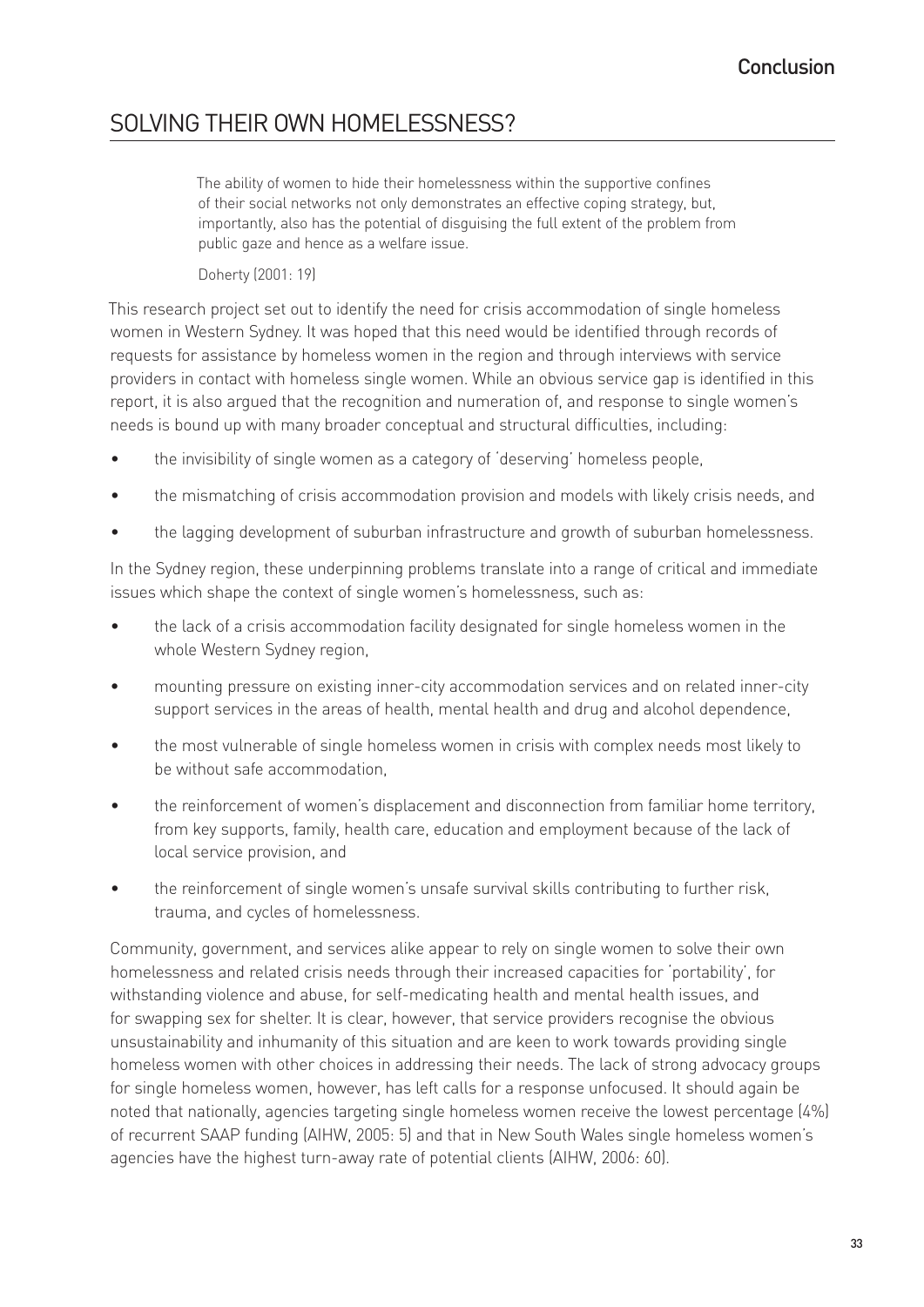This lack of attention to single women's homelessness is not just a phenomenon in Australia. International literature also makes calls for research on women's homelessness more generally, and research developed to inform or advocate for policy changes has clearly flagged the gaps between traditional service provision and what are possibly broader or generational changes in who is homeless and why in Western nations in the twenty-first century (Kärkkäinen, 2001; Kennett and Marsh, 1999). Further, a complex approach to homelessness is needed not only in terms of recognising the broad range of issues coalescing in the experience of homelessness but also in terms of recognising the significantly different trajectories through homelessness varying groups can experience. As Burt and Cohen (1989: 508) argue, 'good policy approaches to helping people leave homelessness or avoid it altogether can only come once we know something about the characteristics of different subgroups among the homeless'.

This research has highlighted three subgroups facing particular difficulty in the context of homelessness in Sydney: single women, those in crisis, and those in outer-metro areas such as Western Sydney. It is clear that there is a need for a wider review of the NSW response to single women's homelessness with particular focus on the service gap in Western Sydney. Also needed is a re-evaluation of current crisis accommodation models and further research should address the need for a broad range of housing exits for single people in suburban areas (see Chaplin, 2006) and for those single women with high and complex needs in particular (see Jerome *et al*, 2003 and LenMac Consulting, 2004).

Most fundamentally, however, this work links any discussion of particular service gaps such as that in Western Sydney with the need to re-evaluate single women's place in the landscape of homelessness more broadly in Australia. As Watson (1999: 98) also suggests, any response to women's homelessness requires not just discussion of housing provision but changes to the ways in which meanings and images of homelessness are understood. It is imperative that community, government and services alike should stop abusing women's resilience in the face of homelessness and complex crisis needs. In particular, this monograph calls for an end to the reliance on single women's homelessness as the key to solving gaps in the funding and provision of women's crisis accommodation.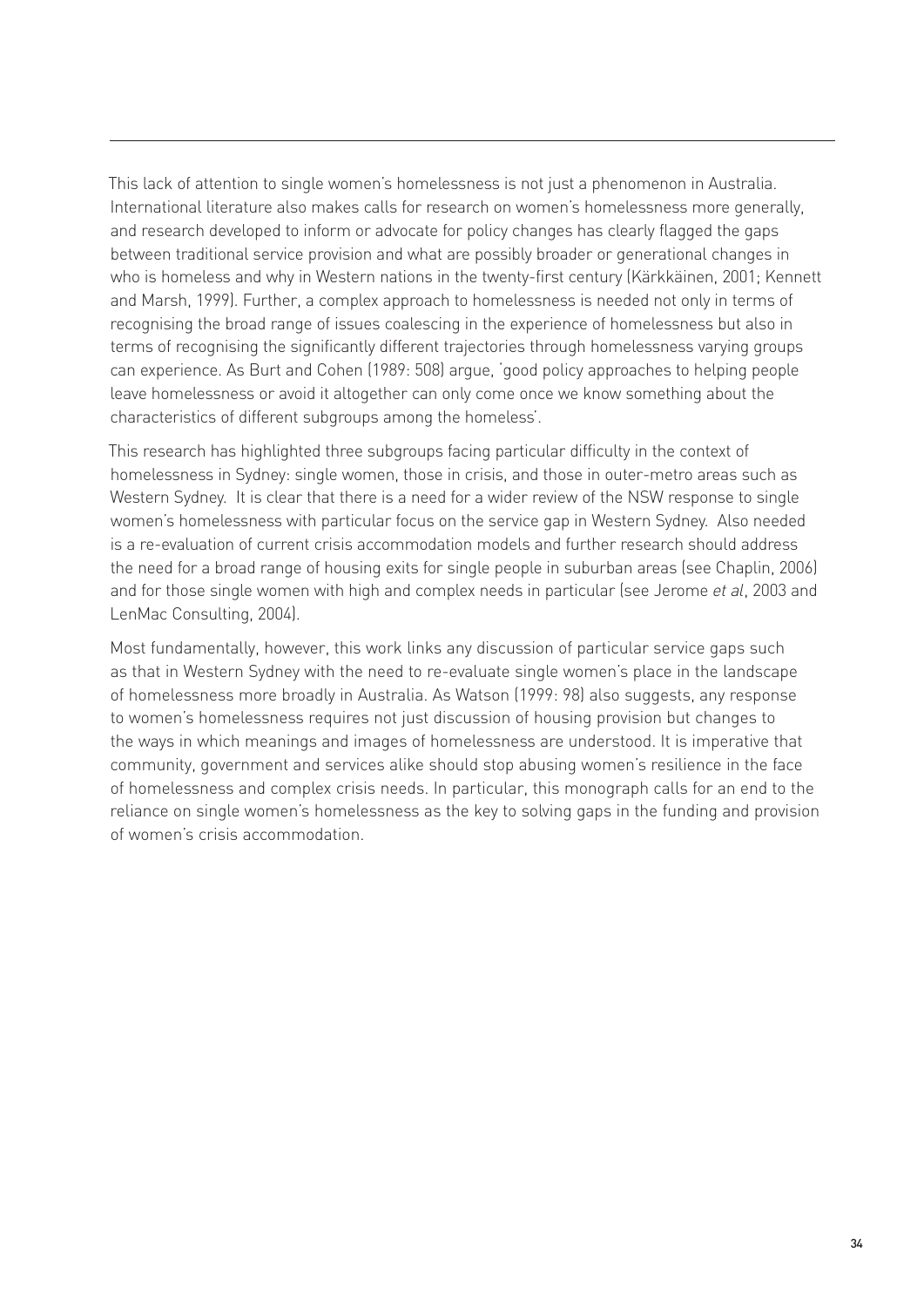## **BIBLIOGRAPHY**

Arend, E., 2003, 'The politics of invisibility: HIV-Positive women who have sex with women and their struggle for support', *Journal of the Association of Nurses in Aids Care*, vol. 14, no. 6, pp. 37-47.

Australian Institute of Health and Welfare, 2003, *Australia's Welfare 2003*, AIHW, Canberra.

Australian Institute of Health and Welfare, 2005, *Homeless people in SAAP*. SAAP National Data Collection Annual Report 2003-04*,* AIHW, Canberra.

Australian Institute of Health and Welfare, 2006, *Demand for SAAP assistance by homeless people 2003-04*, AIHW, Canberra.

Anglicare Sydney Research and Planning, 2003, *New Voices: Homeless Youth and Women*, Anglicare, Sydney.

Bisset, H., Campbell, S. & Goodall, J., 1999, *Appropriate responses for homeless people whose needs require a high level and complexity of service provision*. Final Report. Department of Family and Community Services, Canberra.

Bridgman, R., 2002, 'Housing chronically homeless women: "Inside" a safe haven', *Housing Policy Debate*, vol. 13, no. 1, pp: 51-81.

Burt, M. & Cohen, B., 1989, 'Differences among homeless single women, women with children and single men', *Social Problems*, vol. 36, no.5, pp. 508-523.

Casey, S., 1999, 'Singular women – Which way is home?', *Parity*, vol.12, no.1, pp. 13.

Casey, S., 2002, 'Single women and homelessness – Which way is home?', Occasional Paper 11, Catholic Commission for Justice, Development and Peace, Melbourne.

Chamberlain, C. & MacKenzie, D., 2003, *Counting the Homeless*, ABS, Canberra.

Chaplin, C., 2006, 'Finding solutions to single homelessness', *Parity*, vol. 19, no. 5: pp. 12-13.

Chung, B., Kennedy, R., O'Brien, B., and Wendt, S., 2000, *Home Safe Home: The Link between Domestic and Family Violence and Women's Homelessness*, Partnerships Against Violence, Canberra.

Cloke, P., Milbourne, P. & Widdowfield, R., 2006, 'Homelessness and rurality: 'out-of-place' in purified space', *Environment and Planning D: Society and Space*, vol. 18, no. 6, p. 715-735.

Coleman, A., 2000, *"Sister, it happens to me everyday": An exploration of the needs of, and responses to, Indigenous women in Brisbane's inner city public spaces.* Queensland Government and Brisbane City Council, Brisbane.

Cooper, L., 2004, *Dilemmas in working with women with complex needs*, SAAP Service and Regional Research Project, Department of Family and Community Services, Canberra.

Darcy, M. & Laker, L., 2001, 'Pathways to homelessness: Personal and Structural Factors in Location and Mobility of Homeless People', Unpublished report to the Australian Research Council, University of Western Sydney, Sydney.

Doherty, J., 2001, 'Gendering homelessness', in *Women and homelessness in Europe: Pathways, Services and Experiences*, ed. B. Edgar & J. Doherty, The Policy Press, Bristol, pp. 9-20.

Doyle, B., 'Sexual assault and homelessness', *Parity*, vol. 12, no. 1, p. 22.

Department for Women, 2003, *Profile of women and homelessness in the inner city: A case study for the Inner City Homelessness Action Plan*, Sydney.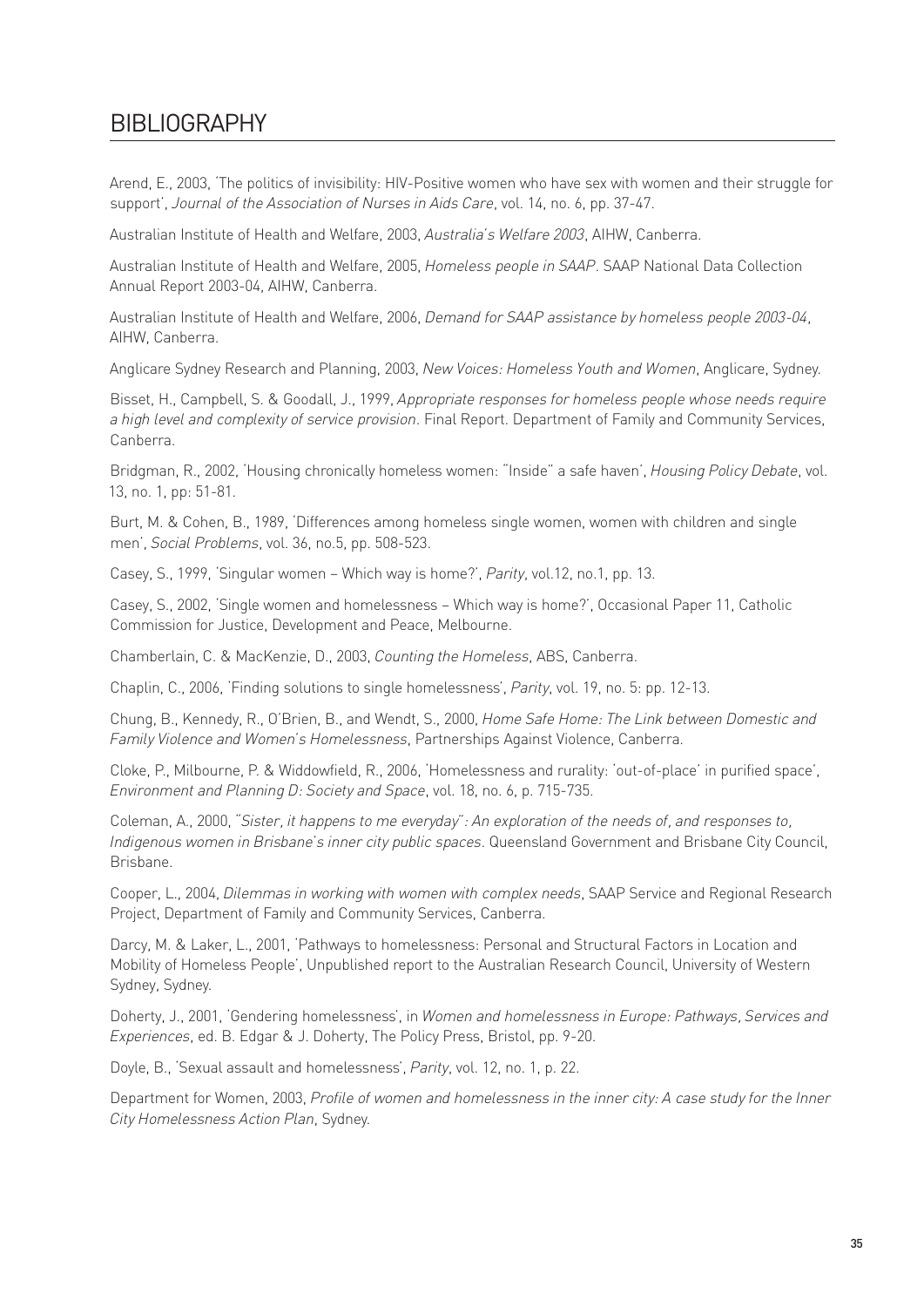Edgar, B., 2001, 'Women, the housing market and homelessness', in *Women and homelessness in Europe: Pathways, Services and Experiences*, ed. B. Edgar & J. Doherty, The Policy Press, Bristol, pp. 21-45.

Edgar, B. & Doherty, J., 2001, *Women and Homelessness in Europe: Pathways, Services, and Experiences*, The Policy Press, Bristol.

Fernbacher, S., 1999, 'Women, children, mental health and homelessness', *Parity*, vol. 12, no. 1, pp. 21.

Fitzpatrick, S, Kemp, P. & Klinker, S., 2000, *Single homelessness: An overview of research in Britain*, The Policy Press, Bristol.

Gregory, R., 2001, 'Revisiting domestic violence and homelessness', *Parity*, vol. 14, no. 2, p. 13.

Hodder, T., Teesson,M., & Buhrich, N., 1998, *Down and Out in Sydney: Prevalence of Mental Disorders, Disability and Health Service Use among Homeless People in Inner Sydney*, Sydney.

Ibrahim, T. & Nunan, C., (eds) 1994, *Accommodating Women: An Overview of Women and the Housing System*, Women in Supportive Housing, Melbourne.

Jennings, C., 2003, 'Violence and women with a disability: Break down the barriers', *3rd National Homelessness Conference*, Unpublished, Brisbane.

Jerome, K., Heffernan, M., Adkins, B., Greenhalgh, E. & Minnery, J., 2003, *Women, Housing and Transitions out of Homelessness*, Commonwealth Office of the Status of Women, Canberra.

Kärkkäinen, S-L., 2001, 'Substance abuse problems and women's homelessness in Finland' in *Women and homelessness in Europe: Pathways, Services and Experiences*, ed. B. Edgar & J. Doherty, The Policy Press, Bristol, pp. 183-218.

Kennett, P. & Marsh, A., 1999, *Homelessness: Exploring the New Terrain*, The Policy Press, Bristol.

Klodawsky, F., 2006, 'Landscapes on the margins: Gender and homelessness in Canada', *Gender, Place and Culture*, vol. 13, no. 4, pp. 365-381.

LenMac Consulting Pty Ltd, 2005, *Sustaining housing after homelessness: final report to the National SAAP Coordination and Development Committee*, Department of Family and Community Services, Canberra.

May, J., 2003, 'Local connection criteria and single homeless people's mobility: Evidence from Brighton and Hove, *Housing Studies*, vol. 18, no. 1, pp. 29-46.

May, J., Cloke, P. & Johnsen, S., forthcoming, 'Alternative cartographies of homelessness: Rendering visible British women's experiences of 'visible' homelessness.

Martin, R., 2003, 'Is this homelessness? Women and children affected by domestic and family violence', *3rd National Homelessness Conference*, Unpublished, Brisbane.

Milbourne, P & Cloke, P., (eds) 2006, *International Perspectives on Rural Homelessness*, Routledge, Abingdon.

NSW Ombudsman 2004, *Assisting homeless people – the need to improve their access to accommodation and support services*, Final Report, NSW Ombudsmen, Sydney.

Nunan, K. & Johns, L., 1996, *Raising the Roof on Women's Homelessness: A framework for Policy Development*, WESNET, Canberra.

O'Grady, B. & Gaetz, S., 2004, 'Homelessness, gender and subsistence: The case of Toronto street youth', *Journal of Youth Studies*, vol. 7, no. 4, 397-416.